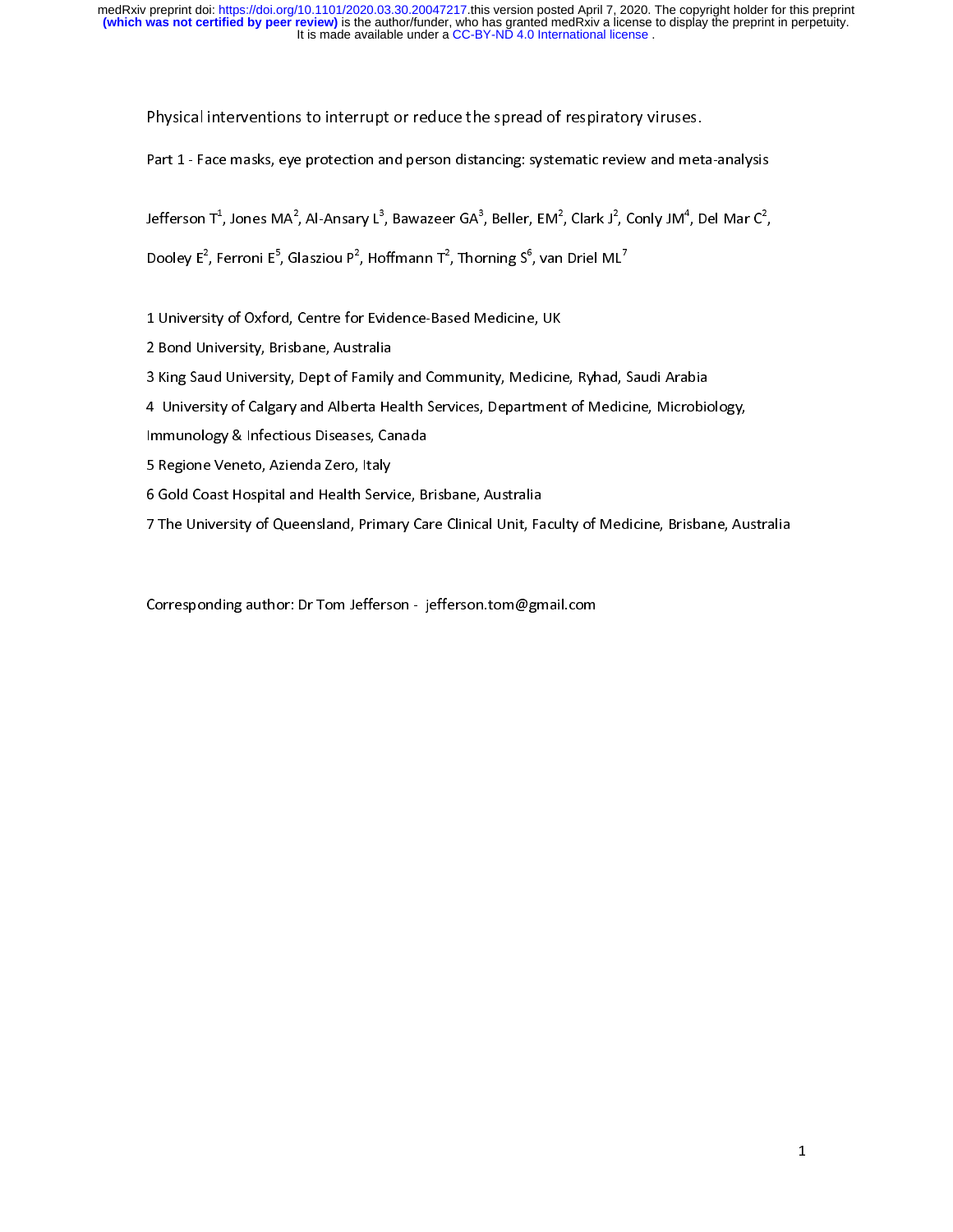## Abstract

OBJECTIVE: To examine the effectiveness of eye protection, face masks, or person distancing on<br>interrupting or reducing the spread of respiratory viruses. interrupting or reducing the spread of respiratory viruses.

 $\overline{a}$  $\mathcal{L}_{\text{the SARS outbreak of 2003}}$  of  $\mathcal{L}_{\text{DOS}}$ 

 $\overline{a}$ DATA SOURCES: Eligible trials from the previous review; search of Cochrane Central Register of<br>Controlled Trials, PubMed, Embase and CINAHL from October 2010 up to 1 April 2020; and forwardand backward citation analysis. forwardand backward citation analysis.

 $\overline{a}$ DATA SELECTION: Randomised and cluster-randomised trials of people of any age, testing the use<br>ofeye protection, face masks, or person distancing against standard practice, or a similar physical barrier. Outcomes included any acute respiratory illness and its related consequences. barrier. Outcomes included any acute respiratory illness and its related consequences.

 $\overline{a}$ DATA EXTRACTION AND ANALYSIS: Six authors independently assessed risk of bias using the<br>Cochrane tool and extracted data. We used a generalised inverse variance method for pooling using a random-effects model and reported results with risk ratios and 95% Confidence Intervals (CI). a random-effects model and reported results with risk ratios and 95% Confidence Intervals (CI).

 $\overline{a}$ RESULTS: We included 15 randomised trials investigating the effect of masks (14 trials) in healthcare<br>workers and the general population and of quarantine (1 trial). We found no trials testing eye protection. Compared to no masks there was no reduction of influenza-like illness (ILI) cases (Risk protection. Compared to no masks there was no reduction of influenza-like illness (ILI) cases (Risk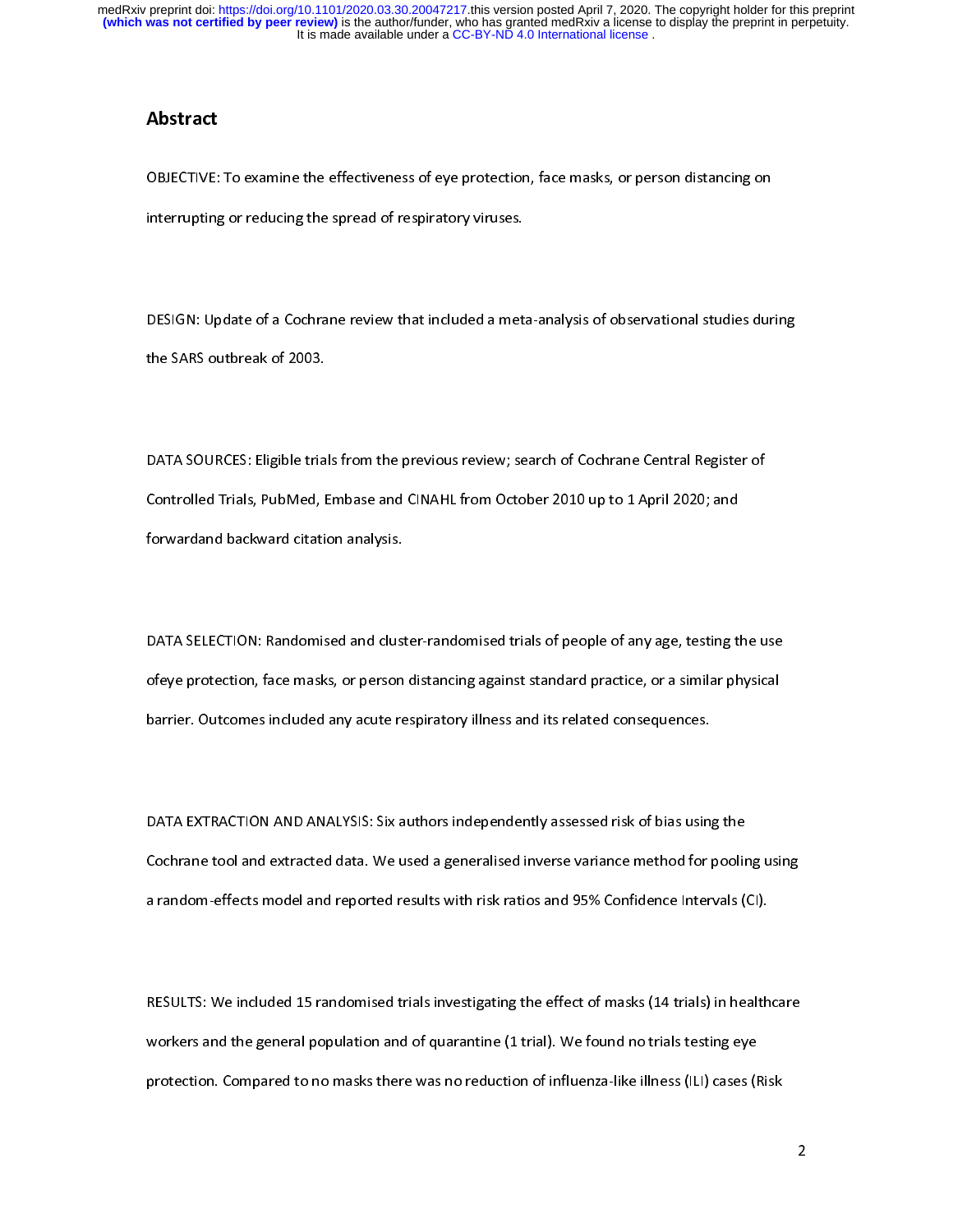Ratio 0.93, 95%CI 0.83 to 1.05) or influenza (Risk Ratio 0.84, 95%CI 0.61-1.17) for masks in the<br>general population, nor in healthcare workers (Risk Ratio 0.37, 95%CI 0.05 to 2.50). There was no difference between surgical masks and N95 respirators: for ILI (Risk Ratio 0.83, 95%CI 0.63 to 1.08), for influenza (Risk Ratio 1.02, 95%CI 0.73 to 1.43). Harms were poorly reported and limited to discomfort with lower compliance. The only trial testing quarantining workers with household ILI contacts found a reduction in ILI cases, but increased risk of quarantined workers contracting influenza. All trials were conducted during seasonal ILI activity. influenza. All trials were conducted during seasonal ILI activity.

 $\overline{a}$ CONCLUSIONS: Most included trials had poor design, reporting and sparse events. There was measures. We found insufficient evidence for a difference between surgical masks and N95 respirators and limited evidence to support effectiveness of quarantine. Based on observational evidence from the previous SARS epidemic included in the previous version of our Cochrane review we recommend the use of masks combined with other measures.

## Introduction

Epidemic and pandemic respiratory infections pose a serious threat to people worldwide. Recent pandemics were the H1N1 influenza caused by the H1N1pdm09 virus in 2009 and the current Coronavirus Disease-2019 - COVID-19 - caused by SARS-CoV-2; recent epidemics of note were the Severe Acute Respiratory Syndrome (SARS) in 2003 and the Middle East Respiratory Syndrome (MERS), which began in 2012. Even non-epidemic acute respiratory infections (ARIs) place a huge burden on the healthcare systems of countries and are a prominent cause of morbidity.<sup>1</sup> In addition, burden on the healthcare systems of countries and are a prominent cause of morbidity." In addition,<br>ARIs are often pre-cursors to lower respiratory tract infections (e.g. pneumonia) caused by bacterial pathogens which cause millions of deaths worldwide. pathogens which cause millions of deaths worldwide.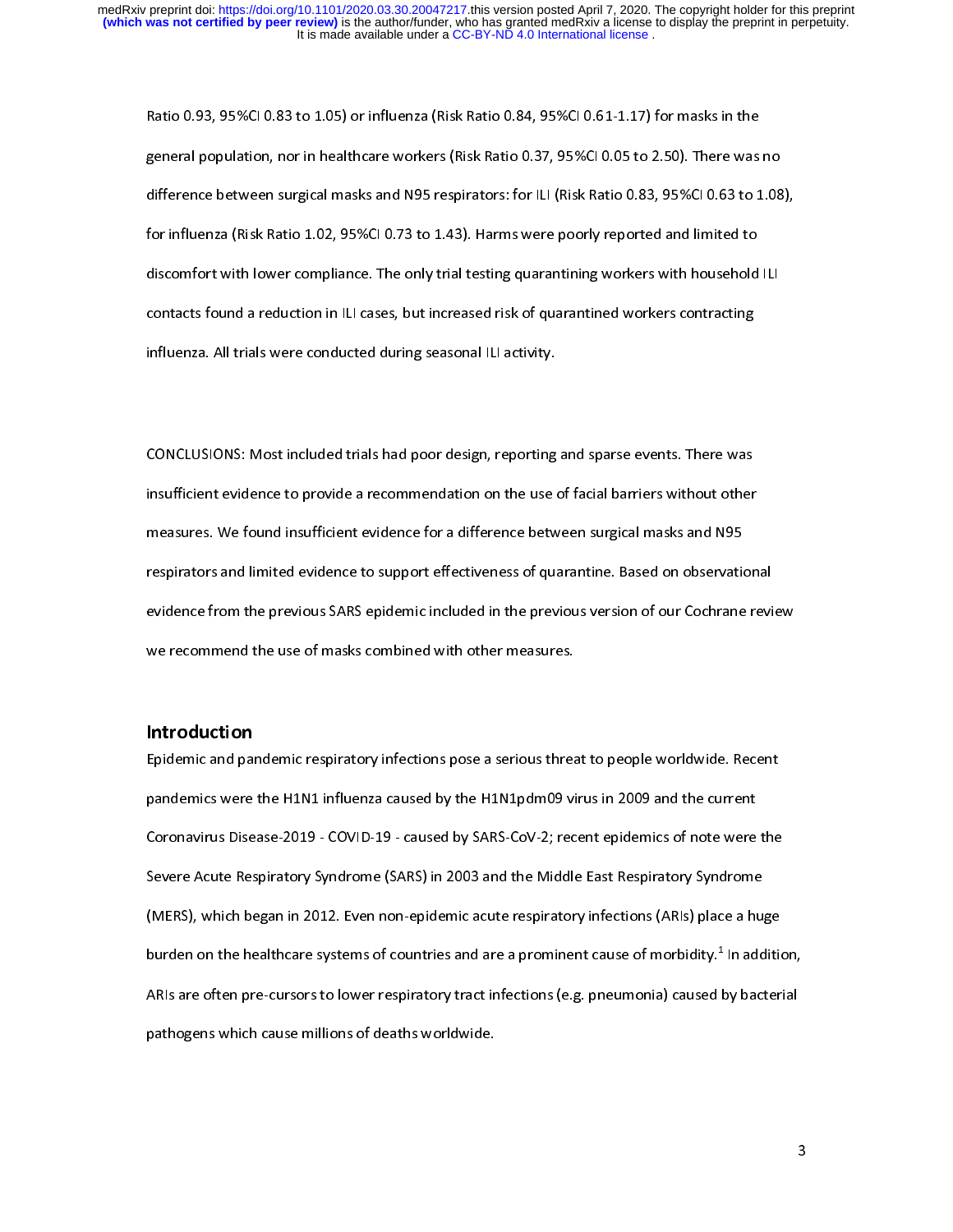Epidemics and pandemics are more likely following antigenic change in the virus or transmission<br>from animals (domestic or wild) when there is no natural human immunity.<sup>2</sup> High viral load, high trom animals (domestic or wild) when there is no natural human immunity." High viral load, high<br>levels of transmissibility, susceptible populations and symptomatic patients are considered to be drivers of such epidemics and pandemics.<sup>3</sup> Most single intervention measures (such as the use of drivers of such epidemics and pandemics." Most single intervention measures (such as the use of<br>vaccines or antivirals) will be insufficient to contain the spread of influenza<sup>45</sup>; but combinations o measures may reduce the reproduction number below 1. For some infectious agents, there are no licensed interventions. Stopping the spread of the virus from person to person via a combination of social and physical interventions may be the only option to reduce the spread of outbreaks.

Physical interventions, such as the use of masks and person distancing measures, might prevent the spread of virus transmitted by aerosols or large droplets from infected to susceptible people. Use of hand hygiene, gloves, and protective gowns can also prevent the spread by limiting the transfer of viral particles onto and from surfaces. Such interventions were emphasized in WHO's latest Global Influenza Strategy 2019 – 2030<sup>6</sup> and can have several possible advantages over other methods of Influenza Strategy 2019 – 2030 ° and can have several possible advantages over other methods of<br>suppressing ARI outbreaks: they can be instituted rapidly and may be independent of any specific type of infective agent including novel viruses.

The benefits of physical interventions are self-evident and have been confirmed by evidence included in three previous reviews.<sup>78</sup> Given the global importance of interrupting viral transmission in the current COVID-19 pandemic, up-to-date estimates of their effectiveness are necessary to inform planning, decision-making, and policy. In this review we concentrate on the evidence for use of eve protection or masks and the effects of person distancing. The next part of this review will include evidence for all other physical interventions. include evidence for all other physical interventions.

Inclusion criteria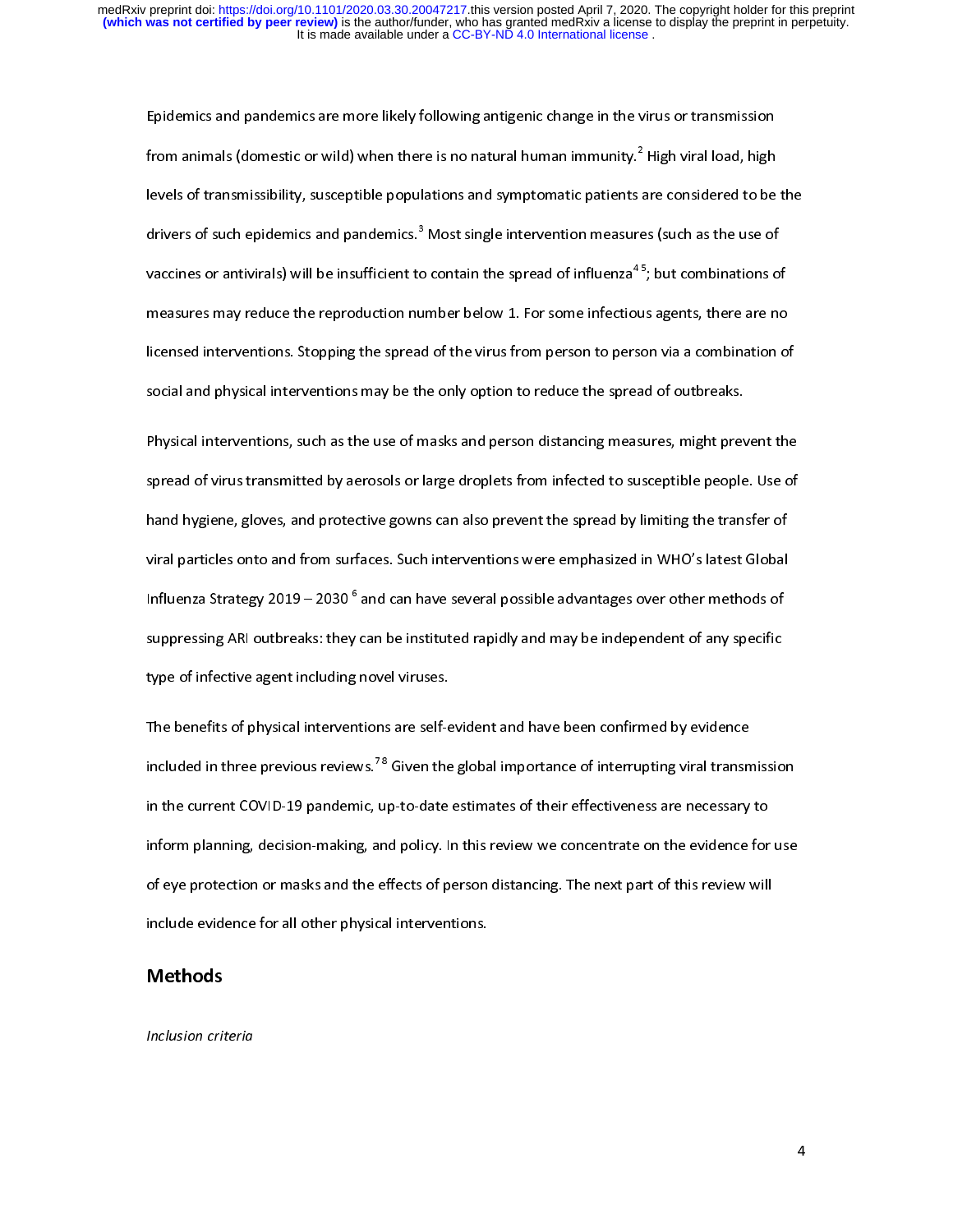We included randomised controlled trials (RCT) and cluster-randomised controlled trials (C-RCT)<br>including people of any age that tested the use of face masks (i.e. surgical or medical masks and N95 respirators), eye protection, or person distancing against standard practice, or a similar physical barrier, or compared any of these interventions. We only included studies that reported a measure of acute respiratory illness - such as influenza-like illness, influenza, or respiratory infections and/or its consequences (e.g. days off work, complications, hospitalisation and death, if clearly reported as consequences of the respiratory illness). We also included relevant studies from the reprodus versions of this review.  $7\frac{9}{2}$ previous versions of this review.<sup>79</sup><br>9-<br>9-9 states of strategy

### Search strategy

We identified RCTs and C-RCTs studying effectiveness of eye protection (any purposed device<br>excluding simple eyeglasses), masks (defined as any type of facial mask), and person distancing from our 2011 review.<sup>8</sup> These earlier studies were analysed using word frequency to create a new search our 2011 review." These earlier studies were analysed using word frequency to create a new search<br>string that was run in PubMed.<sup>10</sup> This search string was converted using the Polyglot Search Translator <sup>11</sup> and run in the following additional databases; the Cochrane Central Register of Controlled Trials, Embase and CINAHL. The search covered the dates October 2010 to 9 March 2020. Search strings for all databases are available in the appendices (Appendix 1). A backwards and forward citation analysis, using Scopus, was conducted on all new studies retrieved. Search and citation analysis results were screened using the RobotSearch tool to remove all obvious non-RCTs.<sup>12</sup> Three authors (JC, MJ and ST) independently reviewed the titles and abstracts of the identified studies to assess eligibility for inclusion. Discrepancies were resolved by consensus.

## studies to assess eligibility for inclusion. Discrepancies were resolved by consensus. Risk of bias assessment

Risk of bias was assessed by three author pairs independently (TJ, EB, LA, GB, MJ, EF) for the method<br>of random sequence generation and allocation concealment (selection bias), blinding of participants and personnel (performance bias), blinding of outcome assessment (detection bias), outcome reporting (attrition bias), and selective reporting (reporting bias). We used the Cochrane risk of bias reporting (attrition bias), and selective reporting (reporting bias). We used the Cochrane risk of bias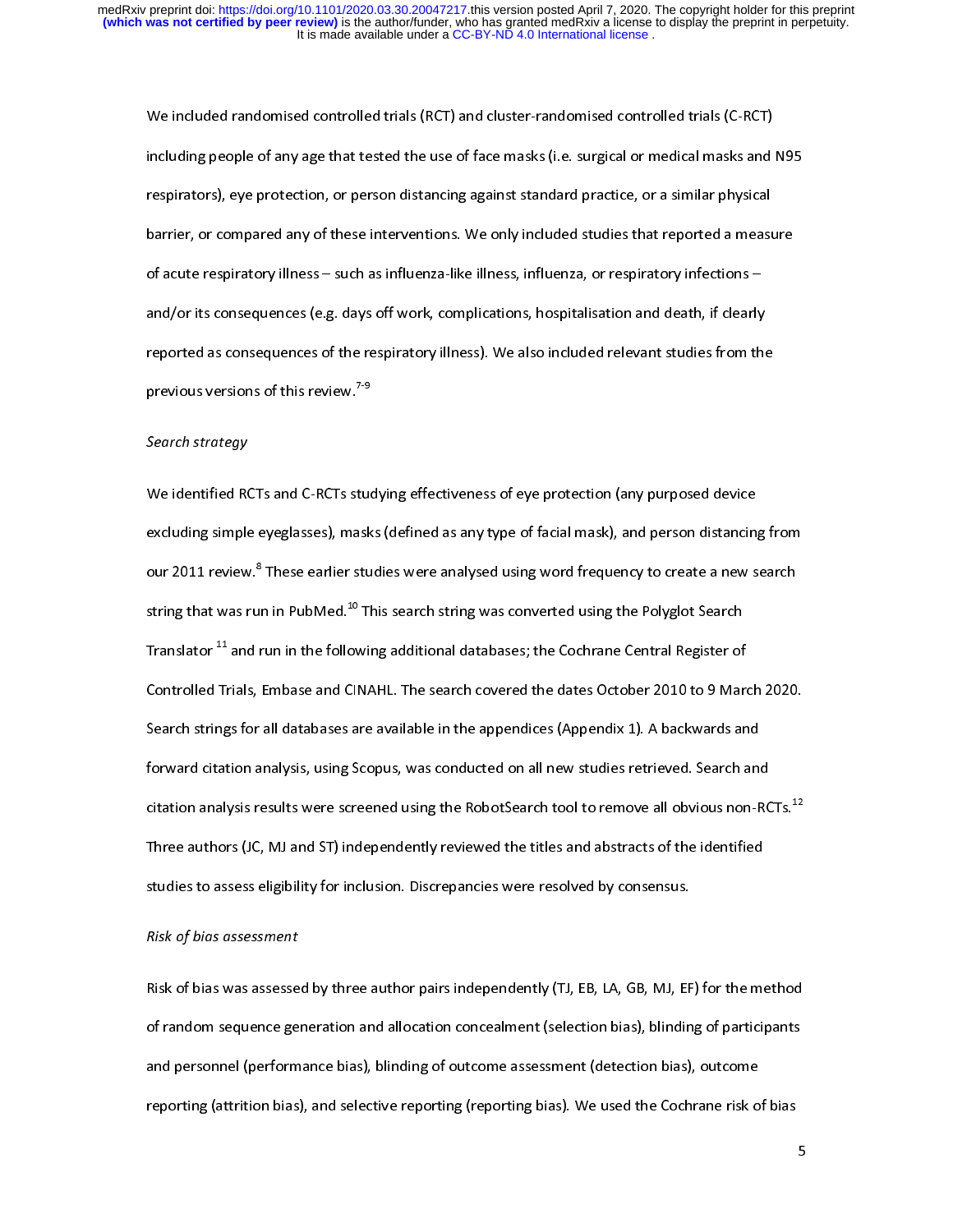tool.<sup>13</sup> For each item risk was either 'high', 'low' or 'unclear'. Low risk of bias for the method of<br>random sequence generation indicates that the method was well-described and is likely to produce balanced and truly random groups; for allocation concealment that the next treatment allocation was not known to participant/cluster or treating staff until after consent to join the study; for blinding of participants and personnel that the method is likely to maintain blinding throughout the study; for blinding of outcome assessors that all assessing outcomes were unaware of treatment allocation; for outcome reporting that participant attrition through the study is reported and reasons for loss are appropriately described; and for selective reporting that all likely planned and collected outcomes have been reported.

## collected outcomes have been reported.<br>Pata extraction and analysis Data extraction and analysis

Six authors (TJ, EB, LA, GB, MJ, EF) independently extracted data in pairs. Discrepancies were<br>resolved by consensus. Descriptions of the interventions were extracted using the Template for Intervention Description and Replication (TIDieR) template.<sup>14</sup> We entered outcome data in RevMan software and used a generalised inverse variance random effects method for pooling. The effect estimate was expressed as a risk ratio with 95% confidence interval. We calculated the  $I^2$  statistic for estimate was expressed as a risk ratio with 95% confidence interval. We calculated the I<sup>-</sup> statistic for<br>each pooled estimate to assess statistical heterogeneity.<sup>15</sup> For studies that could not be pooled we report the effect estimates as reported by the study authors. We conducted a subgroup analysis for interventions aimed at protecting health care workers.

## interventions aimed at protecting health care workers.<br>Differences hetween 2009 review and current review. Differences between 2009 review and current review

The 2009 review included both randomised trials, cluster randomised trials, and observational<br>studies. This update excluded the latter. This update was also split into two parts, according to intervention categories. This Part 1 is focussed on face masks, eye protection, and person distancing; Part 2 will address all other categories of physical interventions. Part 2 will address all other categories of physical interventions.

## Results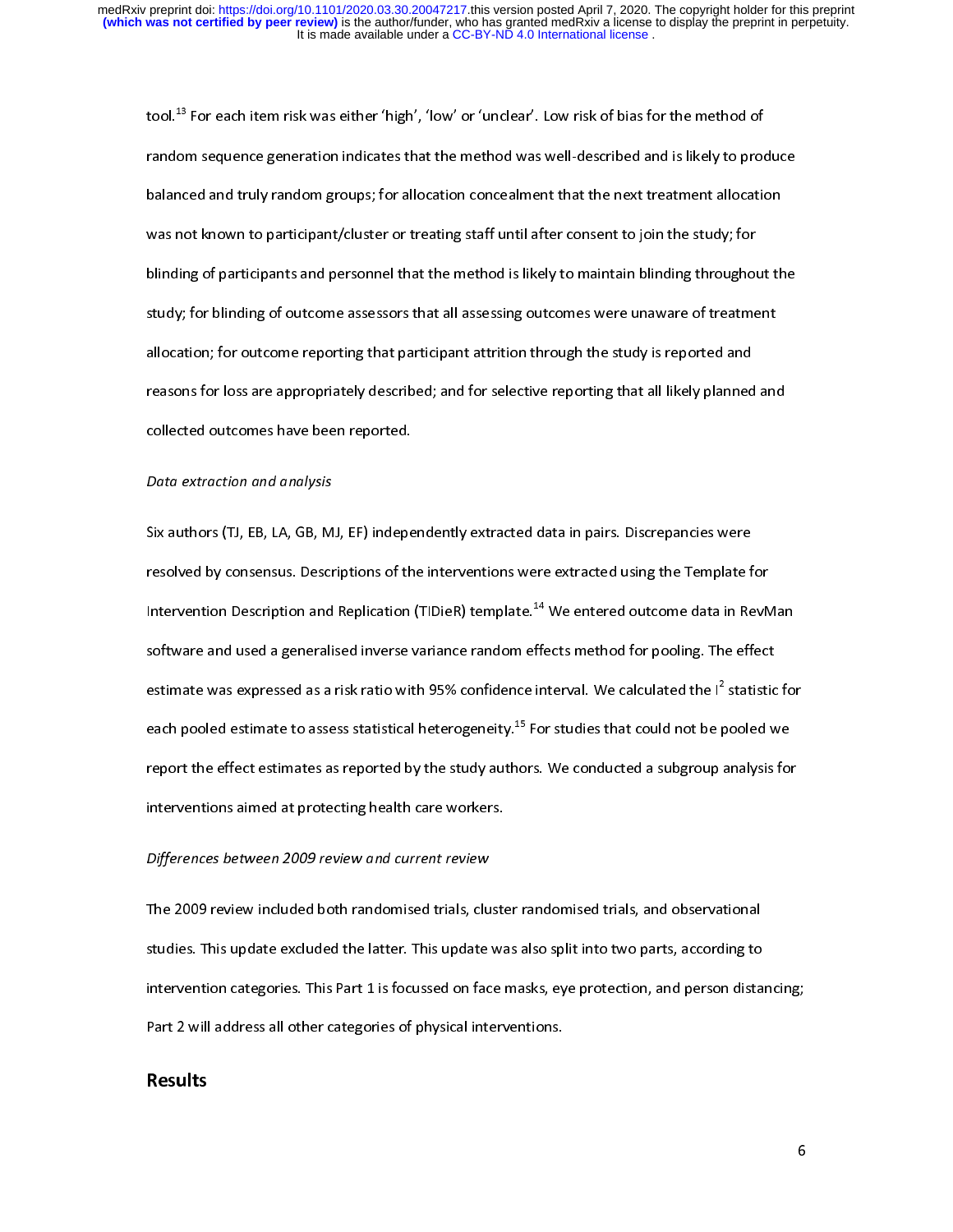## Results of the search

The updated search yielded 2468 references after removal of duplicates of which 2345 were<br>excluded. A further 42 were excluded after review of the full text paper. Backwards and forward citation analysis identified a further 20 studies resulting in a total of 101 papers testing a range of barrier interventions aimed at interrupting the spread of respiratory viruses. For this part 1 of our barrier interventions and the spread of respirators are interesting the spread of review  $\frac{1}{10}$  or the spread of our the spread of our the spread of our the spread of our the space of  $\alpha^{16-20}$  (see Figure 1). review we included 15 RCT/c-RCTs, including 5 trials from the 2011 review<sup>-----</sup> (see Figure 1).<br>Pick of higs

## Risk of bias

Reporting of sequence generation, allocation concealment (particularly in cluster-randomised trials)<br>and blinding of outcome assessment was poor, leading to an unclear risk of bias judgement for 30% of studies (see Figure 2). The majority of studies were unblinded due to the nature of the masks, or insufficient information (70% of studies with high or unclear risk of bias). Only one study was blinded to staff.<sup>21</sup> For the remainder of the unblinded studies at low risk of bias, this was due to them having objective outcomes that were unlikely to be affected by unblinding. More than 80% of studies had no evidence of serious attrition and described reasons for losses to follow-up well. 70% of studies had no evidence of selective outcome reporting. One study had what appeared to be selective testing or reporting of viral tests, another had selective reporting of non-viral isolates and changes during the study that made planned outcomes unclear. The remainder of the studies had unclear risk of bias for this domain due to insufficient information reported.

## $\overline{\phantom{a}}$ Eye protection

 $M$ ecks

### Masks

Nine trials compared masks with no masks.<sup>16-18 21-26</sup> Two of these studies included health care<br>workers <sup>18 25</sup> and 7 others included people living in the community. All trials were conducted in nonpandemic settings. A description of the interventions is presented in Table 1. Included trials are pandemic settings. A description of the interventions is presented in Table 1. Included trials are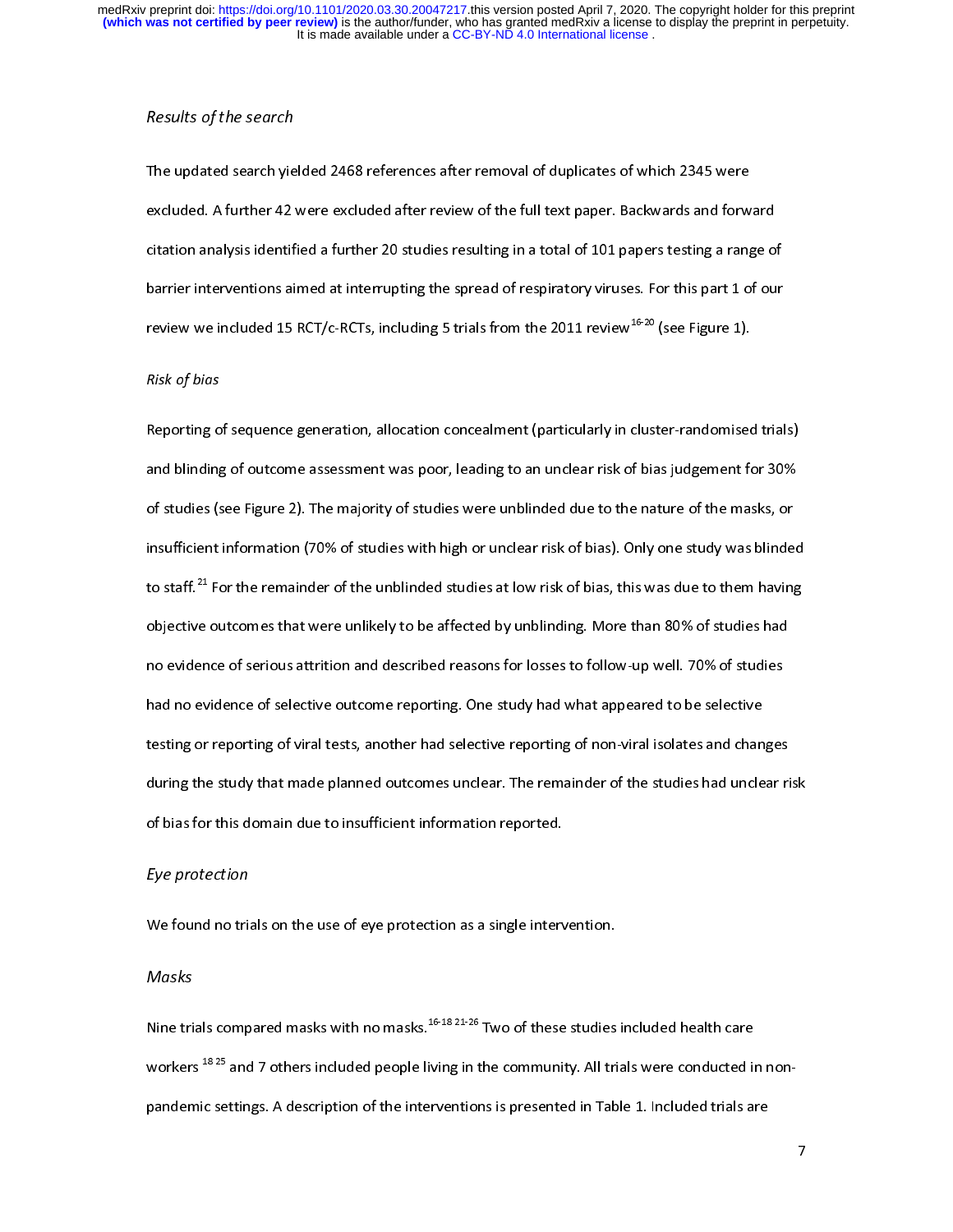described in Table 2. Pooling of all nine trials did not show a statistically significant reduction of ILI<br>cases (Risk Ratio 0.93, 95%CI 0.83 to 1.05) or laboratory-confirmed influenza cases (Risk Ratio 0.84, 95%CI 0.61-1.17) in the group wearing a mask compared to those not wearing a mask (see Figure 3a). Eight-seven percent of the weight of this analysis is carried by two studies from the same first author.<sup>1622</sup> A separate analysis of the two trials in healthcare workers also failed to show a statistically significant difference between the mask and no mask groups (Risk Ratio 0.37, 95%CI 0.05 statistically significant difference between the mask  $\frac{1}{2}$  and no mask  $\frac{1}{2}$   $\frac{1}{2}$   $\frac{1}{2}$   $\frac{1}{2}$   $\frac{1}{2}$   $\frac{1}{2}$   $\frac{1}{2}$   $\frac{1}{2}$   $\frac{1}{2}$   $\frac{1}{2}$   $\frac{1}{2}$   $\frac{1}{2}$   $\frac{1}{2}$   $\frac{1}{2}$   $\frac{1$ to 2.50).<br>Five trials compared surgical masks with N95/P2 respirators.<sup>25 27-30</sup> All trials except MacIntyre 2009<sup>20</sup>

included healthcare workers. Pooling of four trials showed no difference between surgical/medical face masks and N95 respirators for rates of clinical respiratory illness (Risk Ratio 0.70, 95%CI 0.45 to 1.10), for ILI (Risk Ratio 0.83, 95%CI 0.63 to 1.08), or for laboratory-confirmed influenza (Risk Ratio 1.02, 95%CI 0.73 to 1.43) (see Figure 3c). If only studies in healthcare workers are compared the Risk Ratio for ILI is 0.64, 95%CI 0.32 to 1.31. The outcomes 'clinical respiratory illness' and ILI were reported separately by the authors. Considering how these outcomes were defined it is highly likely that there is considerable overlap between the two and therefore these outcomes were not combined into a single clinical outcome. Harms were poorly reported, but generally discomfort wearing masks was mentioned<sup>24</sup> and Radonovich<sup>30</sup> mentioned that participants wearing the N9! wearing masks was mentioned<sup>--</sup> and Radonovich<sup>--</sup> mentioned that participants wearing the N95<br>respirator reported skin irritation and worsening of acne. respirator reported skin irritation and worsening of acne.<br>MacIntyre 2015<sup>25</sup> also included a trial arm with cloth masks and found that the rate of ILI was higher

in the cloth mask arm compared to medical/surgical masks (RR 13.25, 95%CI 1.74 to 100.97) and compared to no masks (RR 3.49, 95%CI 1.00 to 12.17).

# compared to no masks (RR 3.49, 95%).<br>Person distancing

One trial evaluated the effectiveness of quarantining workers of one of two sibling companies in<br>Japan whose family members developed an influenza-like Illness (ILI) during the 2009-2010 H1N1 Japan whose family members developed an influence-like Illice I<sub>ller</sub>y during the 2009-2010-2010-<br>-<br>Influenza-pandemic.<sup>31</sup> Workers in the intervention group were asked to stay home on full pay unti influenza pandemic.<sup>--</sup> Workers in the intervention group were asked to stay home on full pay until 5<br>-<br>-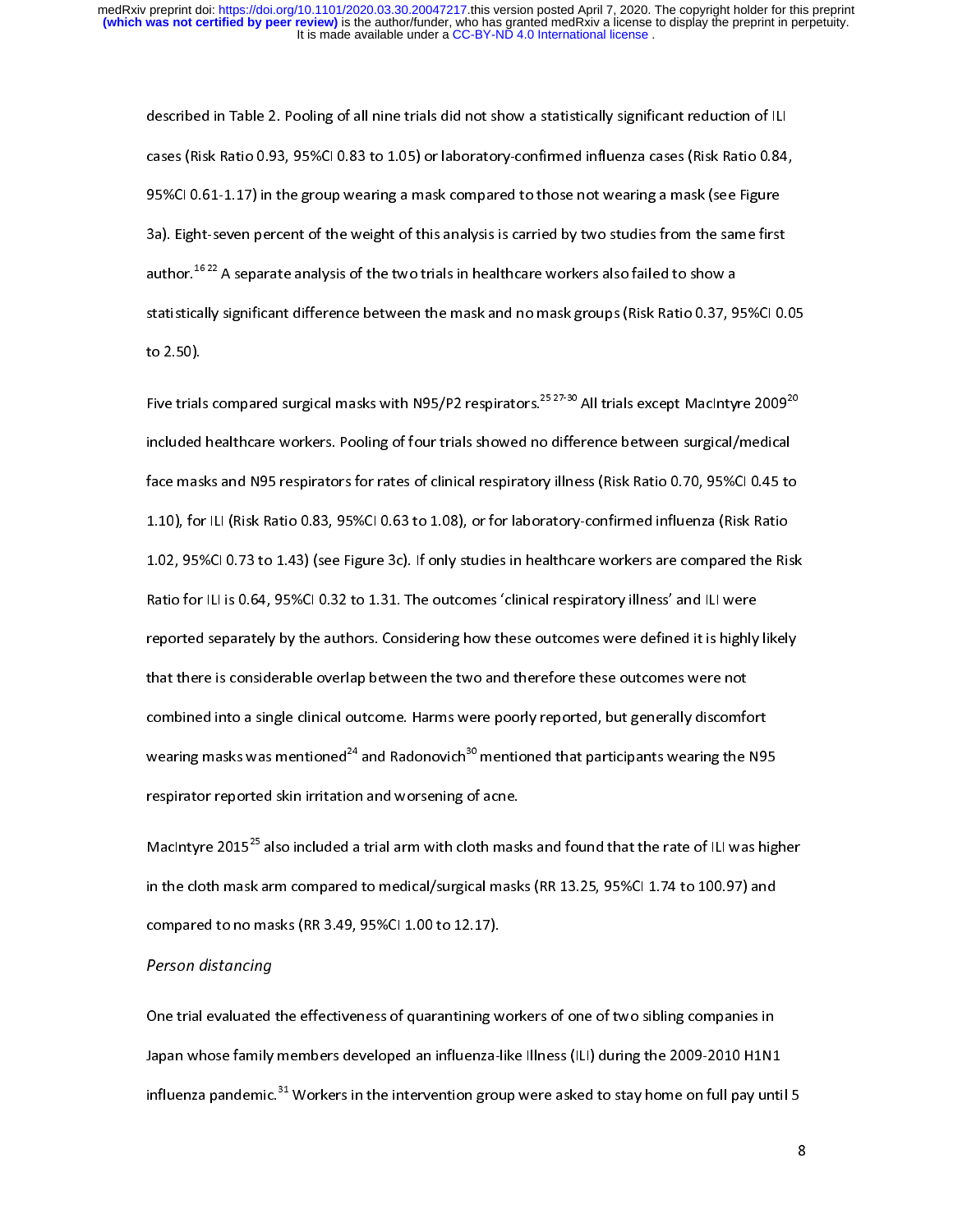days after the household member(s) showed resolution of symptoms or 2 days after alleviation of<br>fever. Compliance was 100%. In the intervention group 2.75% of workers contracted influenza, compared with 3.18% in the control group (Cox Hazard Ratio 0.799, 95%CI 0.658 to 0.970, p=0.023), indicating a 20% reduction of infection in the intervention group. However, the risk of a worker being infected was 2.17-fold higher in the intervention group where workers stayed at home with their infected family members. The authors conclude that quarantining workers with infected household members could be a useful additional measure to control spread of respiratory viruses in household members could be a useful additional members control spread of  $\mathcal{L}$  ,  $\mathcal{L}$ an epidemic setting.<br>Discussion

## Discussion

### Main findings

Our results show that masks alone have no significant effect in interrupting spread of ILI RR 0.93<br>(95% CI 0.83 to 1.05) or influenza RR 0.84 (95% CI 0.61 to 1.17) in the all populations analysis. Our findings are similar for ILI in healthcare workers RR 0.37 (95% CIs 0.05 to 2.50) and for the comparisons between N95 respirators and surgical masks: RR 0.70 (95% CI 0.45 to 1.10) for clinical respiratory illness, RR 0.83 (95% CI 0.63 to 1.08) and influenza RR 1.02 (95% CI 0.73 to 1.43). Five of the trials contributing to the analysis were carried out by members of the same group.<sup>2025 26</sup> 28 <sup>29</sup> On the basis of one trial<sup>25</sup> cloth surgical masks should not be used as they are associated with a higher risk of ILI and penetration of microorganisms. In general, harms were not or poorly reported, with general discomfort resulting in reduced compliance with wearing being the main issues. general discomfort resulting in reduced compliance with wearing being the main issues.

 $\overline{\phantom{a}}$ One trial testing person distancing found a reduction in transmission to co-workers when those with<br>infected household members stay home from work. However, staying home increased their risk of being infected two-fold. We were disappointed to find only one trial on person distancing which is currently the core of the global containment strategy. This points to the difficulty and lack of interest currently the core of the global containment strategy. This points to the different strategy  $\frac{1}{2}$  in carrying out such studies. in carrying out such studies.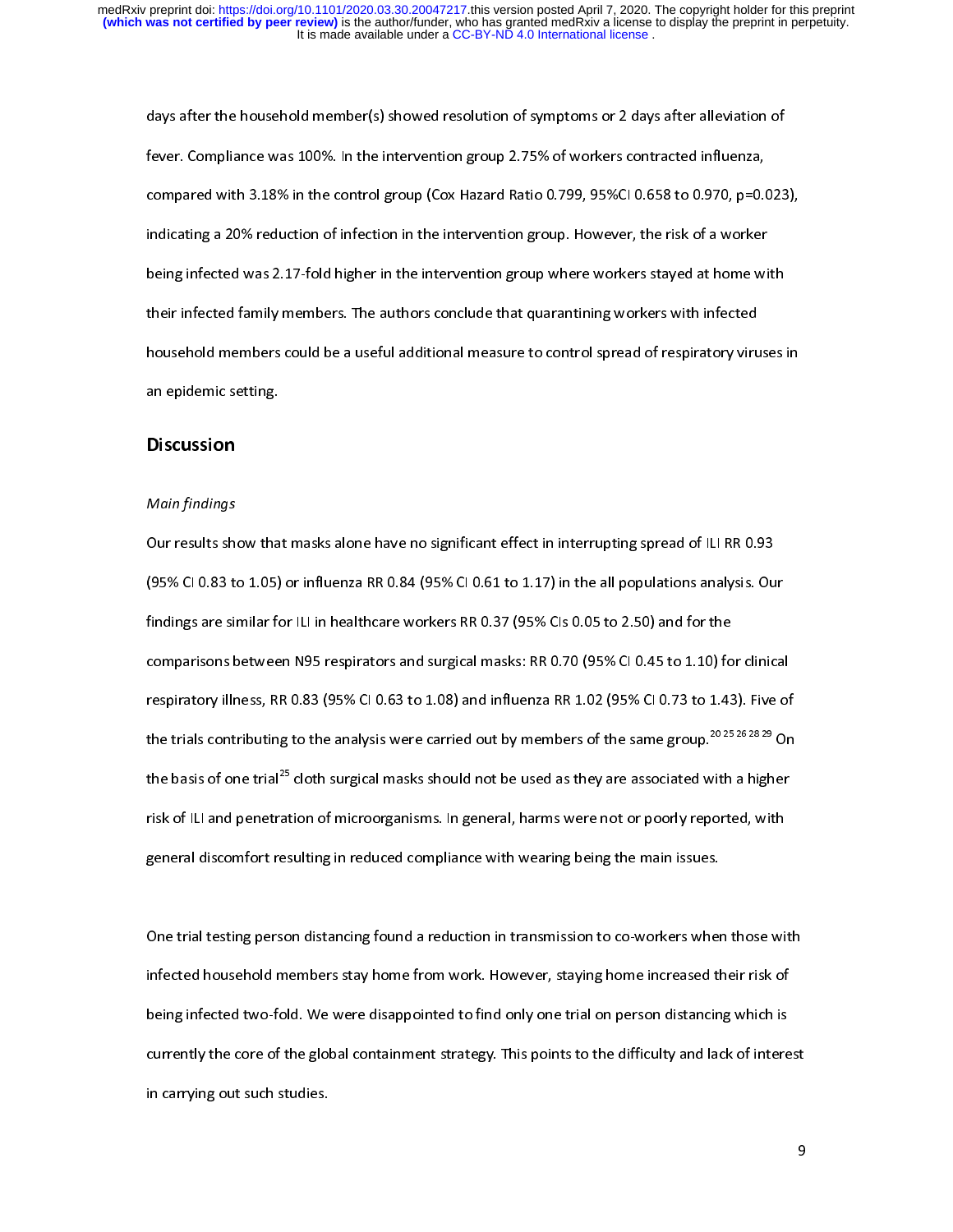$\overline{a}$ Even though this update of the review focussed only on randomised and cluster randomised trials,<br>the available body of evidence is inconclusive. We found a body of relatively small trials conducted mostly in a non-epidemic context (low viral circulation), with the exception of the largest study which crossed during the active study period two of the highest reporting years for influenza in the United States, between 2010-2017.<sup>32</sup> The two largest studies with respect to event rates<sup>19 30</sup> are consistent regarding the direction of their findings of no differences between surgical or N95 masks. consistent regarding the direction of their findings of no differences between surgical or N95 masks.

 $\overline{\phantom{a}}$ Collectively, the evidence base was of variable quality. Inadequate reporting of sequence generation<br>and allocation concealment was common. While allocation concealment of cluster-randomised trials is important this was rarely reported. Due to the nature of the intervention comparison, most trials were unblinded. However, blinding of outcome assessment is highly feasible and highly desirable, but was rarely done or reported. Outcomes were poorly defined with lack of clarity as to possible etiology of the agents (bacterial vs viral) in some studies. The cluster trials had insufficient attention paid to adjusting sample size calculations and analysis for clustering. As a consequence many trials were underpowered and had spuriously narrow confidence intervals around the effect size. The variable quality of the studies places some limits on the generalisability to the current COVID-19 epidemic, albeit it is a respiratory virus with a similar mode of transmission to those in the reviewed epidemic, albeit it is a respiratory virus with a similar mode of transmission to those in the reviewed

## ster<br>Compari Comparison with other reviews

In a meta-analysis comparing surgical masks with N95 respirators Smith $^{33}$  pooled three trials<sup>19 28 29</sup><br>and found no significant difference (OR 0.89, 95% CI 0.64 to 1.24) for laboratory-confirmed respiratory infections or ILI (OR 0.51, 95% CI 0.19 to 1.41). A similar meta-analysis by Offeddu et al<sup>34</sup> concluded that based on two studies by Macintyre et al<sup>25,28</sup> masks (either surgical masks or N95 respirators) were effective against clinical respiratory infections (RR 0.59, 95% CI 0.46 to 0.77) and ILI respirators) were effective against clinical respiratory infections (RR 0.59, 95% CI 0.46 to 0.77) and ILI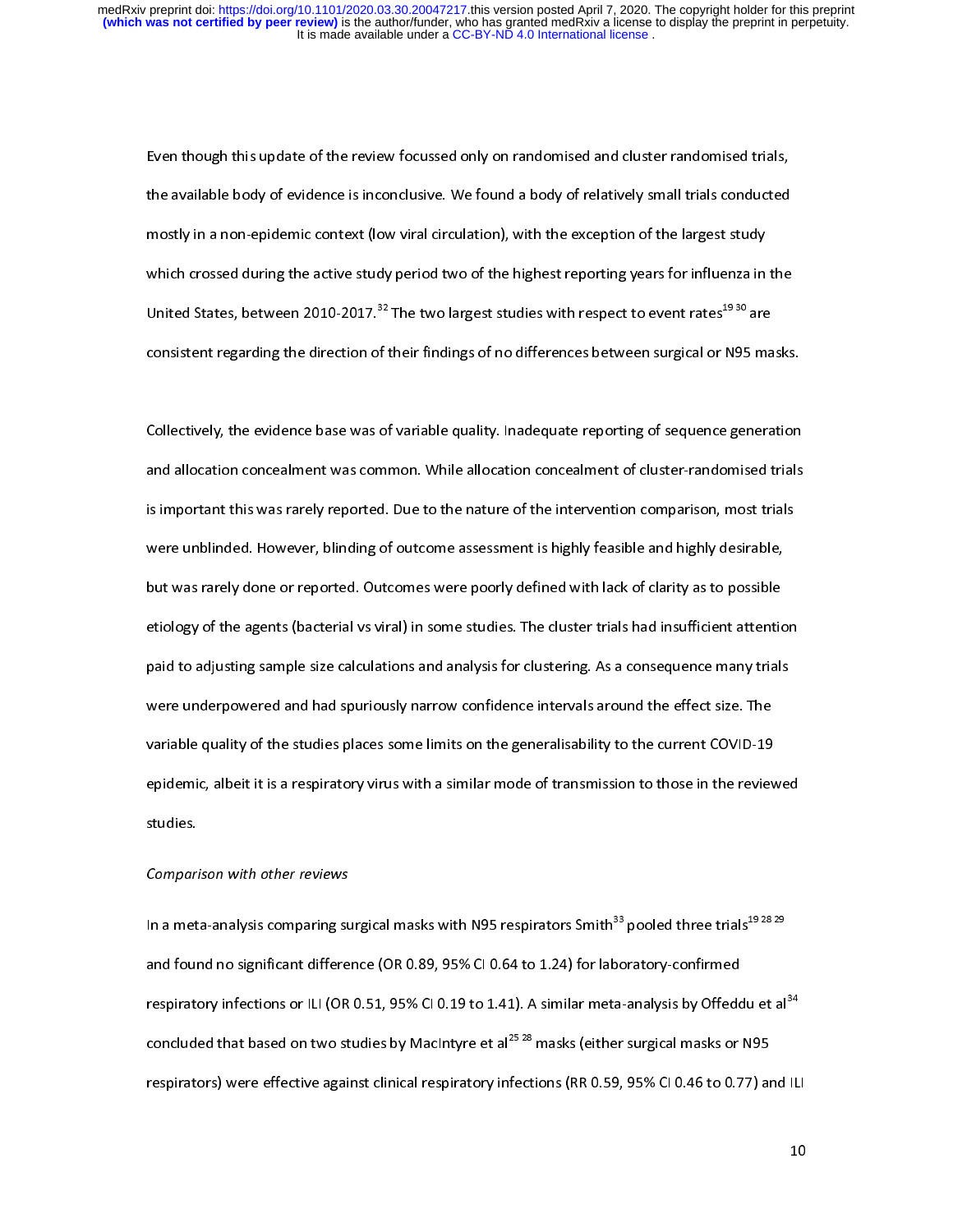(RR 0.34, 95% CI 0.14 to 0.82). Pooling the same two studies they also found that N95 respirators<br>were superior to surgical masks for Clinical respiratory infections (RR 0.47, 95% CI 0.36 to 0.62), but not for ILI (RR 0.59, 95%CI 0.27 to 1.28).<sup>34</sup> The most recent meta-analysis by Long et al<sup>35</sup> included 5 studies comparing surgical masks with N95 respirators and found no difference (RR 1.09, 95% CI 0.92 to 1.28) against neither influenza nor respiratory viral infections (RR 0.89, 95% CI 0.70 to 1.11).<sup>35</sup> By excluding the Loeb<sup>19</sup> study (an open non-inferiority randomised, controlled trial carried out to compare the surgical mask with the N95 respirator in protecting healthcare workers against influenza) the authors found a significant effect against viral infections (RR 0.61, 95% CI 0.39 to 0.98). The authors do not report a rationale for the exclusion in the sensitivity analysis and do not report on exclusion of the studies with low weighting which arguably would be more relevant in a report on exclusion of the studies which in agains, making allay would be more relevant in a<br>sensitivity analysis. The two studies which make up 96% of the weighting <sup>19 30</sup> clearly demonstrate r sensitivity analysis. The two studies which make up 96% of the weighting<sup>-----</sup> clearly demonstrate no<br>difference in the outcome events. difference in the outcome events.<br>The findings from several systematic reviews and meta-analyses over the last decade have not

demonstrated any significant difference in the clinical effectiveness of N95 respirators or equivalent compared to the use of surgical masks when used by healthcare workers in multiple health care settings for the prevention of respiratory virus infections, including influenza. settings for the prevention of respiratory virus infections, including influenza.

 $\overline{\phantom{a}}$ Our 2011 review" showed a clear protective effect of wearing surgical masks and hygienic measures<br>compared to not wearing masks in the SARS 2003 outbreak (RR 0.32, 95% CIs 0.26 to 0.39). The evidence was based on case-control studies carried out during the outbreak. evidence was based on case-control studies carried out during the outbreak.

## $\overline{a}$ Relevance of the Findings in the Clinical Setting

Our findings are highly relevant in the setting of epidemic and pandemic respiratory infections and<br>the current global pandemic of COVID-19 underscores the point. The evidence supports that SARS-CoV-2 is spread through respiratory droplets and/or contact routes which places it in the route of CoV-2 is spread through respiratory droplets and/or contact routes which places it in the route of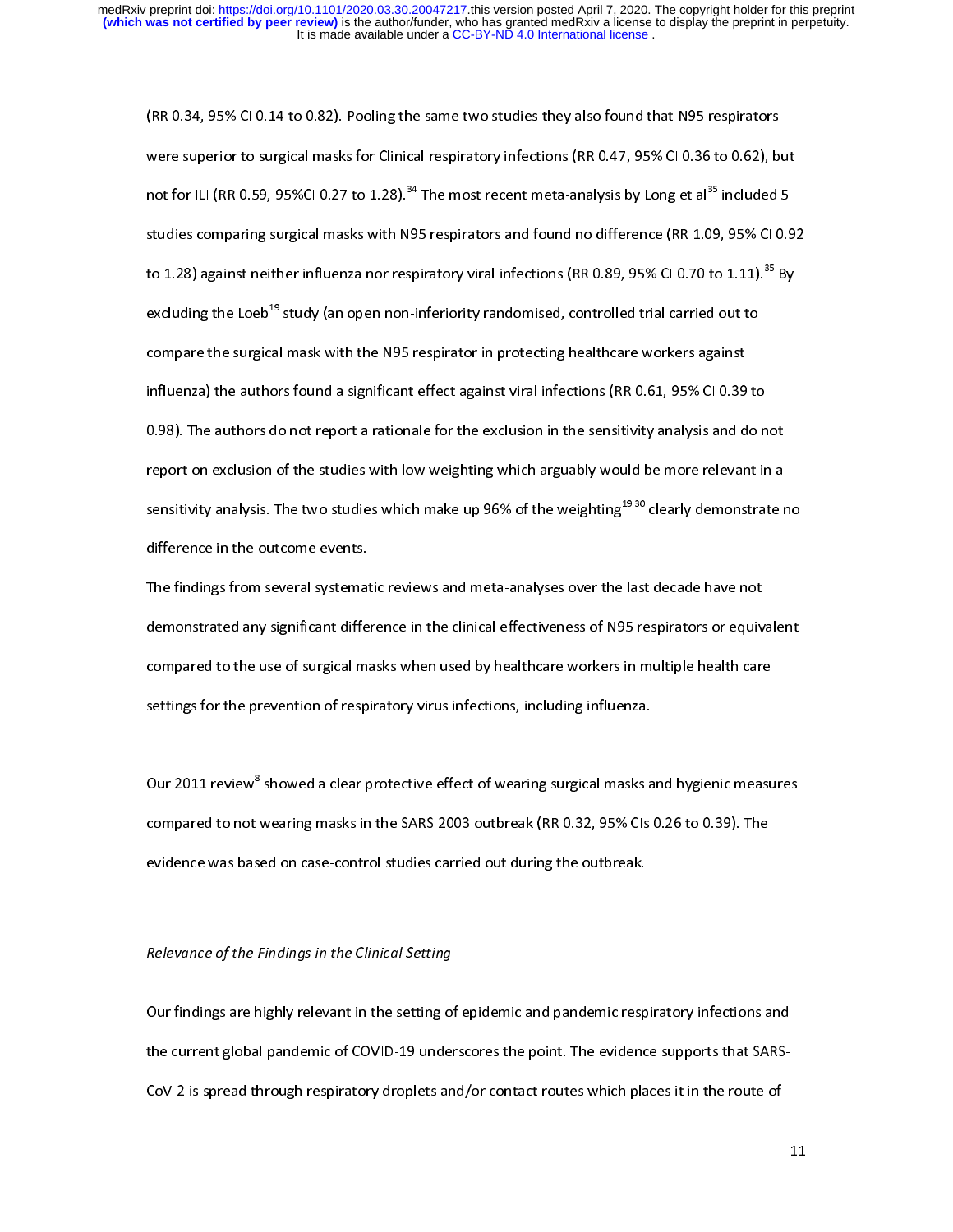transmission for which health care workers would be required to wear masks.<sup>36 37</sup> The WHO China<br>Joint Mission on COVID-19 of 75,465 cases supports person-to-person droplet and fomite transmission, with the majority of transmission occurring within families in close contact with each other.<sup>36</sup> A recent report in a clinical setting of intubation and non-invasive ventilation in which 41 health care workers were exposed over a prolonged period a within close proximity to a COVID-19 + patient revealed no transmission events to the Health care workers based on repeated testing during which majority (85%) of the health care workers were wearing a surgical mask and other appropriate PPE while the remainder wore an N95 respirator. This latter finding supports the results of the studies which were reviewed and brings into focus the importance of the use of masks as a component of personal protective equipment in the current COVID-19 pandemic. The current COVID-19 pandemic has elicited conflicting recommendations with several institutions and countries suggesting that only N95 or equivalent masks should be used as a component of the personal protective equipment for health care workers and not a surgical mask. The WHO recommendations emphasize that in the setting of epidemic and pandemic respiratory virus infections transmitted predominantly by the droplet route, one of the most important elements is strict adherence in the use of personal protective equipment of which the facial mask is only one component<sup>38</sup> and suggest surgical masks for routine care and reserve the N95 mask for aerosol generating medical procedures. Despite the methodological issues outlined, our review of the available literature did not find any differences in the clinical effectiveness of either type of mask in the setting of respiratory viral infection transmission to health care workers. Our review also identified a dearth of reported findings related to the harms of N95 respirators and they need to be considered in any RCTs or C-RTs, especially in the setting of a global pandemic with the potential of frequent and prolonged use. Many such harms were identified in the setting of the SARS epidemic in 2003 and in the ensuing years and included respiratory fatigue, increased work of breathing, poor work capability, increased nasal resistance, fatigue with minimal workloads, elevated levels of carbon dioxide, facial dermatitis, acne and potential self-contamination events. $^{39\cdot 44}$ ache and potential self-contamination events.<sup>39</sup><br>-<br>-

 $12<sup>2</sup>$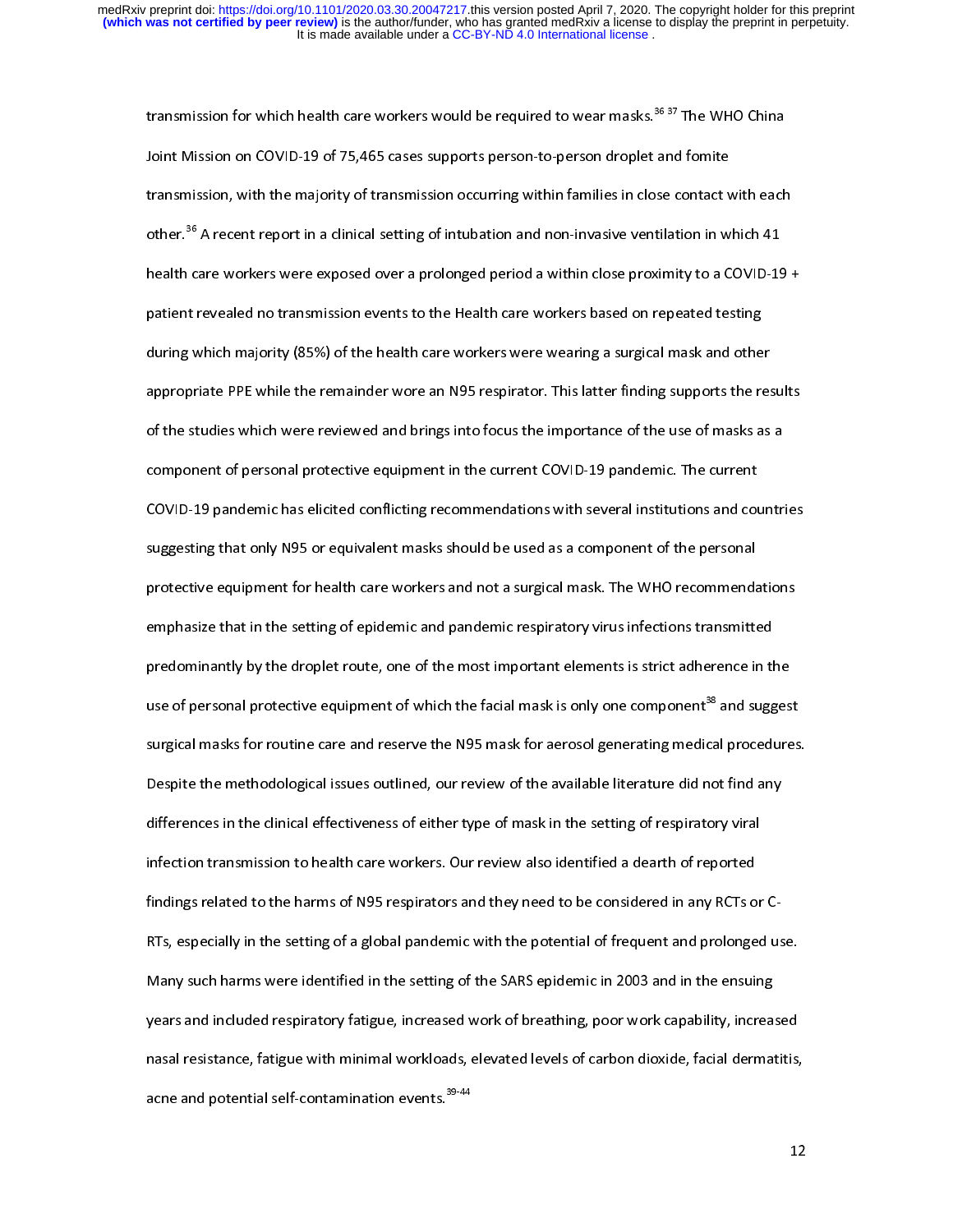### Limitations

Though the trials in this review provide a reasonable body of evidence, there are several important<br>limitations. First, there is considerable clinical heterogeneity between the designs, and substantial statistical heterogeneity for some analyses. The latter is not readily explained by differences in the study questions. Second, the range of viral infections studied is limited, with a particular focus on influenza; no studies include SARS-CoV-2. None of the studies in health care worker included undertaking aerosol-generating procedures for which WHO currently recommends the N95 or equivalent mask. Finally, the studies provide sparse and unsystematic data on any harms, such as the discomfort, dehydration, facial dermatitis, distress, headaches, exhaustion or other problems caused by masks such as the N95. Some studies measured adherence which was generally high cause of  $\mathcal{S}$  masks discomfort. despite the mask discontinuity of the mask discontinuity of the mask discontinuity of the mask discontinuity of the mask discontinuity of the mask discontinuity of the mask discontinuity of the mask discontinuity of the ma

### Conclusion

Despite the lack of evidence, we would still recommend using facial barriers in the setting of<br>epidemic and pandemic viral respiratory infections, but there does not appear to be a difference between surgical and full respirator wear. Despite the methodological concerns, our review of the available studies demonstrates consistency in the finding of no difference between surgical and N95 or equivalent masks as a physical intervention to interrupt or reduce the spread of respiratory viruses, mainly influenza. The consistency of the finding across multiple studies of variable quality adds epidemiologic strength of association.

The fact that all included trials were conducted in relatively low transmission periods limits generalisability to an epidemic of the global size of COVID-19. We excluded in this part of the review trials testing the combination of hygienic and barrier methods. These have shown to be effective in the combination of the combination of the computer  $\frac{1}{2}$  observational studies carried out during the SARS 1 epidemic. $^8$ observational studies carried out during the SARS 1 epidemic.8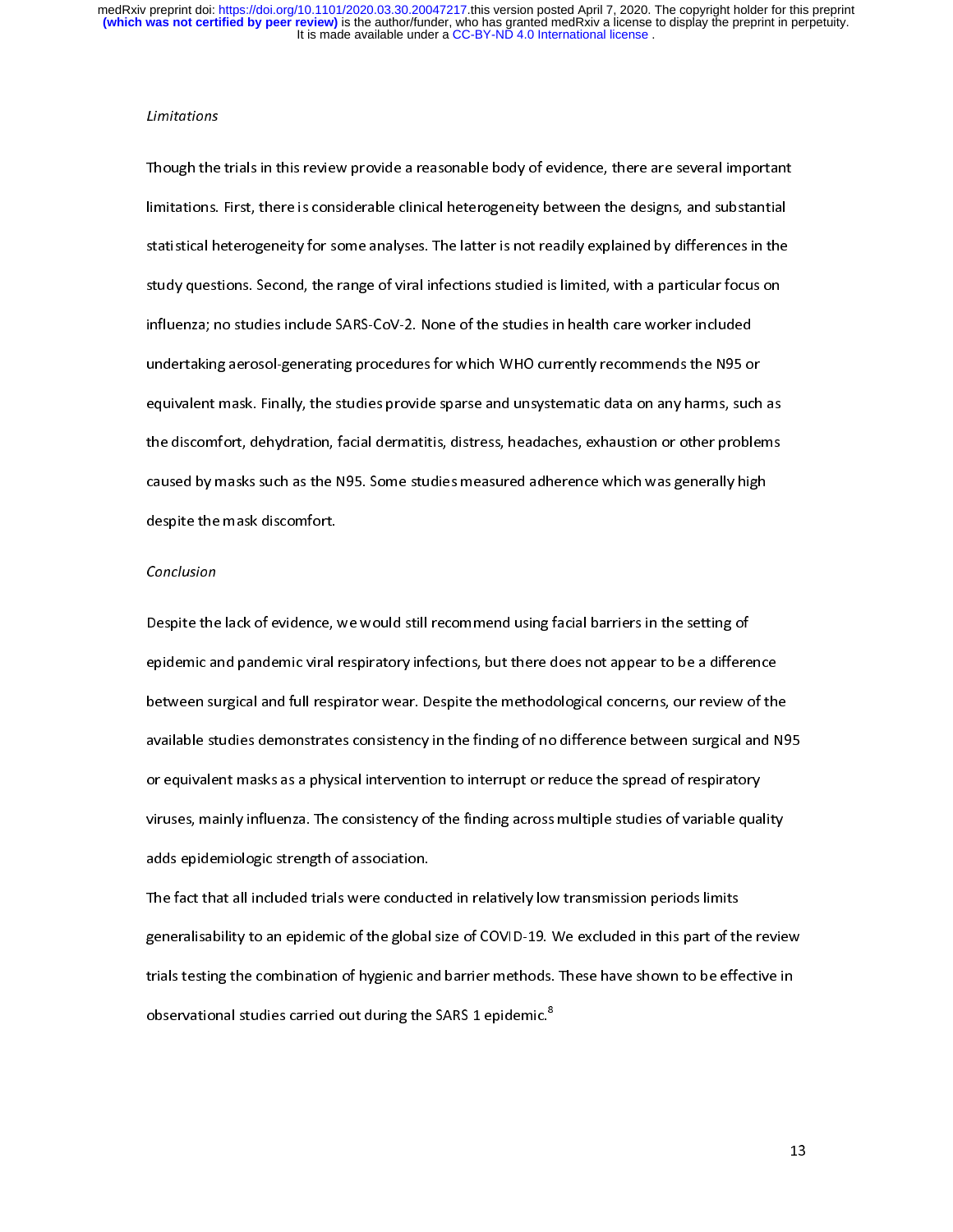Based on the evidence of the previous SARS epidemic large trials comparing full facial protection<br>with surgical masks need to be carried out to settle the matter, given the difference in wearability,

harms and costs. Funding for such trials and research once the epidemic has passed, is critical to

inform future preparedness for global epidemics. inform future preparedness for global epidemics.

## **Disclosure**

Tom Jefferson (TJ) was in receipt of a Cochrane Methods Innovations Fund grant to develop

In 2014-2016, TJ was a member of three advisory boards for Boehringer Ingelheim. TJ was a member of an independent data monitoring committee for a Sanofi Pasteur clinical trial on an<br>influenza vaccine.  $m_{\text{min}}$  influenza vaccine.

TJ is occasionally interviewed by market research companies about phase I or II pharmaceutical products for which he receives fees (current).

TJ was a member of three advisory boards for Boehringer Ingelheim  $(2014-16)$ .

TJ was a member of an independent data monitoring committee for a Sanofi Pasteur clinical trial on<br>an influenza vaccine (2015-2017).  $T$  an influenza vaccine (2015-2017).

TJ is a relator in a False Claims Act lawsuit on behalf of the United States that involves sales of Tamiflu for pandemic stockpiling. If resolved in the United States' favor, he would be entitled to a<br>percentage of the recovery. Taming to pandemic stockpiling. If resolved in the United States' favor, he would be entitled to a<br>percentage of the recovery.

TJ is co-holder of a Laura and John Arnold Foundation grant for development of a RIAT support centre (2017-2020) and Jean Monnet Network Grant, 2017-2020 for The Jean Monnet Health Law<br>and Policy Network. TJ is an unpaid collaborator to the project Beyond Transparency in and Policy Network. TJ is an unpaid collaborator to the project *Beyond Transparency in*<br>*Pharmaceutical Research and Regulation* led by Dalhousie University and funded by the Canadian and Policy Network. TJ is an unpaid collaborator to the project *Beyond Transparency in*<br>Pharmaceutical Research and Regulation led by Dalhousie University and funded by the<br>Institutes of Health Research (2018-2022). Institutes of Health Research (2018-2022).

TJ consults for Illumina LLC on next generation gene sequencing (2019-). TJ was the consultant scientific coordinator for the HTA Medical Technology programme of the Agenzia per i Servizi Sanitari Nazionali (AGENAS) of the Italian MoH (2007-2019).

TJ is Director Medical Affairs for BC Solutions, a market access company for medical devices in Europe (excluding devices relating to acute respiratory infections). Europe (excluding devices relating to acute respiratory infections).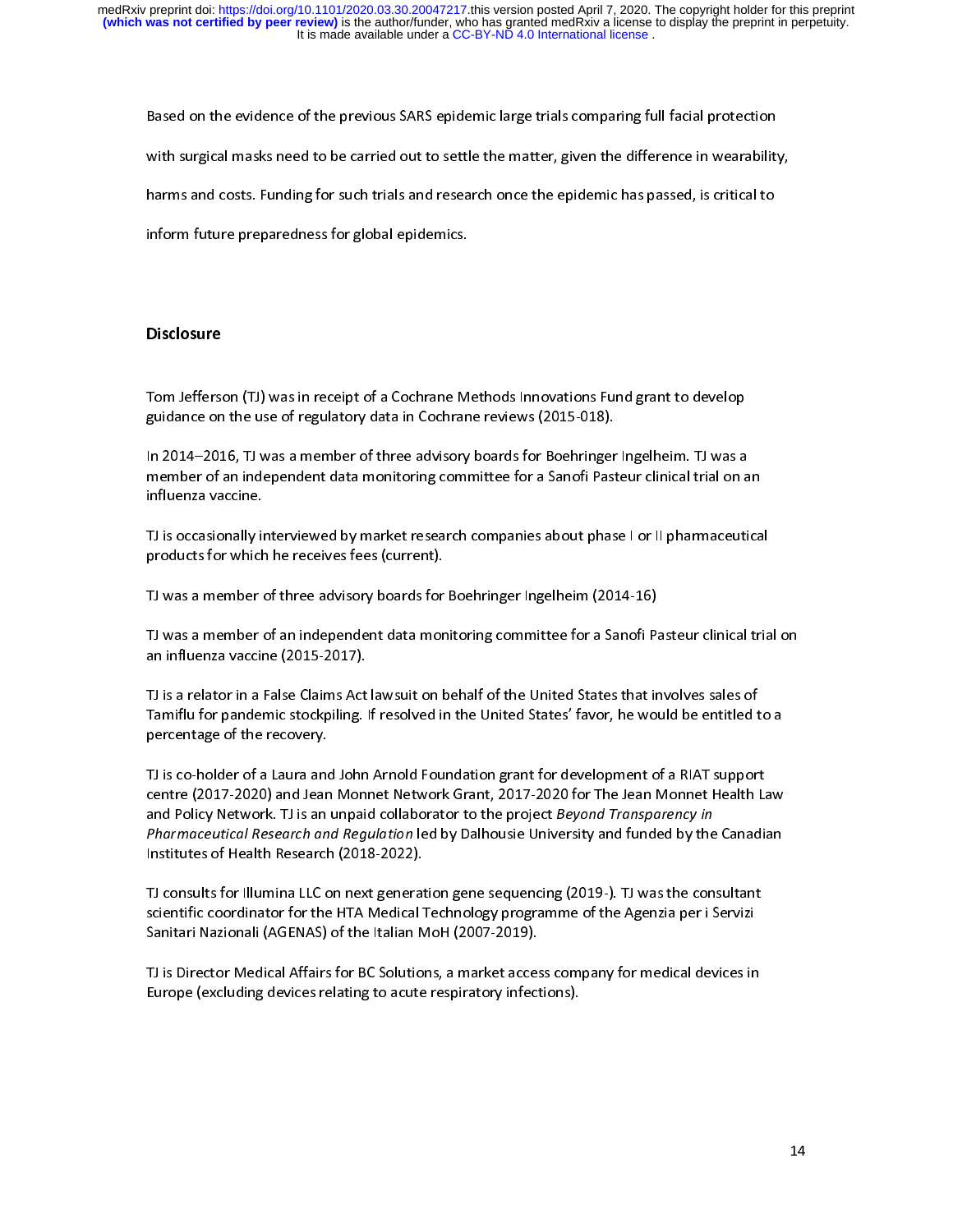John Conly holds grants from the Canadian Institutes for Health Research, Alberta Innovates-Health<br>Solutions and was the primary local Investigator for a *Staphylococcus aureus* vaccine study funded by Pfizer for which all funding was provided only to the University of Calgary for the conduct of the  $\begin{bmatrix} P_1 & P_2 & \cdots & P_n \end{bmatrix}$  for the University of  $\begin{bmatrix} P_1 & \cdots & P_n \end{bmatrix}$  for the conduct of the conduct of the conduct of the conduct of the conduct of the conduct of the conduct of the conduct of the conduct

**Fundin**g NIHR grant number NIHR130721<br>**Contributorship:** All authors contributed equally to the design of the update, screening, extraction, interpretation and writing the manuscript which as approved by all authors. JC designed and carried out the searches and MA and EB carried out the analysis.

out the searches and MA and EB carried out the analysis.<br>Acknowledge ments: The authors thank Dr Flizabeth Gibs Acknowledgements: The authors thank Dr Elizabeth Gibson for her assistance with data extraction.

l,

The sponsors had no role in any aspect of preparation of the manuscript.<br>Dr Jefferson (the manuscript's guarantor) affirms that the manuscript is an honest, accurate, and transparent account of the study being reported; that no important aspects of the study have been omitted; and that any discrepancies from the study as planned (and, if relevant, registered) have  $\alpha$  of any discrepancies from the study as planned (and, if  $\alpha$  if  $\alpha$  if  $\alpha$  if  $\alpha$  if  $\alpha$  if  $\alpha$  if  $\alpha$  if  $\alpha$  if  $\alpha$  if  $\alpha$  if  $\alpha$  if  $\alpha$  if  $\alpha$  if  $\alpha$  if  $\alpha$  if  $\alpha$  if  $\alpha$  if  $\alpha$  if  $\alpha$  if  $\alpha$  if been explained.

Available from:<br>https://www.who.int/gard/publications/The Global Impact of Respiratory Disease.p https://www.w https://www.who.int/gard/publications/The\_Global\_Impact\_of\_Respiratory\_Disease.pdf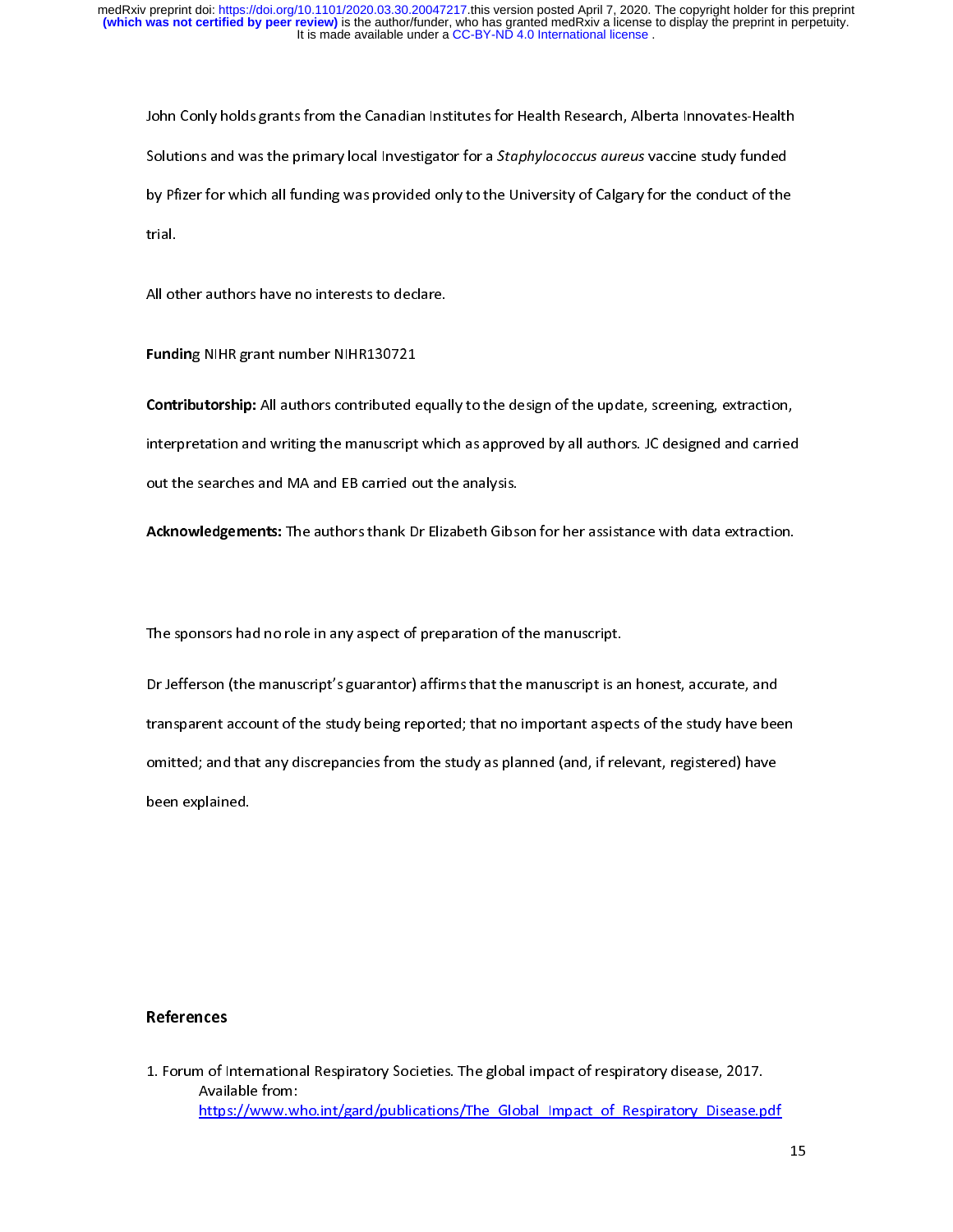- 2. Bonn D. Spared an influenza pandemic for another year? Lancet (London, England)<br>1997;349(9044):36-36. doi: 10.1016/s0140-6736(05)62175-7<br>3. Jefferson T, Demicheli V, Rivetti D, et al. Antivirals for influenza in healthy
- son T, Demicheli V, Rivetti D, et al. Antivirals for influenza in h<br>review. *Lancet (London, England)* 2006;367(9507):303-13. doi review. *Lancet (London, England)* 2006;367(9507):303-13. doi: 10.1016/s0140-<br>6736(06)67970-1 review. *Lancet (London, England) 2*000,367(3307):303-13. doi: 10.1010/s0140-<br>6736(06)67970-1<br>as RE, Jefferson T, Lasserson TJ. Influenza vaccination for healthcare workers w
- as RE, Jefferson T,<br>the elderly. *Cochr* the elderly. Cochrane Database of Systematic Reviews 2010(2) doi:<br>10.1002/14651858.CD005187.pub3 the elderly. Cochrane Database of Systematic Reviews 2010(2) doi:<br>10.1002/14651858.CD005187.pub3<br>son T, Jones MA, Doshi P, et al. Neuraminidase inhibitors for prever
- son T, Jones MA, Doshi P, et al. Neur<br>influenza in healthy adults and childi influenza in healthy adults and children. *Cochrane Database Syst Rev* 2014(4):CD008965. doi:<br>10.1002/14651858.CD008965.pub4 [published Online First: 2014/04/11]<br>6. World Health Organisation. Global Influenza Strategy 2019 10.1002/14651858. CD008965. pub4 [published Online First: 2014/04/11]
- 
- 1 Health Organisation. Global Influenza Strategy 2019 2030. 2019<br>son T, Del Mar C, Dooley L, et al. Physical interventions to interrupt or red France Health Organisation. Global International Influence of Texts.<br>7. Jefferson T, Del Mar C, Dooley L, et al. Physical interventions to interrupt<br>8. respiratory viruses: systematic review. *Bmj* 2009;339:b3675. doi: 10 respiratory viruses: systematic review. *Bmj* 2009;339:b3675. doi: 10.1136/bmj.b3675<br>[published Online First: 2009/09/24] respiratory viruses: systematic review. *Bmj* 2009;339:b3679: doi: 10.1136/bmj.b3675<br>[published Online First: 2009/09/24]<br>son T, Del Mar CB, Dooley L, et al. Physical interventions to interrupt or reduce the spi
- published Online First: 2009<br>Son T, Del Mar CB, Dooley L, et al. Phy<br>respiratory viruses. *Cochrane Databa* respiratory viruses. *Cochrane Database Syst Rev* 2011(7):Cd006207. doi:<br>10.1002/14651858.CD006207.pub4 [published Online First: 2011/07/08]
- respiratory viruses. Cocinume Dutabase Syst Rev 2011(7):Cd000207: doi:<br>10.1002/14651858.CD006207.pub4 [published Online First: 2011/07/08]<br>son T, Foxlee R, Del Mar C, et al. Interventions for the interruption or red son T, Foxlee R, Del Mar C, et al. Interventions for the interruption or redu<br>of respiratory viruses. *Cochrane Database of Systematic Reviews* 2007(4) of respiratory viruses. *Cochrane Database of Systematic Reviews* 2007(4) doi:<br>10.1002/14651858.CD006207.pub2
- 10. Clark J, Glasziou P, Del Mar C, et al. A full systematic review was completed in 2 weeks using 10.1002/14651858.CD006207.pub2 automation tools: a case study. *J Clin Epidemiol* 2020;121:81-90. doi:<br>10.1016/j.jclinepi.2020.01.008 [published Online First: 2020/02/01]
- automation tools: a case study. J C*lin Epidemiol 2020*,121:01-90. doi:<br>10.1016/j.jclinepi.2020.01.008 [published Online First: 2020/02/01]<br>< J, Sanders S, Carter M, et al. Improving the translation of search stra 10.1016/j.jclinepi.2020.01.008 [published Online First: 2020/02/01] و Polyglot Search Translator: a randomised controlled trial. *J Am Libr Assoc* 2020;In pres<br>12. Marshall IJ, Noel-Storr A, Kuiper J, et al. Machine learning for identifying Randomized Cont
- Polygiot Search Translator: a randomised controlled trial. *J Am Libr Assoc 2020*;In press<br>Shall IJ, Noel-Storr A, Kuiper J, et al. Machine learning for identifying Randomized Contro<br>Trials: An evaluation and practitioner' Trials: An evaluation and practitioner's guide. *Research synthesis methods* 2018;9(4):602-14.<br>doi: 10.1002/jrsm.1287 [published Online First: 2018/01/10] Trials: An evaluation and practitioner's guide. *Research synthesis methods* 2018;9(4):602-14.<br>doi: 10.1002/jrsm.1287 [published Online First: 2018/01/10]<br>ins JP, Altman DG, Gotzsche PC, et al. The Cochrane Collaboration's
- doi: 13. Higgins JP, Altman DG, Gotzsche PC, et al. The Cochrane Collaboration's tool for assessing risk of<br>bias in randomised trials. *BMJ* 2011;343:d5928. doi: 10.1136/bmj.d5928 [published Online<br>First: 2011/10/20] bias in randomised trials. *BMJ* 2011;343:d5928. doi: 10.1136/bmj.d5928 [published Online<br>First: 2011/10/20]<br>mann TC, Glasziou PP, Boutron I, et al. Better reporting of interventions: template for
- mann TC, Glasziou<br>intervention descri intervention description and replication (TIDieR) checklist and guide. *Bmj* 2014;348:g1687.<br>doi: 10.1136/bmj.g1687 [published Online First: 2014/03/13] intervention description and replication (TIDIER) checklist and guide. Bmj 2014,348:g1687.<br>doi: 10.1136/bmj.g1687 [published Online First: 2014/03/13]<br>ins JPT, Thompson SG. Quantifying heterogeneity in a meta-analysis. *St*
- doi: 10.11367, published online First: 2014/03/13/13/13<br>ins JPT, Thompson SG. Quantifying heterogeneity in a meta-ar<br>2002;21(11):1539-58. doi: 10.1002/sim.1186 2002;21(11):1539-58. doi: 10.1002/sim.1186<br>16. Aiello AE, Coulborn RM, Perez V, et al. A randomized intervention trial of mask use and hand
- hygiene to reduce seasonal influenza-like illness and influenza infections among young 16. And the AF, Coulomb AT, Andrew M, Perez V, et al. A randomized influenza infections among young<br>hygiene to reduce seasonal influenza-like illness and influenza infections among young<br>adults in a university setting. Int hygiene to reduce seasonal influence seasonal influence seasonal influence in the influence seasonal influenza<br>adults in a university setting. *International Journal of Infectious Diseases* 2010;14:E320-<br>doi: 10.1016/j.iji doi: 10.1016/j.ijid. 2010.02.2201<br>17. Cowling BJ, Fung ROP, Cheng CKY, et al. Preliminary Findings of a Randomized Trial of Non-
- Pharmaceutical Interventions to Prevent Influenza Transmission in Households. Plos One 2008; 3(5) doi: 10.1371/journal. pone. 0002101
- 18. Jacobs JL, Ohde S, Takahashi O, et al. Use of surgical face masks to reduce the incidence of the bs JL, Ohde S, Takahashi O, et al. Use of surgica<br>common cold among health care workers in Ja 18. 18. Jacobs Julian 18. Jacobs Julian 18. Jacobs Julian 18. Japan: A randomized controlled trial. America<br>18. Japan: A randomized controlled trial. America<br>18. journal of infection control 2009;37(5):417-19. doi: 10.1016 common cold among health care workers in Japan: A randomized controlled trial. American<br>journal of infection control 2009;37(5):417-19. doi: 10.1016/j.ajic.2008.11.002<br>M, Dafoe N, Mahony J, et al. Surgical mask vs N95 resp
- journal of infection control 2009;37(9):417-19. doi: 10.1010f);ajic.2000.11.002<br>DM, Dafoe N, Mahony J, et al. Surgical mask vs N95 respirator for preventing in<br>among health care workers: a randomized trial. *Jama* 2009;302 among health care workers: a randomized trial. Jama 2009;302(17):1865-71. doi: 10.1001/jama. 2009. 1466 [published Online First: 2009/10/03] 10.1001/jama.2009.1466 [published Online First: 2009/10/03]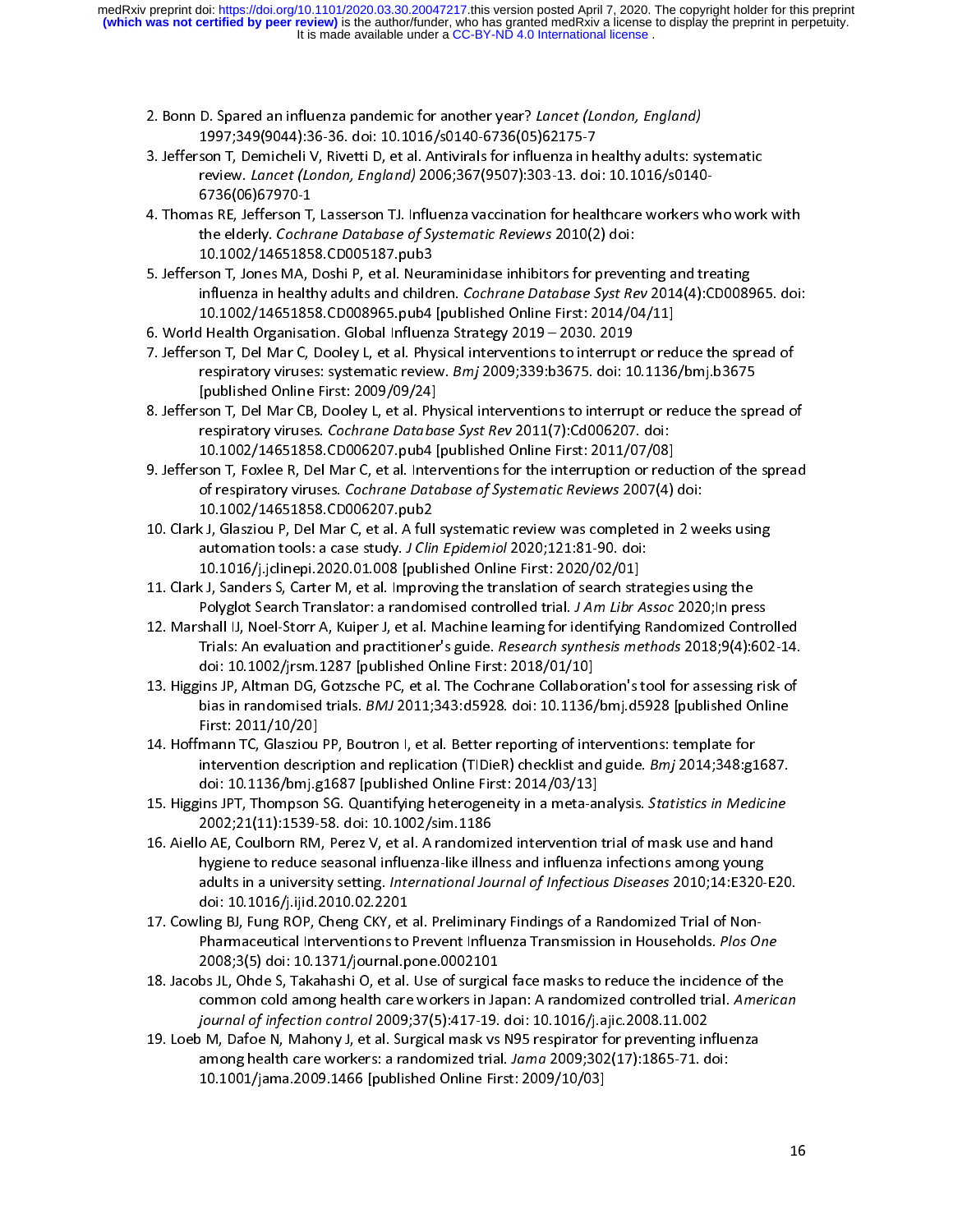- 20. MacIntyre CR, Cauchemez S, Dwyer DE, et al. Face mask use and control of respiratory virus<br>transmission in households. *Emerging infectious diseases* 2009;15(2):233-41. doi:<br>10.3201/eid1502.081167 [published Online Fir
- 21. Suess T, Remschmidt C, Schink SB, et al. The role of facemasks and hand hygiene in the prevention of influenza transmission in households: results from a cluster randomised trial; 21. Superior C, Alexandrian C, Schmidt C, Schink SB, Schwarzen and Special Servention of influenza transmission in households: results from a cluster randomis<br>Berlin, Germany, 2009-2011. *BMC Infect Dis* 2012;12:26. doi: 1 .<br>Berlin, Germany, 2009-2011. *BMC Infect Dis* 2012;12:26. doi: 10.1186/1471-2334-12-26.<br>[published Online First: 2012/01/28] Berlin, Germany, 2009-2011. BMC Infect Dis 2012,12:26. doi: 10.1180/1471-2334-12-26.<br>[published Online First: 2012/01/28]<br>0.AE. Perez V. Coulborn RM, et al. Eacemasks, band bygiene, and influenza among young.
- . .<br>o AE, Perez V, Coulborn RM, et al. Fac<br>adults: a randomized intervention tri adults: a randomized intervention trial. *PLoS One* 2012;7(1):e29744. doi:<br>10.1371/journal.pone.0029744. Epub 2012 Jan 25. [published Online First: 2012/02/02] adults: a randomized intervention trial. PLOS One 2012, 7(1):e29744. doi:<br>10.1371/journal.pone.0029744. Epub 2012 Jan 25. [published Online Firs<br>sheed O. Almasri N. Badabdab AM, et al. Pilot Bandomised Controlled Tri
- 10.13. Barasheed O, Almasri N, Badahdah AM, et al. Pilot Randomised Controlled Trial to Test<br>Effectiveness of Facemasks in Preventing Influenza-like Illness Transmission among Effectiveness of Facemasks in Preventing Influenza-like Illness Transmission among<br>Australian Hajj Pilgrims in 2011. *Infect Disord Drug Targets* 2014;14(2):110-6. doi: Effectiveness of Facemasking Indian Constrainers of Facemasks in Prevention Hajj Pilgrims in 2011. *Infect Disord Drug Targets* 2014;14(2):110-6. doi:<br>10.2174/1871526514666141021112855 [published Online First: 2014/10/23] 10.2174/1871526514666141021112855 [published Online First: 2014/10/23]
- 24. Canini L, Andreoletti L, Ferrari P, et al. Surgical mask to prevent influenza transmission in households: a cluster randomized trial. PLoS One 2010;5(11):e13998. doi: 10.1371/journal.pone.0013998. [published Online First: 2010/11/26]
- 25. MacIntyre CR, Seale H, Dung TC, et al. A cluster randomised trial of cloth masks compared with medical masks in healthcare workers. *BMJ Open* 2015;5(4):e006577. doi: 10.1136/bmjopen-<br>2014-006577. [published Online First: 2015/04/24] medical masks in healthcare workers. *BMJ Open 2015;*5(4):e006577. doi: 10.1136/bmjopen-<br>2014-006577. [published Online First: 2015/04/24]<br>Intyre CR. Zbang X. Chughtai AA, et al. Cluster randomised controlled trial to exam
- 2021-006677. [published Online First: 2027-07-24]<br>Intyre CR, Zhang Y, Chughtai AA, et al. Cluster rando<br>medical mask use as source control for neonle with medical mask use as source control for people with respiratory illness. *BMJ Open*<br>2016;6(12):e012330. doi: 10.1136/bmjopen-2016-012330. [published Online First: medical mask use as source control for people with respiratory illness. *BMJ Open*<br>2016;6(12):e012330. doi: 10.1136/bmjopen-2016-012330. [published Online First<br>2017/01/01] 2017/01/01]<br>M. Dafoe N. Maheny Let al. Surgical Mask vs. N95 Bespirator for Proventing Influe
- ر<br>2017 M, Dafoe N<br>2011 Among Healt Among Health Care Workers A Randomized Trial. *Jama-Journal of the American Medical*<br>*Association* 2009;302(17):1865-71. doi: 10.1001/jama.2009.1466 Among Health Care Workers A Randomized Thai. J*ama-Journal of the American Medical*<br>Association 2009;302(17):1865-71. doi: 10.1001/jama.2009.1466<br>Intyre CR, Wang Q, Cauchemez S, et al. A cluster randomized clinical trial c
- Association 2009;302(17):1865-71. doi: 10.1001/jama.2009.1466<br>Intyre CR, Wang Q, Cauchemez S, et al. A cluster randomized clini<br>tested and non-fit-tested N95 respirators to medical masks to pre infection in health care workers. *Influenza Other Respir Viruses* 2011;5(3):170-9. doi:<br>10.1111/j.1750-2659.2011.00198.x. Epub 2011 Jan 27. [published Online First: 2011/04, 10.1111/j.1750-2659.2011.00198.x. Epub 2011 Jan 27. [published Online First: 2011/04/12]
- 29. Macintyre CR, Wang Q, Seale H, et al. A randomized clinical trial of three options for N95<br>respirators and medical masks in health workers. Am J Respir Crit Care Med respirators and medical masks in health workers. Am J Respir Crit Care Med<br>2013;187(9):960-6. doi: 10.1164/rccm.201207-1164OC. [published Online First: 2013 respirators and medical masks in health workers. Am J Respir Ent Care Medi<br>2013;187(9):960-6. doi: 10.1164/rccm.201207-1164OC. [published Online Fi<br>2003:01 J.E. Simberkoff MS. Bessesen MT. et al. N95 Bespirators vs Medici
- 30. Radonovich LJ, Jr., Simberkoff MS, Bessesen MT, et al. N95 Respirators vs Medical Masks for Preventing Influenza Among Health Care Personnel: A Randomized Clinical Trial. Jama 2019;322(9):824-33. doi: 10.1001/jama.2019.11645. [published Online First: 2019/09/04]
- 31. Miyaki K, Sakurazawa H, Mikurube H, et al. An effective quarantine measure reduced the total incidence of influenza A H1N1 in the workplace: another way to control the H1N1 flu<br>pandemic. *J Occup Health* 2011;53(4):287-92. doi: 10.1539/joh.10-0024-fs. Epub 201<br>18. [published Online First: 2011/05/21] pandemic. J Occup Health 2011;53(4):287-92. doi: 10.1539/joh.10-0024-fs. Epub 2011 May pandemic. J Occup Health 2011,33(4):287-92. doi: 10.1535/joh.10-0024-is. Epub 2011 May<br>18. [published Online First: 2011/05/21]<br>in L Estimated number of influenza cases in the United States from 2010 to 2017, 2019
- 18. In the American State Construction of influenza cases<br>h ID MacDouralLCC Johnstone Let al. E
- 33. Smith JD, MacDougall CC, Johnstone J, et al. Effectiveness of N95 respirators versus surgical masks in protecting health care workers from acute respiratory infection: a systematic<br>review and meta-analysis. *CMAJ* 2016;188(8):567-74. doi: 10.1503/cmaj.150835 [publi:<br>Online First: 2016/03/10] review and meta-analysis.  $CMAJ$  2016;188(8):567-74. doi: 10.1503/cmaj.150835 [published review and meta-analysis. CMAJ 2016;188(8):567-74. doi: 10.1503/cmaj.150835 [published]<br>Online First: 2016/03/10] Online First: 2016/03/10]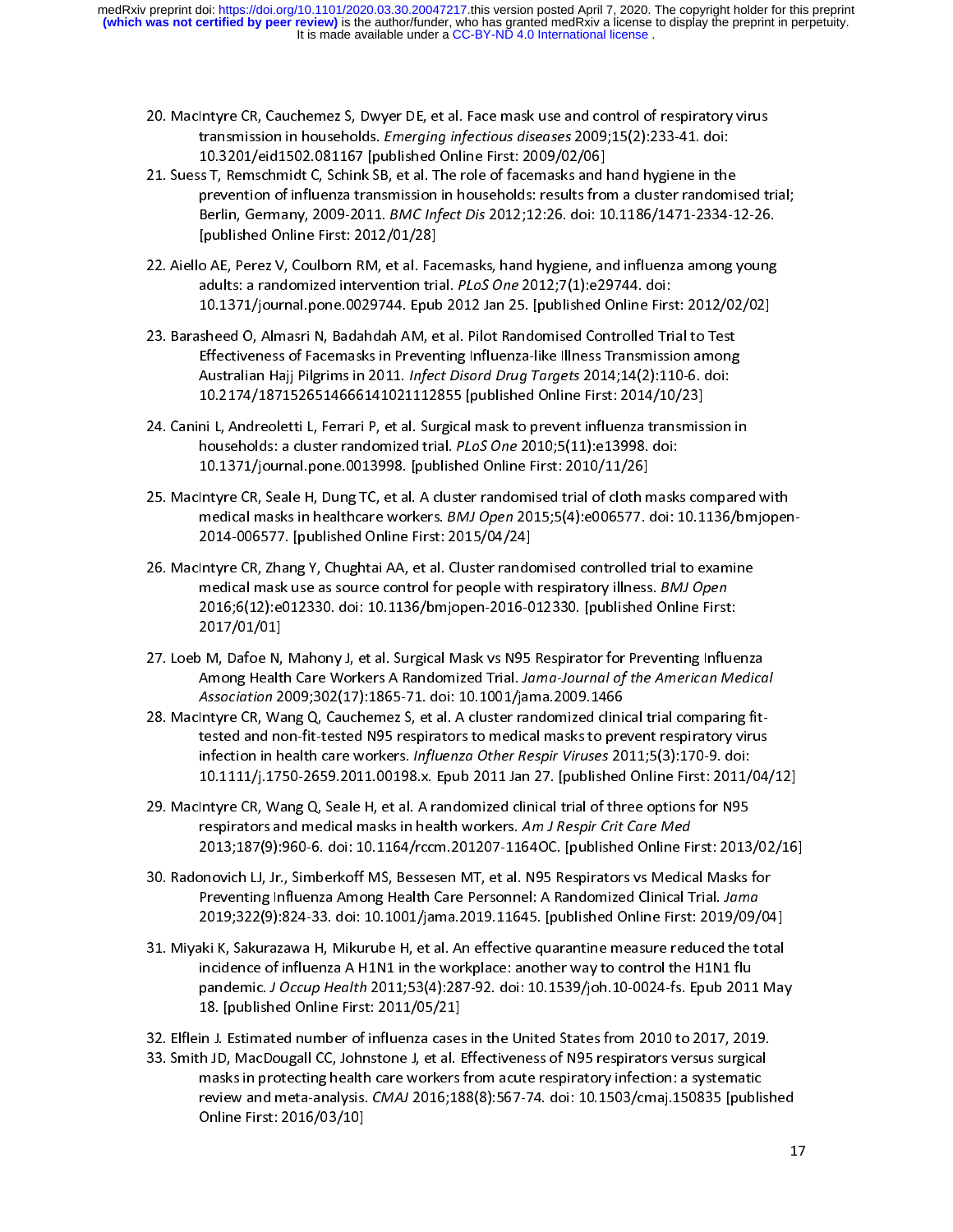- 34. Offeddu V, Yung CF, Low MSF, et al. Effectiveness of Masks and Respirators Against Respiratory<br>Infections in Healthcare Workers: A Systematic Review and Meta-Analysis. *Clin Infect Dis*<br>2017;65(11):1934-42. doi: 10.109
- 35. Long Y, Hu T, Liu L, et al. Effectiveness of N95 respirators versus surgical masks against influenza: ; Y, Hu T, Liu L, et al. Effectiveness of N95 respirators versus surgical masks against ir<br>A systematic review and meta-analysis. *J Evid Based Med* 2020 doi: 10.1111/jebm.1 35. Long Y, Hu T, Liu J, Liu L, et al. Effectiveness of New York Prespirators of Apple Influences and New York<br>A systematic review and meta-analysis. *J Evid Based Med* 2020 doi: 10.1111/jebm.12381<br>[published Online First: A systematic review and meta-analysis. J *Evid Based Med 2020 doi: 10.1111/jebm.123*01<br>[published Online First: 2020/03/14]<br>ld Health Organization. Report of the WHO-China Joint Mission on Coronavirus Disease 2(
- (Published Organization: 2021, 2020)<br>|d Health Organization: Report of the<br>(COVID-19) 16-24 February 2020 [Inte 36. A 1996. World Health Organization. (COVID-19) 16-24 February 2020 [Internet]. Geneva World Health Organization, 2020.<br>37. Chan JFW YS, Kok KH, To KK, Chu H, Yang J, et al. . A familial cluster of pneumonia associated
- ,<br>1 JFW YS, Kok KH, To KK, Chu H, Yang J, et al. . A familial cluster of pneumonia associate<br>with the 2019 novel coronavirus indicating person-to-person transmission: a study of a with the 2019 novel coronavirus indicating person-to-person transmission: a study of a<br>family cluster. *Lancet Infectious Diseases* 2020;395(10223):514-23. family cluster. *Lancet Infectious Diseases* 2020;395(10223):514-23.<br>Id Health Organozation. Infection prevention and control of epidemic- and pandemic-pr
- family cluster. Lancet Infectious Diseases 2020,395(10223):314-23.<br>Id Health Organozation. Infection prevention and control of epidem<br>acute respiratory infections in health care. , 2014. acute respiratory infections in health care. , 2014.<br>39. Zhu JH LS, Wang DY, et al. J Lung Pulm Respir Res. Effects of long-duration wearing of N95
- respirator and surgical facemask: a pilot study. . 2014;1(14):97-100. ي - respirator and surgical facemask: a pilot study. . 2014;1(14):97-100.<br>40. Rebmann T CR, Wang J. . Physiologic and other effects and compliance with long-term resp
- respirator and surface matrix and processing processing the surface when TCR, Wang J. . Physiologic and other effects and compliance w<br>use among medical intensive care unit nurses. . Am J Infect Control 2 use among medical intensive care unit nurses. . Am J Infect Control 2013 41(12):1218-23.<br>41. Foo CCI, Goon ATJ, Leow Y-H, et al. Adverse skin reactions to personal protective equipment
- use among medical intensive care unit nurses. *Thin 3 mject control* 2013 41(12):1216-23.<br>CCI, Goon ATJ, Leow Y-H, et al. Adverse skin reactions to personal protective equipment<br>against severe acute respiratory syndrome against severe acute respiratory syndrome - a descriptive study in Singapore. Contact<br>Dermatitis 2006;55(5):291-94. doi: 10.1111/j.1600-0536.2006.00953.x Dermatitis 2006;55(5):291-94. doi: 10.1111/j.1600-0536.2006.00953.x<br>42. Tan KT GM. N95 acne. *Int J Dermatol* 2004;43(7):522-23.
- 
- Dermatitis 2006,35(5):251-54. doi: 10.1111/j.1600-0536.2006.00535.x<br>KT GM. N95 acne. *Int J Dermatol* 2004;43(7):522-23.<br>ovan J KI, Holness LD, Skotnicki-Grant S, et al. . Skin reactions following 42. Tan KT GM. N99 ache. *Int J Bermator 2004*;43(7):322-23.<br>43. Donovan J KI, Holness LD, Skotnicki-Grant S, et al. . Skin re<br>masks. *Dermatitis* 2007;18(2):104.;18(2):104. masks. *Dermatitis* 2007;18(2):104.;18(2):104.<br>44. Donovan J S-GS. Allergic contact dermatitis from formaldehyde textile resins in surgical unifor
- masks. Dermatitis 2007;10(2):104.;10(2):104.<br>ovan J S-GS. Allergic contact dermatitis from fo<br>and nonwoven textile masks. *Dermatitis* 2007; and nonwoven textile masks. Dermatitis 2007;18(1):40-44. and nonwoven textile masks. Dermatitis 2007;18(1):40-44.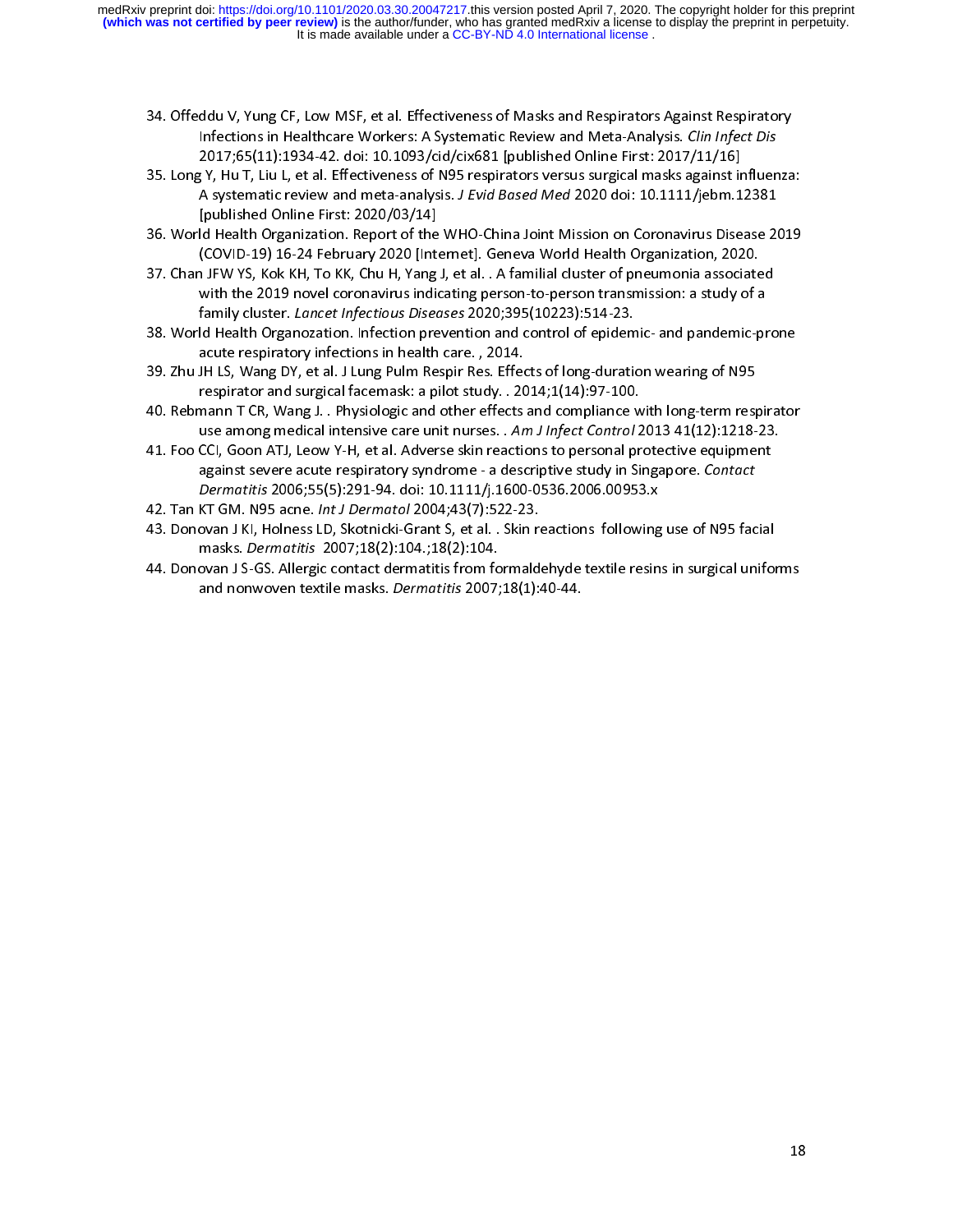## Figure 1: PRISMA Flow Diagram

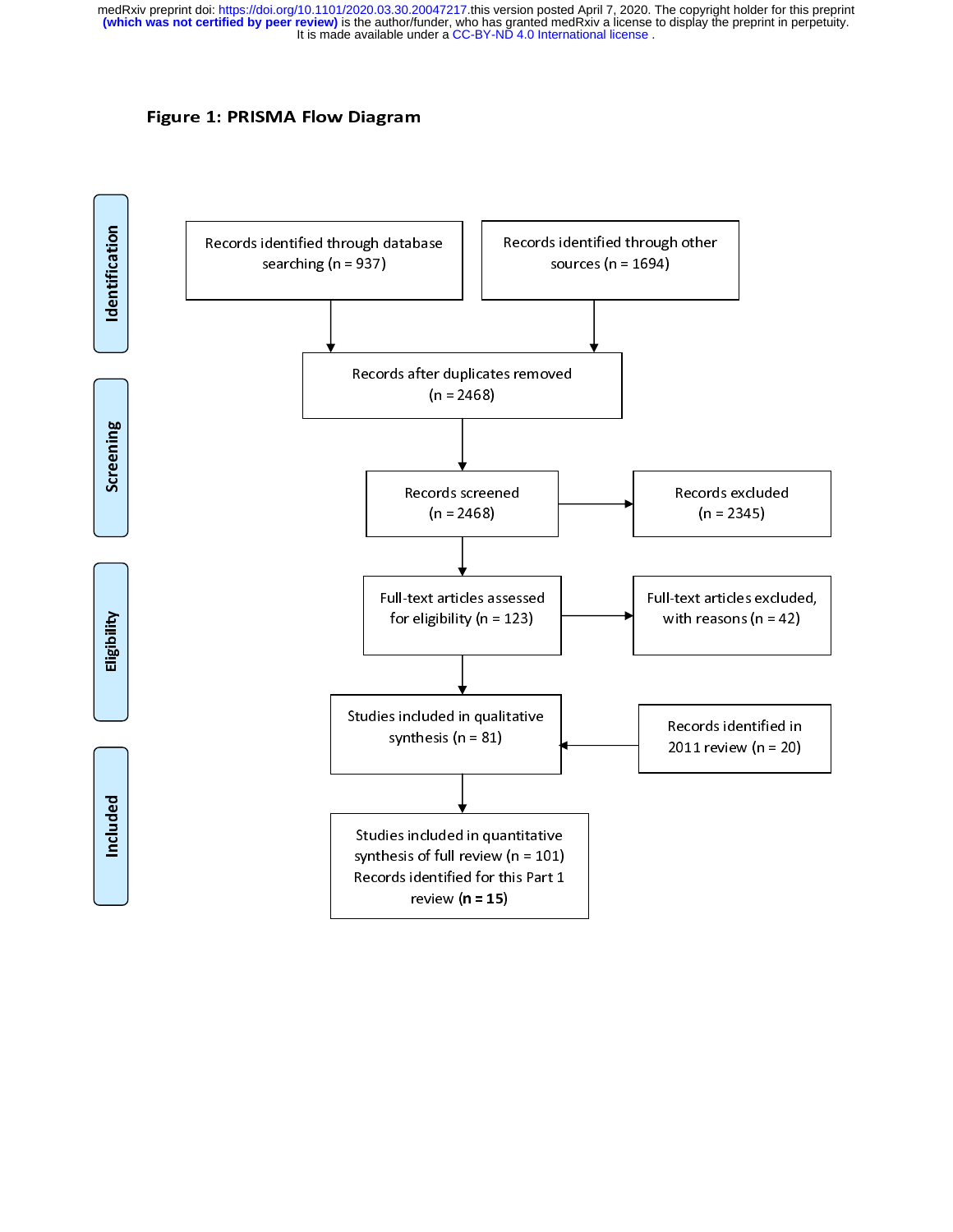## Figure 2. Risk of Bias in included studies - summary bar chart

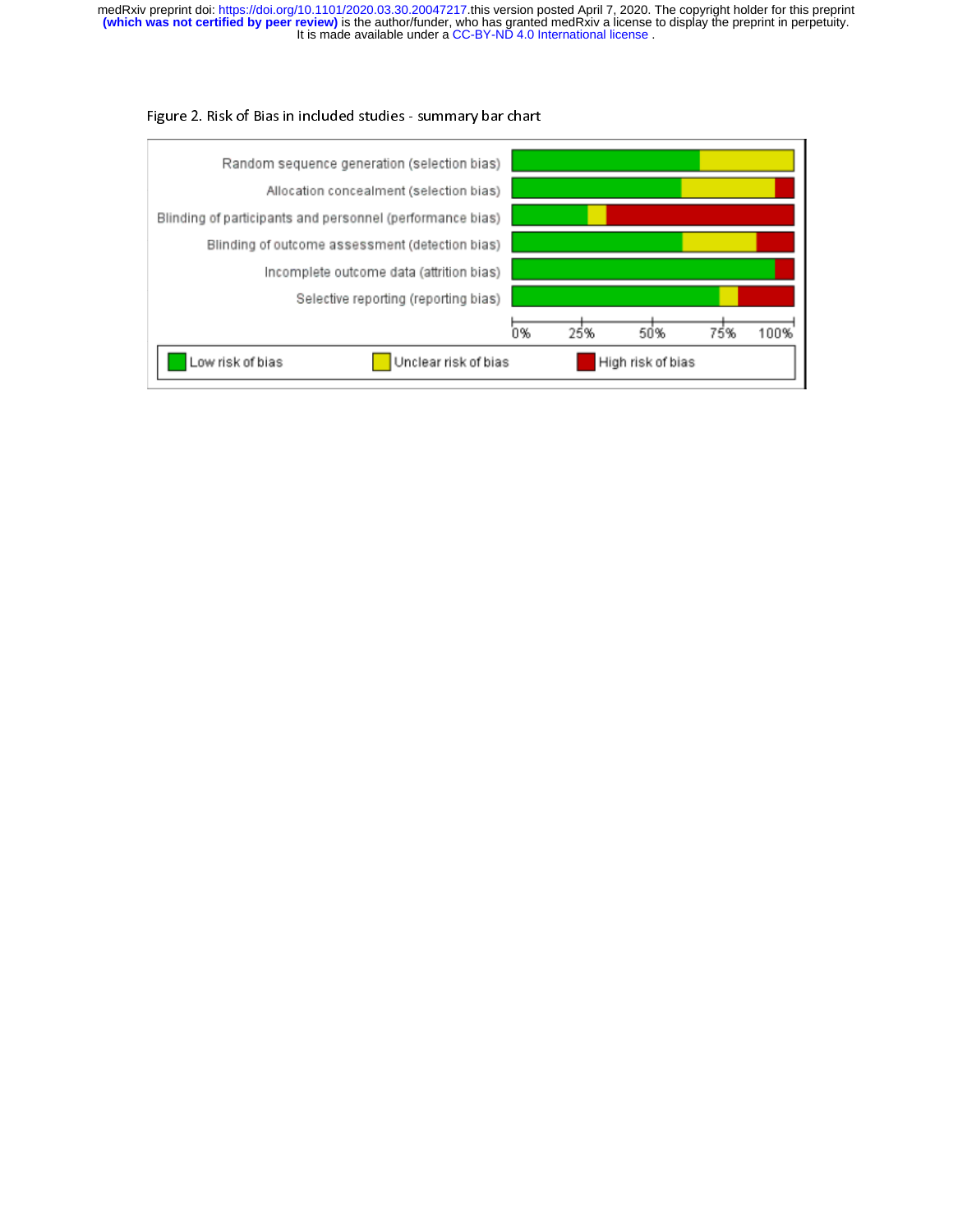Figure 3a: Meta-analysis of trials comparing masks vs no masks in healthcare workers and in community populations: effect on rates of Influenza-like Illness (ILI) and laboratoryconfirmed influenza



Figure 3b: Meta-analysis of trials comparing masks vs no masks in healthcare workers: effect on rates of Influenza-like Illness (ILI)

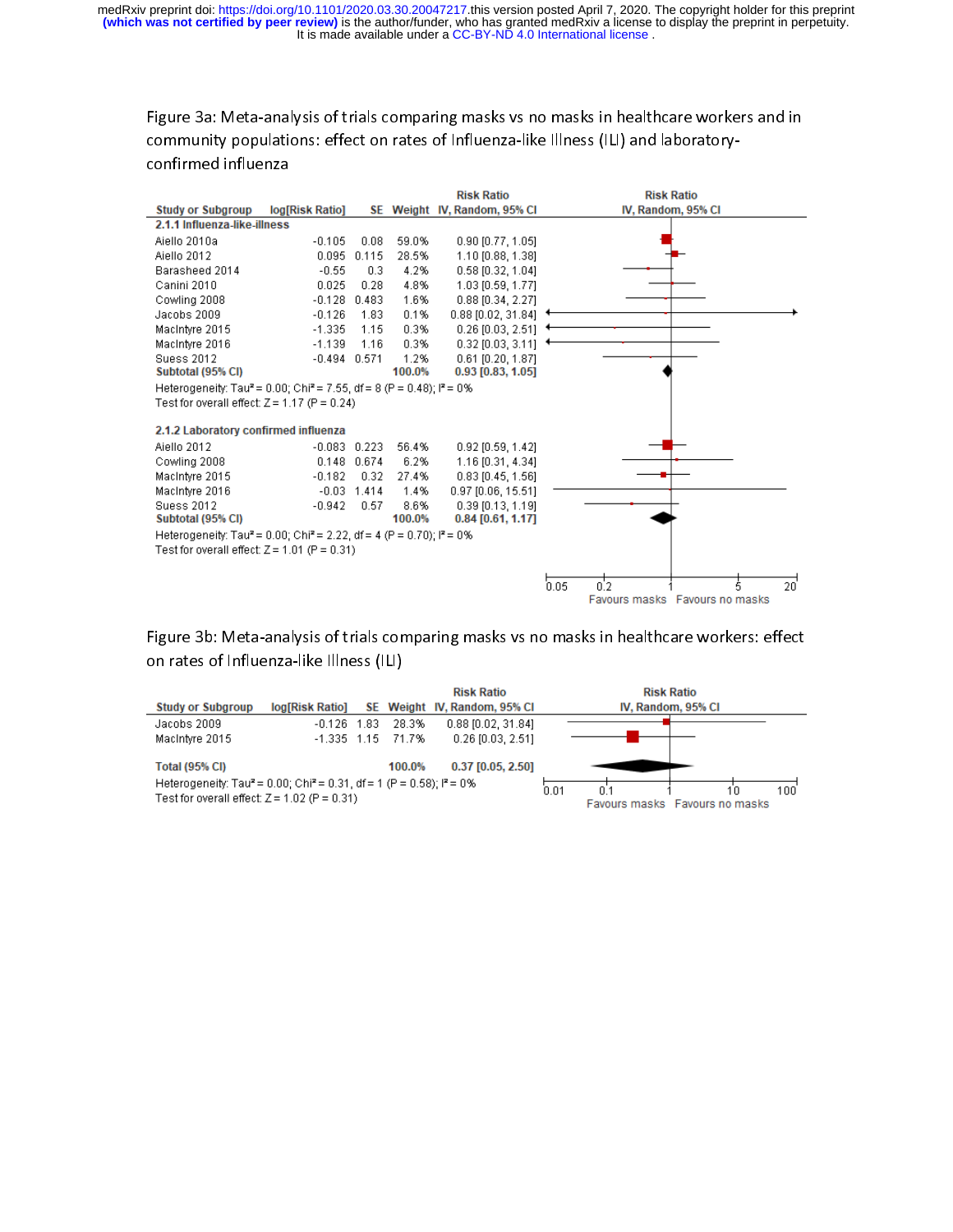Figure 3c: Meta-analysis of trials comparing (surgical/medical) masks vs N95 respirators in healthcare workers and in community populations: effect on rates of clinical respiratory illness, Influenza-like Illness (ILI) and laboratory-confirmed influenza



### **Footnotes**

(1) MacIntyre 2013 includes 2 comparisons: N95 vs surgical masks and targeted N95 vs surgical masks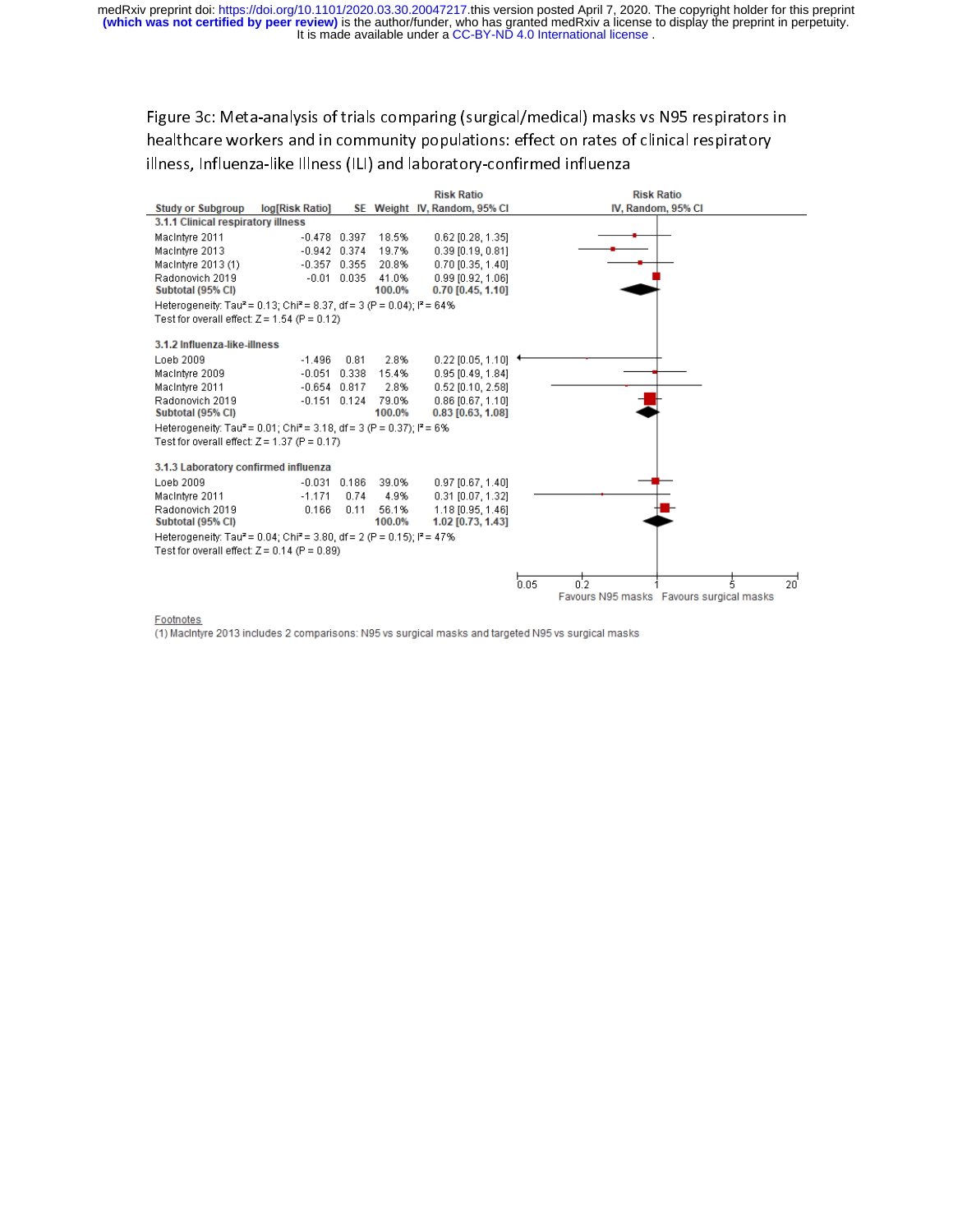Table 1 Description of interventions in included studies, using the items from the Template for Intervention Description and Replication (TIDieR) checklist

| Author<br>Year  | Brief<br>name                                             | Recipient                                         | Why                                                                                                                                                                                         | What (materials)                                                                                  | What (procedures)                                                                                                                                                                                                                                                                                                                                                           | Who<br>provided                                                                             | How                                                    | Where                                        | When<br>andhow<br>much                                                                                                                                           | Tailoring                                                                                  | Modifi<br>cation<br>of<br>interve<br>ntion<br>throug<br>hout<br>trial | Strategies<br>to improve<br>or maintain<br>interventio<br>n fidelity | Extent of<br>interventi<br>on fidelity                |
|-----------------|-----------------------------------------------------------|---------------------------------------------------|---------------------------------------------------------------------------------------------------------------------------------------------------------------------------------------------|---------------------------------------------------------------------------------------------------|-----------------------------------------------------------------------------------------------------------------------------------------------------------------------------------------------------------------------------------------------------------------------------------------------------------------------------------------------------------------------------|---------------------------------------------------------------------------------------------|--------------------------------------------------------|----------------------------------------------|------------------------------------------------------------------------------------------------------------------------------------------------------------------|--------------------------------------------------------------------------------------------|-----------------------------------------------------------------------|----------------------------------------------------------------------|-------------------------------------------------------|
|                 |                                                           |                                                   |                                                                                                                                                                                             |                                                                                                   |                                                                                                                                                                                                                                                                                                                                                                             | <b>PERSON DISTANCING</b>                                                                    |                                                        |                                              |                                                                                                                                                                  |                                                                                            |                                                                       |                                                                      |                                                       |
| Miyaki<br>2011  | Quaranti<br>ne from<br>work<br>(Stay at<br>home<br>order) | Employees                                         | Prevent<br>spread of<br>influenza in<br>workplaces<br>by<br>quarantini<br>ng workers<br>who had a<br>co-<br>habitating<br>family<br>member<br>with an<br>influenza<br>like illness<br>( L ) | Full wagesto<br>employee                                                                          | Non-compulsory<br>asking of workers<br>whose family<br>members developed<br>ILI to stay at home<br>voluntarily on full<br>wages.<br>Daily measuring of<br>temperature before<br>leaving work.<br>Where symptoms<br>were doubtful,<br>industrial physician<br>made judgment.<br>Company doctors<br>provided input on<br>cancelling of stay-at-<br>home orders as<br>required | Health<br>manageme<br>nt<br>departmen<br>t oversaw<br>the<br>procedures<br>and<br>decisions | Mode of<br>advice to<br>employe<br>es not<br>described | Car<br>industrie<br>s in Japan               | Stay at<br>home<br>order for<br>5 days<br>after<br>resolutio<br>n of ILI<br>symptom<br>s or 2<br>days<br>after<br>alleviatio<br>n of fever<br>over 7.5<br>months | Strict<br>standard<br>for<br>cancellin<br>g of stay-<br>at home<br>orders<br>describe<br>d | None<br>describ<br>ed                                                 | Recording<br>of<br>compliance<br>with stay-<br>at home<br>request    | 100%<br>complianc<br>e to stay<br>at home<br>reported |
|                 |                                                           |                                                   |                                                                                                                                                                                             |                                                                                                   | <b>MASK AND HAND HYGIENE</b> , either as stand-alone interventions or combined<br>(for this part of the review, only data from the comparison of mask group vs control group were analysed)                                                                                                                                                                                 |                                                                                             |                                                        |                                              |                                                                                                                                                                  |                                                                                            |                                                                       |                                                                      |                                                       |
| Aiello<br>2010a | 2 active<br>intervent<br>ions:<br>A. Face<br>mask         | Students<br>living in<br>university<br>residences | <b>Reduce the</b><br>incidence<br>of and<br>mitigate<br>influenza                                                                                                                           | 7 Face masks<br>(standard medical<br>procedure masks<br>with ear loops<br><b>TECNOL</b> procedure | Weekly supply of<br>masks through<br>student mailboxes<br>Provision of basic                                                                                                                                                                                                                                                                                                | <b>Not</b><br>described<br>except<br>education<br>provided                                  | <b>Educatio</b><br>n via<br>email<br>and<br>study      | US.<br>Universit<br>٧<br>Residenc<br>e Halls | One off<br>educatio<br>n, 6<br>weeks<br>(excludin                                                                                                                | Mask<br>wearing<br>during<br>sleep<br>optional                                             | Univer<br>sity<br>spring<br>break<br>occurr                           | Weekly<br>web based<br>student<br>survey<br>included:                | Average<br>mask use<br>hours/day<br>FM+HH             |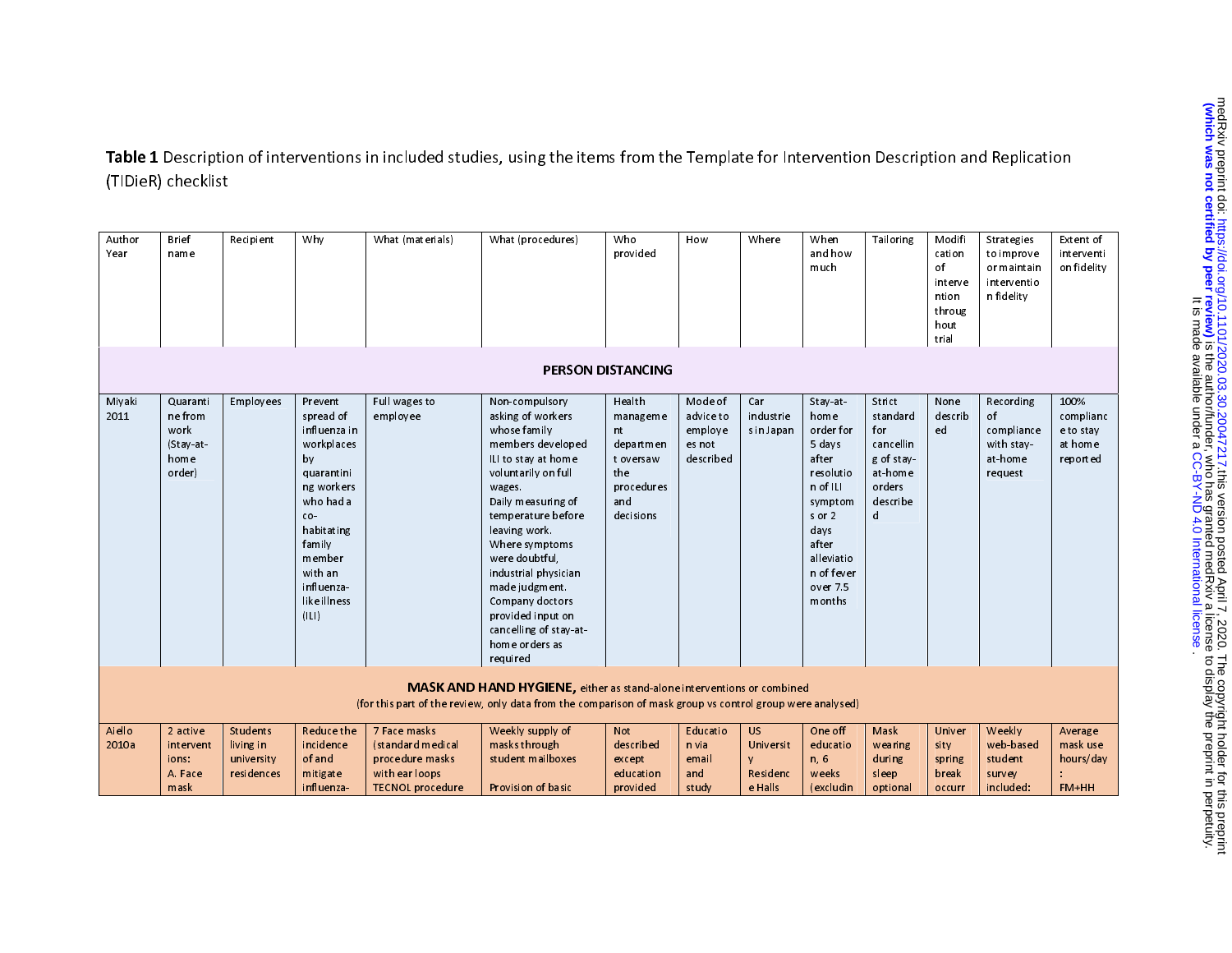| (FM)           | like illness | masks; Kimberly-      | hand hygiene           | via study                | website;  | g spring            | and       | ed             | self                  | 2.99 vs    |
|----------------|--------------|-----------------------|------------------------|--------------------------|-----------|---------------------|-----------|----------------|-----------------------|------------|
| <b>B.</b> Face | (ILI) by use | Clark                 | education              | website                  | provision | break) of           | encourag  | during         | report ed             | 3.92 in FM |
| mask and       | of non-      | 7 Resealable plastic  | through                | [URL not                 | of masks  | face                | ed        | weeks          | average               |            |
| hand           | pharmaceu    | bags for mask         | an email video link,   | provided]                | and       | mask                | outside   | 4 and 5        | number of             | Average    |
| hygiene        | tical        | storage when not in   | the study website and  | "Trained                 | sanitizer | and/or              | of        | of the         | times                 | handwash   |
| $(FM+HH)$      | interventio  | use (e.g. eating) and | written materials;     | staff" for               | in person | hand                | residence | study,         | hands                 | ing        |
|                | ns (NPIs) of | for disposal          | instruction to wear    | compliance               | to        | hygiene             |           | with           | washed /              | times/day  |
|                | personal     |                       | mask as much as        | monitoring               | residence | measures            |           | most           | day and               |            |
|                | protection   | Alcohol-based hand    | possible; education in |                          | s.        | which               |           | studen         | average               | FM+HH      |
|                | measures     | sanitizer             | correct mask use,      | Study                    |           | commen              |           | ts             | duration of           | 6.11 vs    |
|                |              | (62% ethyl alcohol in | change of masks daily, | affiliated               |           | ced at              |           | leaving        | handwashi             | 8.18 for   |
|                |              | a gel base, portable  | use of provided        | residence                |           | $"$ the             |           | campu          | ng to                 | FM vs      |
|                |              | 2 oz squeeze bottle,  | resealable bags for    | hall staff               |           | beginnin            |           | s and          | obtain                | 8.75 for   |
|                |              | 8 oz pump)            | mask storage and       | provided                 |           | g of the            |           | travelli       | composite             | control    |
|                |              | Hand hygiene          | disposal               | replacemen<br>t supplies |           | influenza<br>season |           | ng and<br>were | "optimal<br>handwashi | group      |
|                |              | education (proper     | Provision of           |                          |           | just after          |           | not            | ng" score             | Daily      |
|                |              | hand hygiene          | replacement supplies   |                          |           | identifica          |           | require        | (at least 20          | washing    |
|                |              | practices and cough   | for which students     |                          |           | tion of             |           | dto            | secs $\geq$ 5         | secs/day:  |
|                |              | etiquette) via        | signed for on receipt  |                          |           | the first           |           | contin         | $/day)$ ;             | FM+HH      |
|                |              | emailed video, study  |                        |                          |           | case of             |           | ue             | average no            | 20.65 vs   |
|                |              | website, written      |                        |                          |           | influenza           |           | protect        | of mask               | 23.15 for  |
|                |              | materials detailing   |                        |                          |           | on                  |           | ive            | hours/day/            | FM vs      |
|                |              | appropriate hand      |                        |                          |           | campus"             |           | measur         | week;                 | 22.35 for  |
|                |              | sanitizer and mask    |                        |                          |           | (p.496)             |           | es in          | average               | control    |
|                |              | use                   |                        |                          |           |                     |           | that           | hand                  |            |
|                |              |                       |                        |                          |           | Replace             |           | time           | sanitizer             | Hand       |
|                |              |                       |                        |                          |           | ment                |           |                | use / day /           | sanitizer  |
|                |              |                       |                        |                          |           | supplies            |           |                | week and              | use        |
|                |              |                       |                        |                          |           | provided            |           |                | amount                | times/day  |
|                |              |                       |                        |                          |           | as                  |           |                | used.                 | FM+HH:     |
|                |              |                       |                        |                          |           | needed              |           |                | Trained               | 5.2vs      |
|                |              |                       |                        |                          |           |                     |           |                | staff in              | 2.31 for   |
|                |              |                       |                        |                          |           |                     |           |                | residence             | FM vs      |
|                |              |                       |                        |                          |           |                     |           |                | hall                  | 2.02 for   |
|                |              |                       |                        |                          |           |                     |           |                | common                | control    |
|                |              |                       |                        |                          |           |                     |           |                | areas                 |            |
|                |              |                       |                        |                          |           |                     |           |                | observed              | No of      |
|                |              |                       |                        |                          |           |                     |           |                | silently and          | prop er    |
|                |              |                       |                        |                          |           |                     |           |                | anonymous             | mask       |
|                |              |                       |                        |                          |           |                     |           |                | ly improper           | wearing    |
|                |              |                       |                        |                          |           |                     |           |                | mask use,             | participan |
|                |              |                       |                        |                          |           |                     |           |                | instances of          | ts / hour  |
|                |              |                       |                        |                          |           |                     |           |                | hand                  | of         |
|                |              |                       |                        |                          |           |                     |           |                | sanitizer             | observatio |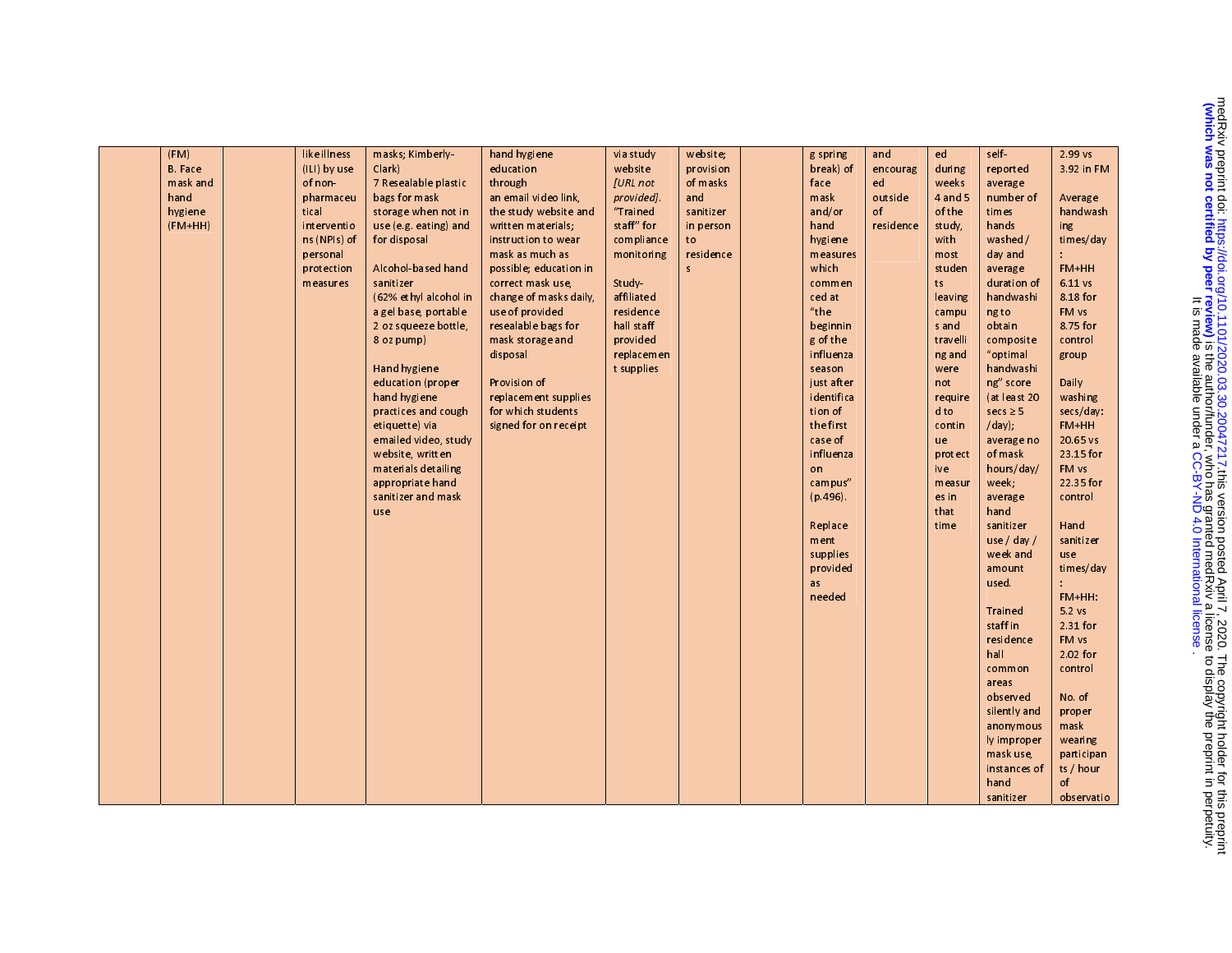| use                                                                                                                                                                                          | n.<br>$FM+HH$ :  |
|----------------------------------------------------------------------------------------------------------------------------------------------------------------------------------------------|------------------|
|                                                                                                                                                                                              |                  |
|                                                                                                                                                                                              | 2.26             |
|                                                                                                                                                                                              |                  |
|                                                                                                                                                                                              | FM: 1.94         |
| Packets of 7<br>Aiello<br>$\overline{2}$<br><b>Students</b><br>Intervention materials<br><b>Trained</b><br><b>US</b><br>One off<br><b>Students</b><br>Weekly<br>Prevent<br>1 week<br>Hygiene | Self             |
| standard medical<br>and educational video<br>study staff<br>Universit<br>2012<br>living in<br>influenza<br>packs<br>educatio<br>Univer<br>student<br>intervent<br>encourag                   | reported         |
| like illness<br>procedure masks<br>nal video<br>university<br>provided<br>available at<br>delivered<br>ed but<br>survey<br>ions<br>sity                                                      | mask             |
| (ILI) and<br>tables in<br>Residenc<br>A Face<br>residences<br>with ear loops<br>to<br>at start<br>not<br>including<br>spring                                                                 | wearing:         |
| (TECNOL <sup>TM</sup> )<br>e Halls<br>mask<br>laboratory<br>Supply of masks and<br>each<br>student<br>obliged<br>compliance<br>break                                                         | No               |
| (FM)<br>confirmed<br>procedure masks,<br>instructions on<br>residence<br>mailboxe<br>Weekly<br>(e.g. masks<br>to wear<br>during                                                              | significant      |
| <b>B.</b> Face<br>Kimberly Clark,<br>hall for<br>s; face to<br>supply of<br>masks<br>influenza<br>wearing<br>the<br>hours/day,                                                               | difference       |
| mask and<br>surplus<br>by use of<br>Roswell GA) and<br>face<br>hygiene<br>outside<br>stu dy<br>frequency                                                                                     |                  |
| of<br>plastic bags for<br>masks and<br>when<br>and<br>hand<br>Provision of<br>supply<br>packs<br>n on-                                                                                       | <b>Sanitizer</b> |
| sanitizer<br>storage during<br>sanitizer<br>residence<br>pharmaceu<br>replacement masks or<br>also<br>majorit<br>amount of                                                                   | use:             |
| and for<br>hall<br>$(FM+HH)$<br>tical<br>interruptions in<br>sanitizers as needed<br>available<br>Masks to<br>y of<br>sanitizer                                                              | Significant      |
| mask use (e.g., while<br>observing<br>be worn<br>studen<br>interventio<br>on site<br>use,                                                                                                    | ly more in       |
| ns (NPIs) of<br>eating, sleeping) and<br>compliance<br>at least 6<br>tsleft<br>number of                                                                                                     | $FM+HH$          |
| for daily disposal.<br>hours/da<br>hand<br>personal<br>campu                                                                                                                                 | than FM          |
| protection<br>washes/day<br>s<br>V                                                                                                                                                           | or control       |
| measures<br>Hand sanitizer (2 oz<br>duration                                                                                                                                                 | groups.          |
| of hand<br>(e.g. face<br>squeeze bottle, 8 oz<br>Study                                                                                                                                       | More             |
| pump bottle with<br>staff<br>masks and<br>washing                                                                                                                                            | results in       |
| hand<br>62% ethyl alcohol in<br>available<br>(secs)                                                                                                                                          | S <sub>1</sub>   |
| on site<br>Observed<br>hygiene).<br>a gel base).                                                                                                                                             | Staff            |
| with<br>compliance                                                                                                                                                                           | observed         |
| Replacement face<br>replacem<br>complet ed                                                                                                                                                   | an               |
| masks and hand<br>by trained<br>ent                                                                                                                                                          | average of       |
| sanitizer.<br>supplies<br>study staff                                                                                                                                                        | 0.0007           |
| who daily<br>as                                                                                                                                                                              | participan       |
| Educational video:<br>needed<br>and                                                                                                                                                          | ts.              |
| proper hand hygiene<br>for<br>anonymous                                                                                                                                                      | properly         |
| and use of standard<br>duration<br>ly observed                                                                                                                                               | wearing a        |
| medical procedure<br>of<br>mask                                                                                                                                                              | mask for         |
| face masks<br>intervent<br>wearing in                                                                                                                                                        | each hour        |
| ion $(6)$<br>public                                                                                                                                                                          | of               |
| weeks.<br>areas of                                                                                                                                                                           | observatio       |
| excluding<br>residences                                                                                                                                                                      | n.               |
| spring                                                                                                                                                                                       |                  |
| break)                                                                                                                                                                                       |                  |
| Household<br>Reduce<br>A Box of 50 surgical<br>A. Provision of masks<br>Home visit<br>Cowling<br>2 active<br>Home visit<br><b>Face to</b><br>Househol<br>9 days<br>None<br>None              | Mask use:        |
| describe<br>2008<br>ers with<br>masks (Tecn of $-$ The<br>and education in<br>face to<br>ds in<br>describ<br>monitoring<br>intervent<br>transmissio<br>nurse                                 | 45% (21%)        |
| confirmed<br>househol<br>d<br>$n$ in<br>Lite One, Kimberly<br>potential efficacy in<br>provided<br>Hong<br>of<br>ionsin<br>Initial<br>ed                                                     | M <sub>1</sub>   |
| households<br>Clark, Roswell, GA)<br>addition<br>index case<br>reducing disease<br>interventio<br>ders<br>home<br>adherence<br>Kong                                                          | reported         |
| for each household<br>spread and<br>with<br>through<br>visit<br>to<br>ns<br>and                                                                                                              | often or         |
| within 36<br>influenza-<br>member (or a box of<br>demonstration of<br>control<br>non-<br>interview                                                                                           | al ways vs       |
| of<br>like illness<br>75 paediatric masks<br>proper face mask<br>day 9 about<br>pharmaceu<br>hours,                                                                                          | 30% (1%)         |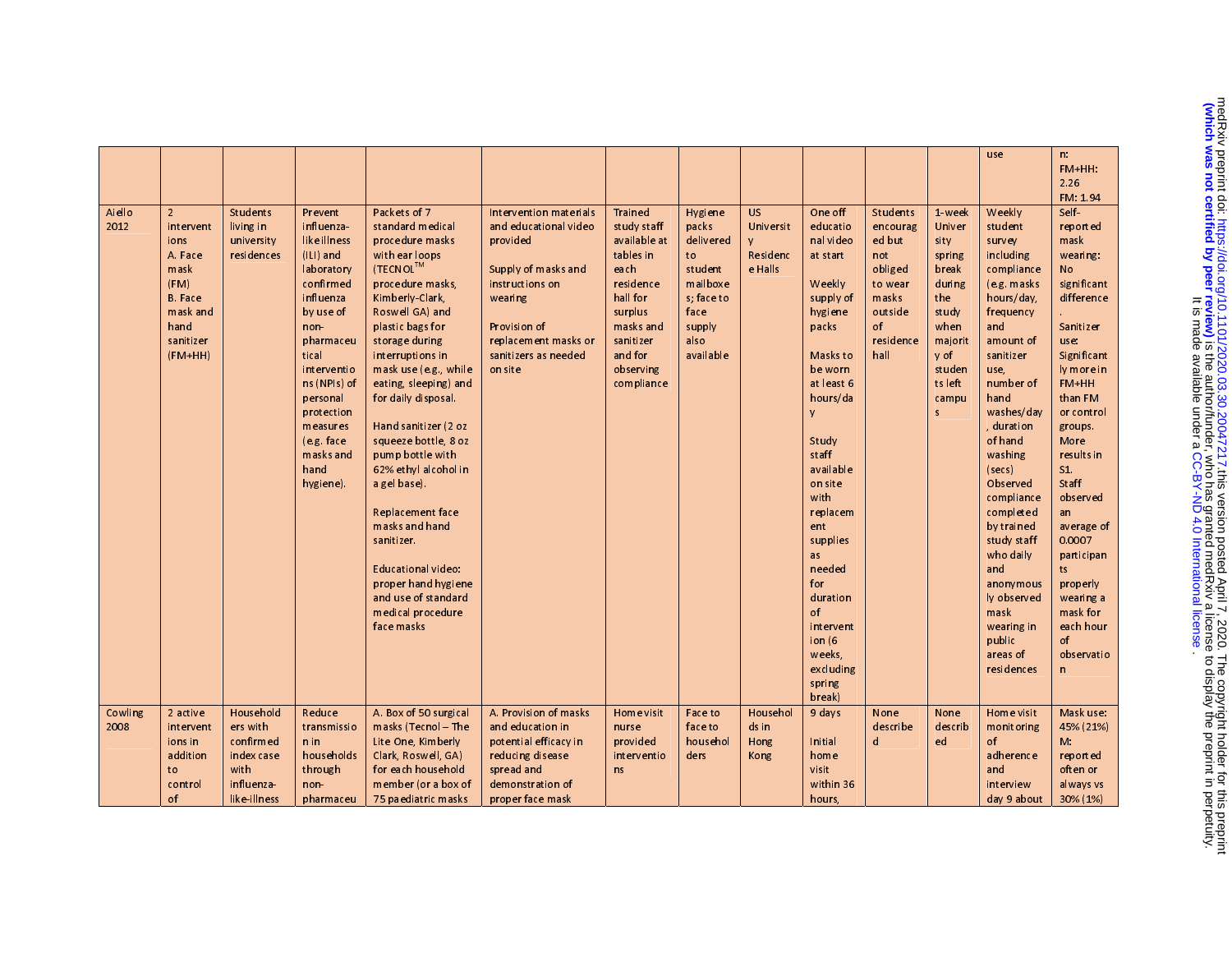| healthy        | (ILL) | tical       | for children aged 3-        | wearing and hygienic      |  | then 3    |  | adherence,   | in control       |
|----------------|-------|-------------|-----------------------------|---------------------------|--|-----------|--|--------------|------------------|
| lifestyle      |       | interventio | 7 years)                    | disposal                  |  | visits on |  | count        | and 28%          |
| educatio       |       | n s         |                             |                           |  | day 3, 6  |  | masks        | $(4%)$ in        |
| $\mathsf{n}$   |       |             | <b>B.</b> Automatic alcohol | <b>B.</b> Education about |  | and 9     |  | remaining/   | HH.              |
| A.             |       |             | hand sanitizer (WHO         | the potential efficacy    |  |           |  | weigh        |                  |
| surgical       |       |             | recommended                 | of proper hand            |  | A. Index  |  | amount of    | Median           |
| face           |       |             | formulation II, liquid      | hygiene in reducing       |  | subjects  |  | soap and     | mask use:        |
| masks          |       |             | content with 75%            | transmission,             |  | and all   |  | alcohol left | index            |
| (M)            |       |             | isopropyl alcohol,          | distribution of           |  | househol  |  |              | subjects:        |
| <b>B.</b> hand |       |             | Vickmans Labs Ltd.,         | automatic alcohol         |  | d         |  |              | 12 masks         |
| hygiene        |       |             | Hong Kong), liquid          | hand sanitizer, liquid    |  | contacts  |  |              | Contacts:        |
| (HH)           |       |             | hand soap (Avalon           | soap and personal         |  | to wear   |  |              | 6                |
|                |       |             | organics glycerin           | bottles and               |  | masks as  |  |              |                  |
|                |       |             | hand soap,                  | demonstration of          |  | often as  |  |              | Reported         |
|                |       |             | Petaluma, CA),              | hand hygiene and          |  | possible  |  |              | handwash         |
|                |       |             | individual small (125       | sepsis; instruction for   |  | at home   |  |              | ing              |
|                |       |             | ml) bottles of              | all householders in       |  | (except   |  |              | frequency        |
|                |       |             | alcohol hand gel            | when to use               |  | eating or |  |              | HHH              |
|                |       |             | (Gellygen gel with          | soap/sanitizer            |  | sleeping) |  |              | 63% (41%)        |
|                |       |             | 70% ethyl alcohol,          |                           |  | and       |  |              | reported         |
|                |       |             | Brymore SA, Italy),         | Home visits to both       |  | when      |  |              | often or         |
|                |       |             |                             | groups to implement       |  | outside   |  |              | always           |
|                |       |             |                             | intervention              |  | of the    |  |              | vs 31%           |
|                |       |             |                             |                           |  | househol  |  |              | $(27%)$ in       |
|                |       |             |                             | All groups received       |  | d         |  |              | control          |
|                |       |             |                             | healthy lifestyle         |  |           |  |              | and 63%          |
|                |       |             |                             | education                 |  | B. use of |  |              | $(47%)$ in       |
|                |       |             |                             |                           |  | liquid    |  |              | mask             |
|                |       |             |                             |                           |  | soap      |  |              |                  |
|                |       |             |                             |                           |  | after     |  |              | Use              |
|                |       |             |                             |                           |  | every     |  |              | $(m$ edian $)$ : |
|                |       |             |                             |                           |  | washroo   |  |              | Sanitizer:       |
|                |       |             |                             |                           |  | m visit   |  |              | 56g              |
|                |       |             |                             |                           |  | and       |  |              | Liquid           |
|                |       |             |                             |                           |  | when      |  |              | soap: 88g        |
|                |       |             |                             |                           |  | hands     |  |              | Bottles:         |
|                |       |             |                             |                           |  | were      |  |              | Index: 7g        |
|                |       |             |                             |                           |  | soiled,   |  |              | Contacts:        |
|                |       |             |                             |                           |  | after     |  |              | 5g               |
|                |       |             |                             |                           |  | sneezing  |  |              |                  |
|                |       |             |                             |                           |  | or        |  |              |                  |
|                |       |             |                             |                           |  | coughing; |  |              |                  |
|                |       |             |                             |                           |  | use       |  |              |                  |
|                |       |             |                             |                           |  | sanitizer |  |              |                  |
|                |       |             |                             |                           |  | when      |  |              |                  |
|                |       |             |                             |                           |  | first     |  |              |                  |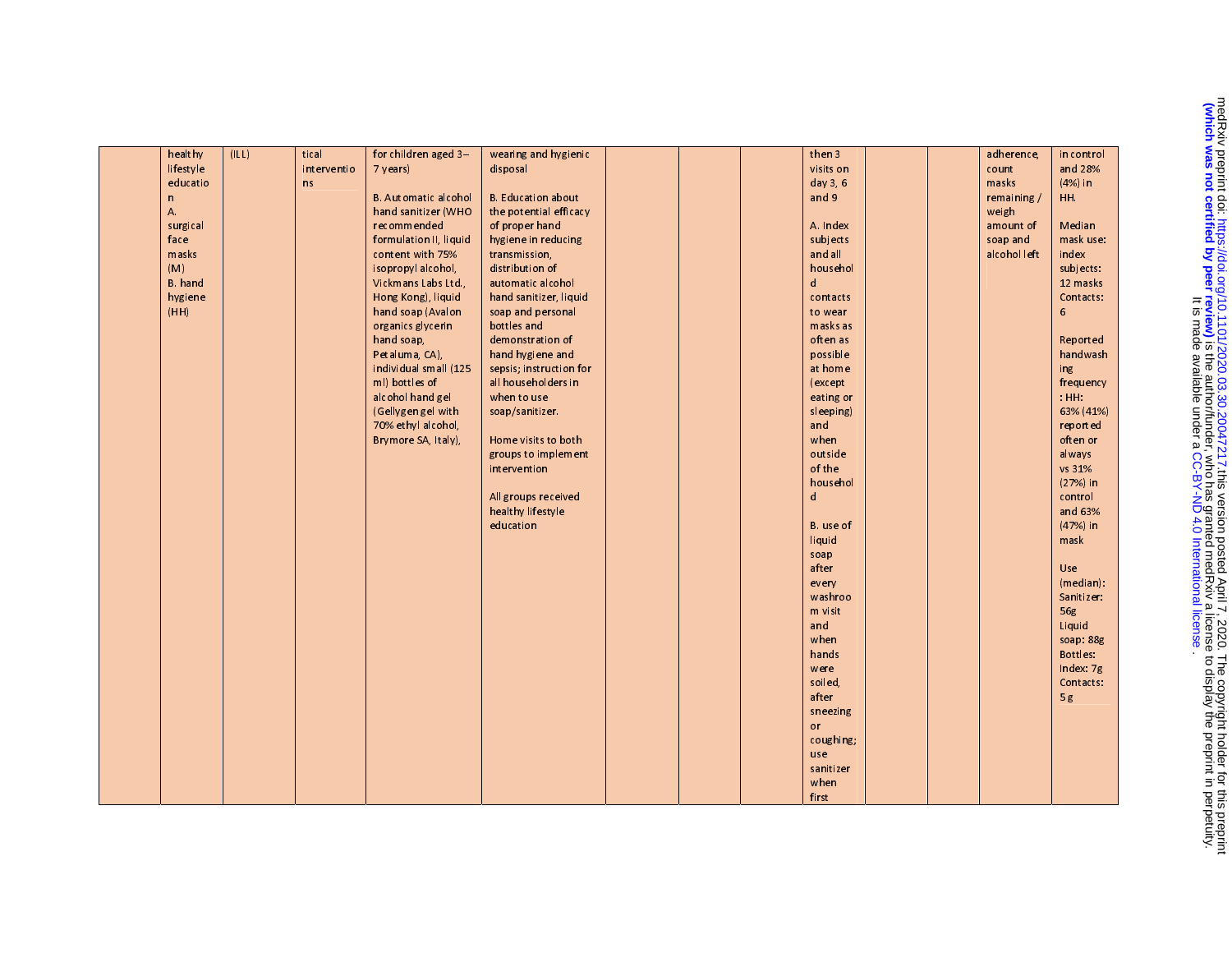| <b>Suess</b><br>2012 | 2 active<br>intervent<br>ions in<br>addition<br>to<br>written<br>informati<br>on:<br>Α.<br>Mask /<br>Hygiene<br>(MH)<br>В.<br>Mask<br>(M) | Households<br>with an<br>influenza<br>positive<br>index case<br>in the<br>absence of<br>further<br>respiratory<br>illness<br>within the<br>preceding<br>14 days | Prevent<br>influenza<br>transmissio<br>n in<br>households<br>through<br>easily<br>applicable<br>and<br>accessible<br>non-<br>pharmaceu<br>tical<br>interventio<br>$ns(NPI) -$<br>such as<br>facemasks<br>or hand<br>hygiene<br>measures | A.<br>Alcohol based hand-<br>rub (Sterilium™,<br><b>Bode Chemie,</b><br>Germany)<br>A and B.<br>Surgical facemasks<br>in two different<br>sizes:<br>Children $<$ 14 years<br>(Child's Face Mask,<br>Kimberly Clark, USA)<br>and<br>Adults (Aérokyn<br>Masques, LCH<br><b>Medical Products</b><br>France).<br>Written information<br>provided on correct<br>use of intervention<br>and on infection<br>prevention (Seuss<br>2011) (Tips and<br>information on the<br>new flu A/H1N1)<br>[URL provided is no<br>longer activel<br>Digital tympanic<br>thermometer<br>General written | $\mathsf{A}$<br>Provision of hand-rub<br>and masks<br>A and B provision of<br>masks only<br>Provision of<br>thermometer and how<br>to use it<br>Mask fit assessed (at<br>first household visit)<br>Information provided<br>by telephone and<br>written instructions at<br>home visit on proper<br>use of interventions<br>and recommendations<br>to sleep in a different<br>room than the index<br>patient, not to take<br>meals with the index<br>patient, etc (Seuss<br>2011<br>In person<br>demonstration of<br>interventions at first<br>home visit<br>All participating<br>households received<br>general written | Study<br>personnel<br>arranged<br>provision of<br>materials,<br>rang the<br>participants<br>, visited the<br>homes,<br>demonstrat<br>ed and<br>assessed fit<br>of masks, | Provision<br>of<br>materials<br>in person<br>to<br>hou sehol<br>ds<br>Initial<br>telephon<br>e delivery<br>of<br>informati<br>on.<br>Faceto<br>face<br>home<br>visits | Househol<br>ds in<br>Berlin,<br>Germany | returning<br>home<br>and<br>immediat<br>ely after<br>touching<br>any<br>potentiall<br>V<br>contamin<br>ated<br>surfaces<br>Over 2<br>consecuti<br>ve flu<br>seasons<br>Day 1<br>househol<br>ds<br>received<br>all<br>necessar<br>V<br>material<br>instructio<br>ns<br>Househol<br>d visits<br>no later<br>than 2<br>days<br>after<br>symptom<br>onset of<br>the index<br>case then<br>days $2, 3$<br>4, 6, 8(5)<br>times) or<br>on days<br>3, 4, 6, 8<br>(4 times)<br>dependin<br>g on the | Adult<br>masks<br>worn if<br>masks for<br>under<br>14 year<br>olds<br>did not<br>fit<br>properly<br>If other<br>househol<br>$\mathsf{d}$<br>members<br>develope<br>$d$ fever $($<br>$38.0^\circ$<br>C)<br>cough, or<br>sore<br>throat<br>they<br>were<br>asked to<br>adopt<br>the<br>same<br>preventiv<br>e<br>behaviou<br>r as the<br>index<br>patient | In the<br>season<br>2010/1<br>$\mathbf{1}$<br>partici<br>pants<br>also<br>record<br>ed<br>numbe<br>r of<br>masks<br>used<br>per day | Self-<br>report ed<br>daily<br>adherence<br>with<br>facemasks,<br>i.e. if they<br>wore masks<br>"always",<br>"mostly",<br>"sometime<br>$s''$ , or<br>"never" as<br>instructed.<br><b>Participants</b><br>of the MH<br>households<br>additionally<br>noted the<br>number of<br>hand<br>disinfection<br>s per day<br>Exit<br>questionnai<br>re about<br>(preventive<br>) behaviour<br>during the<br>past 8 days,<br>general<br>attitudes<br>towards | Face mask<br>use<br>(median/i<br>ndividual):<br>MH: 12.6<br>M: 12.9<br>Daily<br>adherence<br>was good,<br>reaching a<br>plateau of<br>over 50%<br>in nearly<br>all groups<br>from the<br>third day<br>on<br>MH Hand<br>rub use<br>$(m$ edian $)$ :<br>87ml<br>(Seuss<br>2011<br>MH mean<br>frequency<br>of daily<br>hand<br>disinfectio<br>n: 7.6<br>$(S.D = 6.4)$<br>times per |
|----------------------|-------------------------------------------------------------------------------------------------------------------------------------------|-----------------------------------------------------------------------------------------------------------------------------------------------------------------|-----------------------------------------------------------------------------------------------------------------------------------------------------------------------------------------------------------------------------------------|------------------------------------------------------------------------------------------------------------------------------------------------------------------------------------------------------------------------------------------------------------------------------------------------------------------------------------------------------------------------------------------------------------------------------------------------------------------------------------------------------------------------------------------------------------------------------------|------------------------------------------------------------------------------------------------------------------------------------------------------------------------------------------------------------------------------------------------------------------------------------------------------------------------------------------------------------------------------------------------------------------------------------------------------------------------------------------------------------------------------------------------------------------------------------------------------------------------|--------------------------------------------------------------------------------------------------------------------------------------------------------------------------|-----------------------------------------------------------------------------------------------------------------------------------------------------------------------|-----------------------------------------|--------------------------------------------------------------------------------------------------------------------------------------------------------------------------------------------------------------------------------------------------------------------------------------------------------------------------------------------------------------------------------------------------------------------------------------------------------------------------------------------|---------------------------------------------------------------------------------------------------------------------------------------------------------------------------------------------------------------------------------------------------------------------------------------------------------------------------------------------------------|-------------------------------------------------------------------------------------------------------------------------------------|---------------------------------------------------------------------------------------------------------------------------------------------------------------------------------------------------------------------------------------------------------------------------------------------------------------------------------------------------------------------------------------------------------------------------------------------------|---------------------------------------------------------------------------------------------------------------------------------------------------------------------------------------------------------------------------------------------------------------------------------------------------------------------------------------------------------------------------------|
|----------------------|-------------------------------------------------------------------------------------------------------------------------------------------|-----------------------------------------------------------------------------------------------------------------------------------------------------------------|-----------------------------------------------------------------------------------------------------------------------------------------------------------------------------------------------------------------------------------------|------------------------------------------------------------------------------------------------------------------------------------------------------------------------------------------------------------------------------------------------------------------------------------------------------------------------------------------------------------------------------------------------------------------------------------------------------------------------------------------------------------------------------------------------------------------------------------|------------------------------------------------------------------------------------------------------------------------------------------------------------------------------------------------------------------------------------------------------------------------------------------------------------------------------------------------------------------------------------------------------------------------------------------------------------------------------------------------------------------------------------------------------------------------------------------------------------------------|--------------------------------------------------------------------------------------------------------------------------------------------------------------------------|-----------------------------------------------------------------------------------------------------------------------------------------------------------------------|-----------------------------------------|--------------------------------------------------------------------------------------------------------------------------------------------------------------------------------------------------------------------------------------------------------------------------------------------------------------------------------------------------------------------------------------------------------------------------------------------------------------------------------------------|---------------------------------------------------------------------------------------------------------------------------------------------------------------------------------------------------------------------------------------------------------------------------------------------------------------------------------------------------------|-------------------------------------------------------------------------------------------------------------------------------------|---------------------------------------------------------------------------------------------------------------------------------------------------------------------------------------------------------------------------------------------------------------------------------------------------------------------------------------------------------------------------------------------------------------------------------------------------|---------------------------------------------------------------------------------------------------------------------------------------------------------------------------------------------------------------------------------------------------------------------------------------------------------------------------------------------------------------------------------|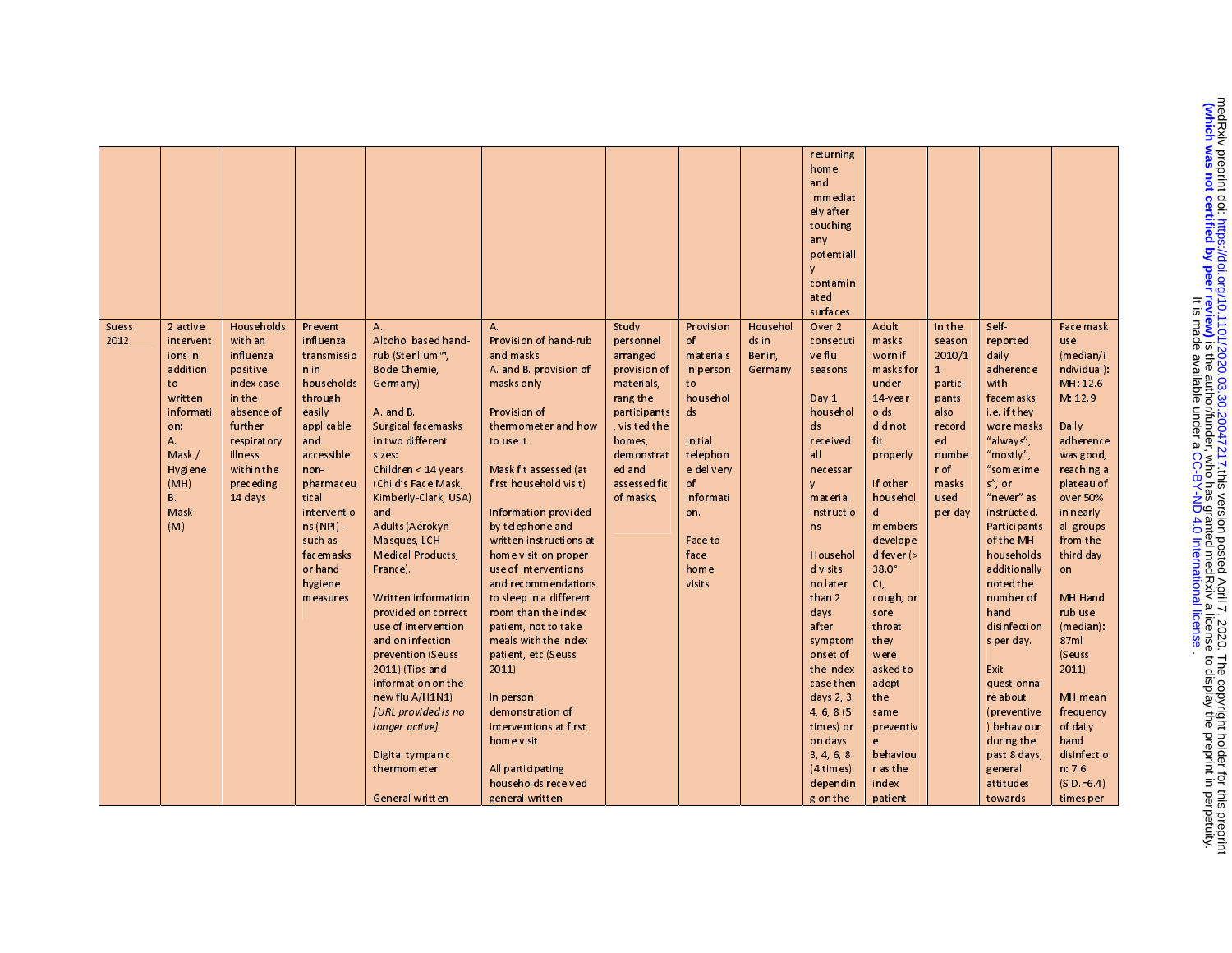|  |  | information on       | information on       |  | day of                  |  | NPI, the     | day       |
|--|--|----------------------|----------------------|--|-------------------------|--|--------------|-----------|
|  |  | infection prevention | infection prevention |  | recruitm                |  | actual       |           |
|  |  |                      |                      |  | ent                     |  | amount of    | See paper |
|  |  |                      |                      |  |                         |  | used         | and Suess |
|  |  |                      |                      |  | <b>Handrub</b>          |  | interventio  | 2011 for  |
|  |  |                      |                      |  | use: after              |  | n materials  | more      |
|  |  |                      |                      |  | direct                  |  | and if       | results   |
|  |  |                      |                      |  | contact                 |  | applicable - |           |
|  |  |                      |                      |  | with the                |  | problems     |           |
|  |  |                      |                      |  | index                   |  | with         |           |
|  |  |                      |                      |  | patient                 |  | wearing      |           |
|  |  |                      |                      |  | (or other               |  | facemasks.   |           |
|  |  |                      |                      |  | symptom                 |  |              |           |
|  |  |                      |                      |  | atic                    |  | Used         |           |
|  |  |                      |                      |  | househol                |  | interventio  |           |
|  |  |                      |                      |  | $\mathsf{d}$            |  | n material   |           |
|  |  |                      |                      |  | members                 |  | per          |           |
|  |  |                      |                      |  | ), after                |  | household    |           |
|  |  |                      |                      |  | at risk                 |  | member       |           |
|  |  |                      |                      |  | activities              |  | was          |           |
|  |  |                      |                      |  | or                      |  | calculated   |           |
|  |  |                      |                      |  | $\texttt{contact}$ $^1$ |  | by dividing  |           |
|  |  |                      |                      |  |                         |  | the amount   |           |
|  |  |                      |                      |  | Mask                    |  | used per     |           |
|  |  |                      |                      |  | use: at all             |  | household    |           |
|  |  |                      |                      |  | times                   |  | by the       |           |
|  |  |                      |                      |  | when                    |  | number of    |           |
|  |  |                      |                      |  | index                   |  | household    |           |
|  |  |                      |                      |  | patient                 |  | members      |           |
|  |  |                      |                      |  | and/or                  |  |              |           |
|  |  |                      |                      |  | any other               |  | Seepaper     |           |
|  |  |                      |                      |  | househol                |  | and Suess    |           |
|  |  |                      |                      |  | d                       |  | 2011 for     |           |
|  |  |                      |                      |  | member                  |  | more         |           |
|  |  |                      |                      |  | with                    |  | details      |           |
|  |  |                      |                      |  | respirato               |  |              |           |
|  |  |                      |                      |  | ry                      |  |              |           |
|  |  |                      |                      |  | symptom                 |  |              |           |
|  |  |                      |                      |  | s were                  |  |              |           |
|  |  |                      |                      |  | together                |  |              |           |
|  |  |                      |                      |  | in one                  |  |              |           |
|  |  |                      |                      |  | room                    |  |              |           |
|  |  |                      |                      |  |                         |  |              |           |

<u>.</u><br>I having touched household items being used by the index patients and/or other symptomatic household contacts, and after coughing/sneezing, before meals, before preparing meals and when returning home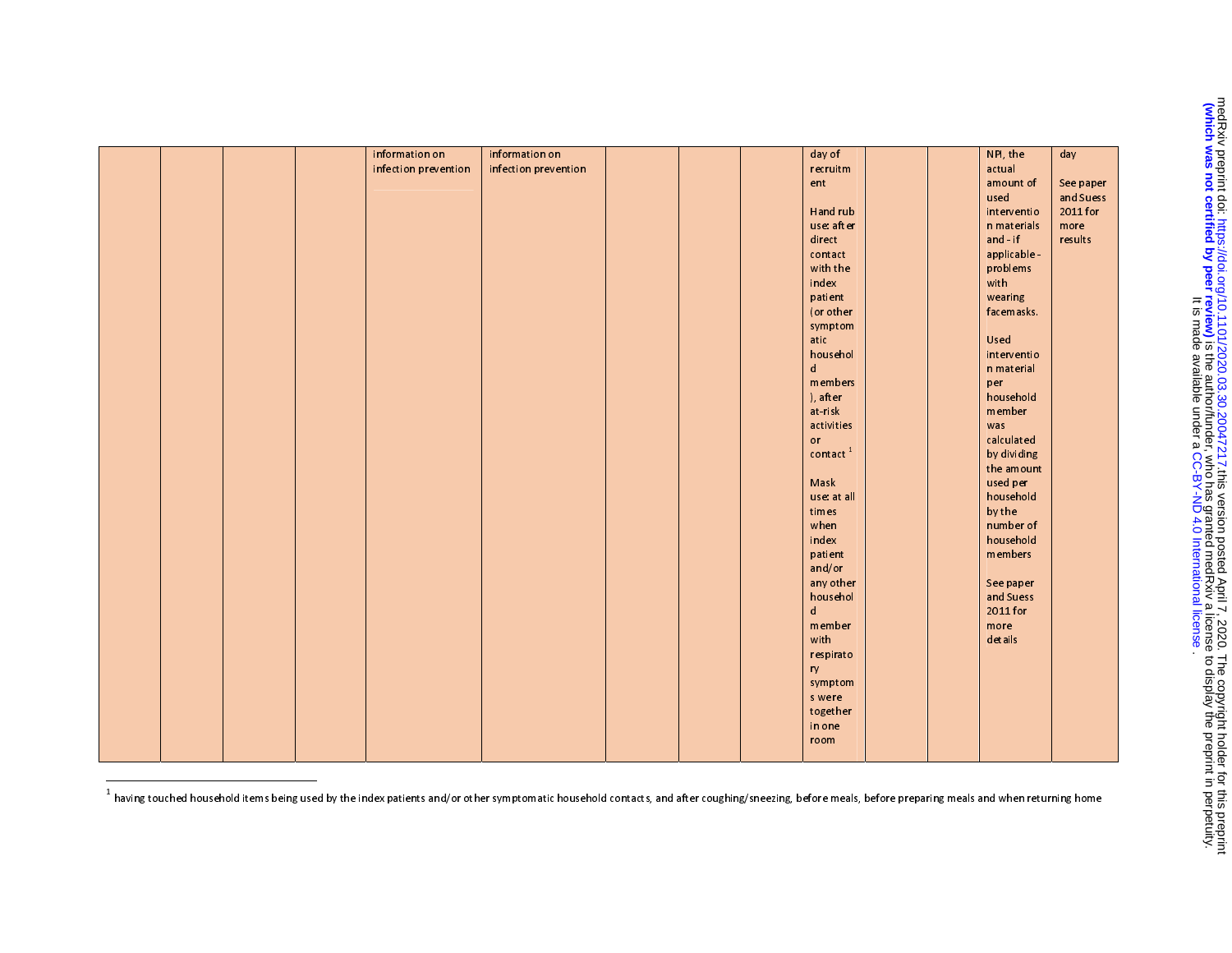|                    |                            |                                          |                                                                                               |                                                                                                                                                                                                                                         |                                                                                                                                                                                                                                   |                                                               |                                                                                              |                                                                         | Regular<br>change<br>of<br>facemask<br>s, not<br>worn<br>during<br>the night<br>or<br>outside<br>the<br>househol<br>d |                       |                       |                                                                                                                                                                |                                                                                                                                                                                                                                                             |
|--------------------|----------------------------|------------------------------------------|-----------------------------------------------------------------------------------------------|-----------------------------------------------------------------------------------------------------------------------------------------------------------------------------------------------------------------------------------------|-----------------------------------------------------------------------------------------------------------------------------------------------------------------------------------------------------------------------------------|---------------------------------------------------------------|----------------------------------------------------------------------------------------------|-------------------------------------------------------------------------|-----------------------------------------------------------------------------------------------------------------------|-----------------------|-----------------------|----------------------------------------------------------------------------------------------------------------------------------------------------------------|-------------------------------------------------------------------------------------------------------------------------------------------------------------------------------------------------------------------------------------------------------------|
|                    |                            |                                          |                                                                                               |                                                                                                                                                                                                                                         | MASKS - compared to either no mask or different type of mask                                                                                                                                                                      |                                                               |                                                                                              |                                                                         |                                                                                                                       |                       |                       |                                                                                                                                                                |                                                                                                                                                                                                                                                             |
| Barashee<br>d 2014 | Supervise<br>d mask<br>use | Religious<br>pilgrims $\geq$<br>15 years | Prevent<br>respiratory<br>virus<br>infections<br>at mass<br>gatherings<br>through<br>mask use | Plain surgical<br>facemasks (3M™<br>Standard Tie-On<br>Surgical Mask, Cat<br>No: 1816)<br>manufactured by<br>3M company, USA; 5<br>masks per day<br>Written instructions<br>on face mask use.<br>Special polythene<br>bags for disposal | Masks provided to<br>index case and their<br>contacts with advice<br>on mask use (before<br>prayers, in seminars<br>and after meals)<br>Written instructions<br>provided on face mask<br>use, need to change<br>them and disposal | Not<br>described.<br>presumably<br>the medical<br>researchers | Faceto<br>face<br>provision<br>of masks,<br>instructio<br>ns and<br>reminder<br>$\mathsf{s}$ | Tents of<br>pilgrimag<br>e site<br>(Mina<br>Valley,<br>Saudi<br>Arabia) | Advice<br>on mask<br>use given<br>througho<br>ut<br>pilgrimag<br>$e$ stay $(5)$<br>days)                              | None<br>reported      | None<br>reporte<br>d  | The<br>medical<br>researchers<br>followed<br>pilgrims<br>each day to<br>remind<br>participants<br>about<br>recording<br>their mask<br>usage in<br>health diary | Facemask<br>use: Mask<br>Group:<br>56/75<br>(76%)<br>control<br>group:<br>11/89<br>(12%)<br>(p<0.001)<br>76% of<br>interventi<br>on tents<br>wore<br>masks.<br>10 of 75<br>(13%)<br>pilgrims<br>in 'mask'<br>tents<br>wore<br>facemasks<br>during<br>sleep. |
| Canini<br>2010     | Surgical<br>face<br>masks  | Household<br>ers (over 5<br>years)       | Limit<br>transmissio<br>n of<br>influenza                                                     | Initial supply of 30<br>masks:<br>For adults and<br>children >10                                                                                                                                                                        | Masks given<br>immediately on home<br>visit by attending GP<br>with demonstration of                                                                                                                                              | General<br>practitioner<br>$\sf s$                            | Faceto<br>face<br>individual<br>ly                                                           | Househol<br>ds in<br>France                                             | One off<br>provision<br>of masks<br>worn for                                                                          | None<br>describe<br>d | None<br>describ<br>ed | Not<br>described<br>but<br>report ed                                                                                                                           | 34 / 51<br>(66%)<br>wore<br>masks                                                                                                                                                                                                                           |
|                    |                            |                                          | transmissio                                                                                   | Surgery masks with                                                                                                                                                                                                                      | proper use and                                                                                                                                                                                                                    |                                                               |                                                                                              |                                                                         | 5 days                                                                                                                |                       |                       | mask usage                                                                                                                                                     | >80% of                                                                                                                                                                                                                                                     |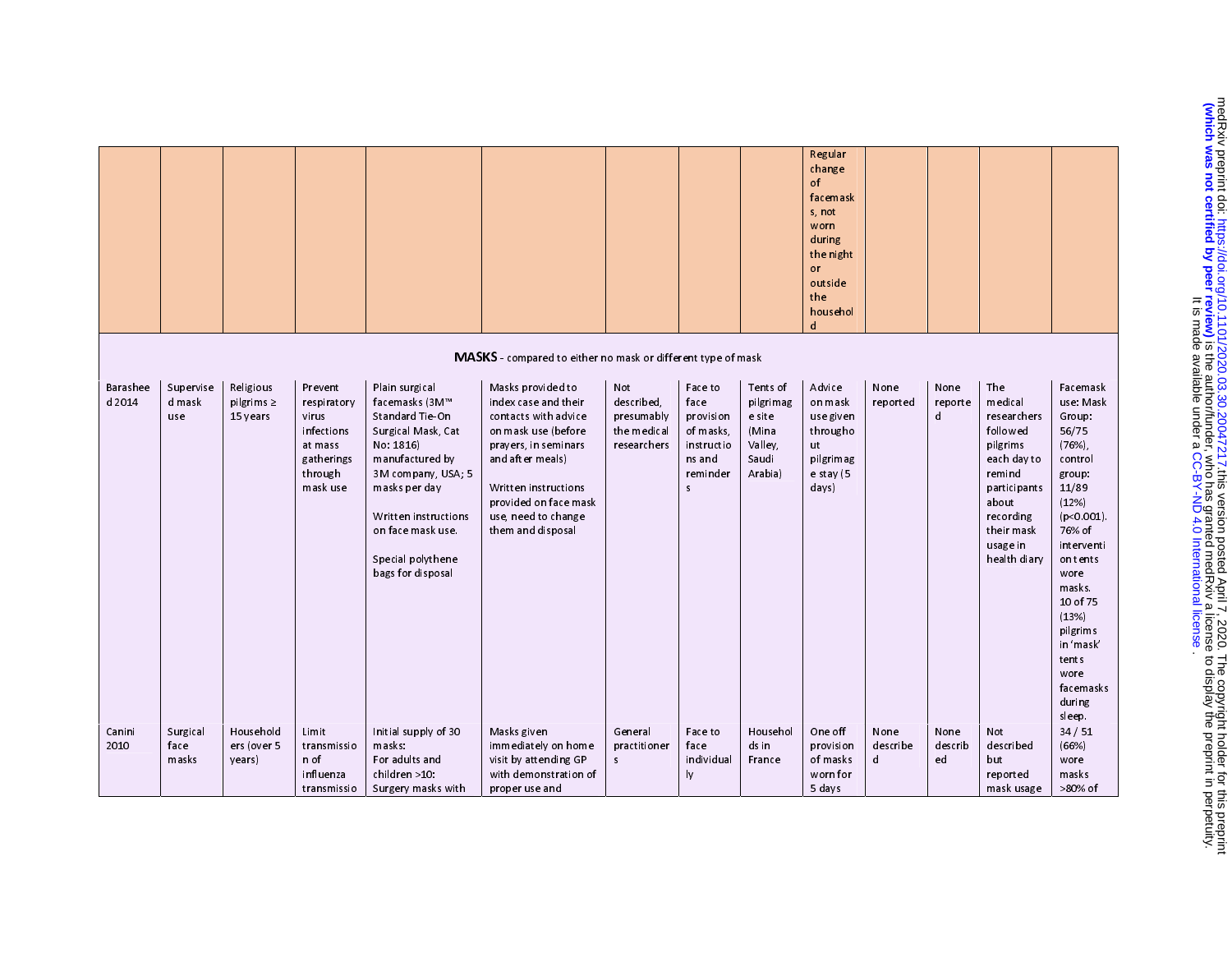|                |                                                                           |                                                                                            | n by large<br>droplets<br>produced<br>during<br>coughing in<br>households                        | earloops, 3 plys, anti<br>fog<br>(AEROKYN®, LCH<br>medical products.<br>Paris, France)<br>Children 5-10: Face     | instruction to be worn<br>for 5 days in presence<br>of another household<br>member or in<br>confined space (e.g.<br>car) and to change |                                                                              |                              |                                                                                                                 |                                                                        |                                                             |                                      | was<br>measured                                                                        | the<br>duration.<br>Reported<br>mask<br>wearing:<br>11±7.2                                                                                                             |
|----------------|---------------------------------------------------------------------------|--------------------------------------------------------------------------------------------|--------------------------------------------------------------------------------------------------|-------------------------------------------------------------------------------------------------------------------|----------------------------------------------------------------------------------------------------------------------------------------|------------------------------------------------------------------------------|------------------------------|-----------------------------------------------------------------------------------------------------------------|------------------------------------------------------------------------|-------------------------------------------------------------|--------------------------------------|----------------------------------------------------------------------------------------|------------------------------------------------------------------------------------------------------------------------------------------------------------------------|
|                |                                                                           |                                                                                            |                                                                                                  | Mask KC47127,<br>(Kimberly-Clark®,<br>Dallas, TX, USA)<br>Closed plastic bags<br>for disposal                     | every 3 hours or if<br>damaged                                                                                                         |                                                                              |                              |                                                                                                                 |                                                                        |                                                             |                                      |                                                                                        | masks<br>during<br>40±16<br>days with<br>an<br>average<br>use of                                                                                                       |
|                |                                                                           |                                                                                            |                                                                                                  |                                                                                                                   |                                                                                                                                        |                                                                              |                              |                                                                                                                 |                                                                        |                                                             |                                      |                                                                                        | $2.5 \pm 1.3$<br>masks per<br>day and<br>duration<br>of use of<br>3.7±2.7<br>hours/day                                                                                 |
| Jacobs<br>2009 | Face<br>masks                                                             | Hospital<br>healthcare<br>providers<br>(nurses,<br>doctors and<br>co medical<br>personnel) | Decrease<br>risk of<br>infection<br>through<br>limiting<br>droplet<br>spread<br>through<br>masks | Hospital standard<br>disposable surgical<br>mask MA-3 (Ozu<br>Sangyo, Tokyo,<br>Japan); quantity not<br>specified | Provision of masks<br>and instructions for<br>use                                                                                      | Not<br>described<br>presumably<br>research<br>team                           | Faceto<br>face               | Tertiary<br>care<br>hospital<br>in Tokyo,<br>Japan<br>Face<br>masks<br>worn<br>while on<br>hospital<br>property | 77 days                                                                | None<br>describe<br>d                                       | None<br>describ<br>ed                | Self-<br>report ed<br>compliance                                                       | Self<br>reported<br>complianc<br>e for both<br>groups<br>reported<br>as good<br>with full<br>complianc<br>e by<br>84.3% and<br>remainder<br>complying<br>79.2<br>98.7% |
| Loeb<br>2009   | 2 active<br>intervent<br>ions<br>Α.<br>surgical<br>masks<br><b>B. N95</b> | Healthcare<br>workers<br>(nurses)                                                          | Reduce<br>transmissio<br>n of<br>influenza in<br>healthcare<br>settings<br>through               | A. Surgical masks<br>B. N95 respirators                                                                           | Provision of masks or<br>N95 respirators<br>Instruction in use and<br>proper placement of<br>devices                                   | Provided by<br>research<br>team (not<br>further<br>described)<br>Fit testing | In person<br>face to<br>face | Tertiary<br>hospitals<br>in.<br>Ontario,<br>Canada                                                              | $\mathbf{1}$<br>influenza<br>season<br>(12)<br>weeks)<br><b>Use of</b> | Fit<br>testing of<br>nurses<br>not<br>already<br>fit tested | Ceased<br>before<br>end of<br>season | Compliance<br>audits<br>during peak<br>of season<br>by trained<br>auditor<br>who stood | 18<br>episodes:<br>N95: 6/7<br>participan<br>ts (85 7%)<br>wearing                                                                                                     |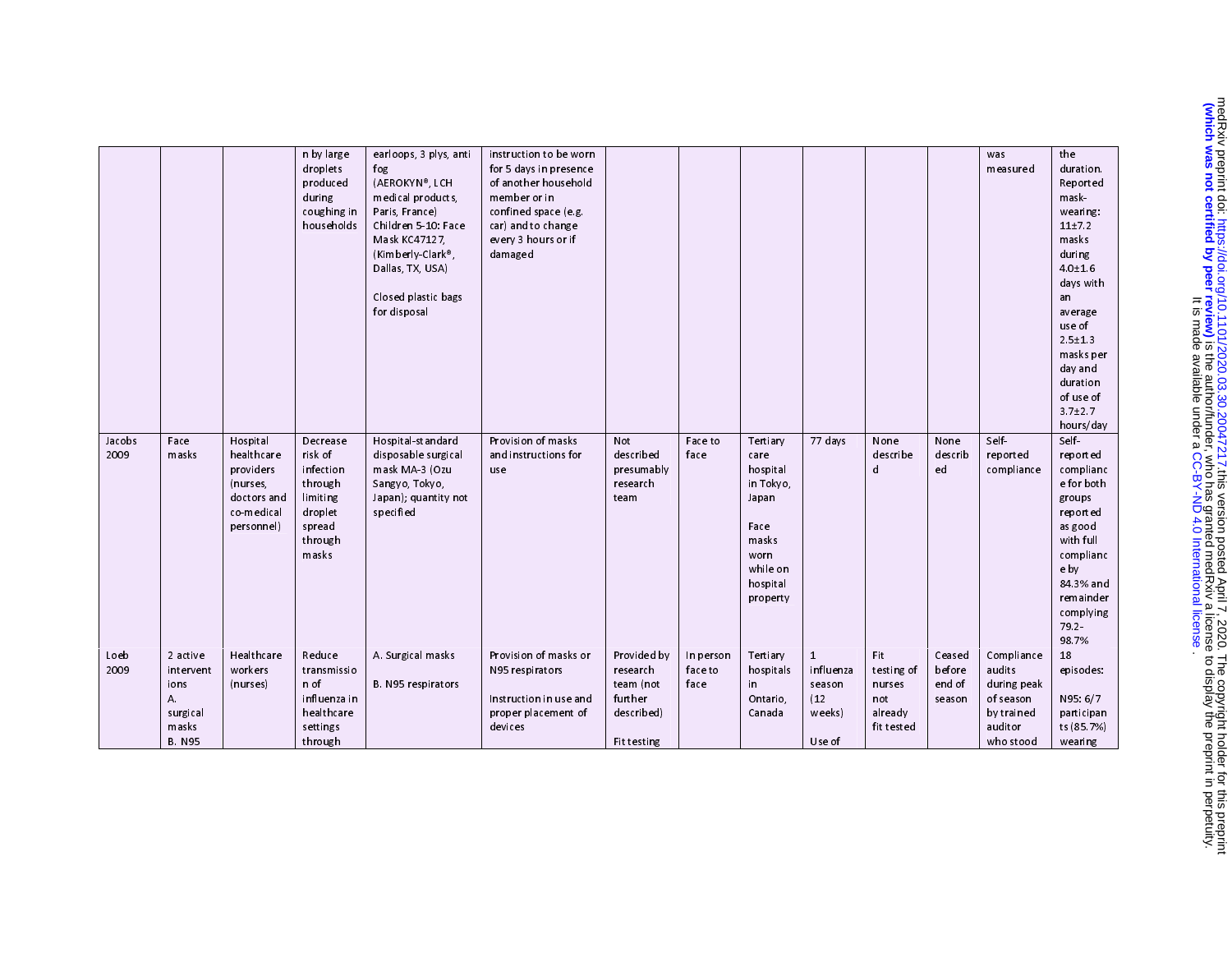|          | respirato |             | coughing    |                     | Fit testing and         | by         |                |           | mask as               |          |         | short      | assign ed |
|----------|-----------|-------------|-------------|---------------------|-------------------------|------------|----------------|-----------|-----------------------|----------|---------|------------|-----------|
|          | rs        |             | or sneezing |                     | demonstration of        | technician |                |           | required <sup>2</sup> |          |         | distance   | device vs |
|          |           |             | with        |                     | positioning of N95      | for N95    |                |           | when                  |          |         | from       | 100% for  |
|          |           |             | protective  |                     | using standard          |            |                |           | providing             |          |         | patient    | masks     |
|          |           |             | masks       |                     | protocol and            |            |                |           | care to or            |          |         | isolation  |           |
|          |           |             |             |                     | procedure (details      |            |                |           | within 1              |          |         | room       |           |
|          |           |             |             |                     | provided)               |            |                |           | ${\sf m}$             |          |         |            |           |
|          |           |             |             |                     |                         |            |                |           | of                    |          |         |            |           |
|          |           |             |             |                     | Qualitative fit testing |            |                |           | patient               |          |         |            |           |
|          |           |             |             |                     | using saccharin or      |            |                |           | with                  |          |         |            |           |
|          |           |             |             |                     | Bitrex protocol (OSHA,  |            |                |           | febrile               |          |         |            |           |
|          |           |             |             |                     | 2009)                   |            |                |           | respirato             |          |         |            |           |
|          |           |             |             |                     |                         |            |                |           | ry illness,           |          |         |            |           |
|          |           |             |             |                     |                         |            |                |           | ≥38°C                 |          |         |            |           |
|          |           |             |             |                     |                         |            |                |           | and new               |          |         |            |           |
|          |           |             |             |                     |                         |            |                |           | or                    |          |         |            |           |
|          |           |             |             |                     |                         |            |                |           | worsenin              |          |         |            |           |
|          |           |             |             |                     |                         |            |                |           | g cough               |          |         |            |           |
|          |           |             |             |                     |                         |            |                |           | or                    |          |         |            |           |
|          |           |             |             |                     |                         |            |                |           | shortness             |          |         |            |           |
|          |           |             |             |                     |                         |            |                |           | of                    |          |         |            |           |
|          |           |             |             |                     |                         |            |                |           | breath                |          |         |            |           |
|          |           |             |             |                     |                         |            |                |           |                       |          |         |            |           |
|          |           |             |             |                     |                         |            |                |           | Nurses to             |          |         |            |           |
|          |           |             |             |                     |                         |            |                |           | wear N95              |          |         |            |           |
|          |           |             |             |                     |                         |            |                |           | when                  |          |         |            |           |
|          |           |             |             |                     |                         |            |                |           | caring for            |          |         |            |           |
|          |           |             |             |                     |                         |            |                |           | patients<br>with      |          |         |            |           |
|          |           |             |             |                     |                         |            |                |           | "febrile              |          |         |            |           |
|          |           |             |             |                     |                         |            |                |           | respirato             |          |         |            |           |
|          |           |             |             |                     |                         |            |                |           | ry illness"           |          |         |            |           |
| Macintyr | 2 active  | Household   | Prevent or  | A.                  | Provision of masks      | Not        | <b>Face to</b> | Househol  | 2 winter              | None     | None    | Daily      | Reported  |
| e 2009   | intervent | ers with a  | reduce      | 3M surgical mask,   | and pamphlets and       | described  | face and       | ds in     | seasons               | describe | describ | telephone  | mask use: |
|          | ionsin    | child with  | respiratory | catalogue no. 1820; | education about         | presumably | by             | Sydney,   | (3)                   | d        | ed      | calls to   | Day 1     |
|          | addition  | fever and   | virus       | St. Paul, MN, USA   | infection prevention    | research   | telephon       | Australia | months                |          |         | record     | SM: 36/94 |
|          | to        | respiratory | transmissio | for adults          | and mask use            | team       | e              |           | and 6                 |          |         | mask use   | (38%)     |
|          | infection | symptoms    | n in the    |                     |                         |            |                |           | months)               |          |         | throughout | P2: 42/92 |
|          | control   |             | community   | B. P2 masks (3M     | Telephone calls and     |            |                |           |                       |          |         | day        | (46%)     |
|          | guideline |             | through     | flat-fold P2 mask,  | exit interviews to      |            |                |           | 2 weeks               |          |         |            | stated    |
|          | s         |             | nonpharm    | catalogue no 9320;  | record adherence to     |            |                |           | of follow-            |          |         | Exit       | wearing   |

<sup>&</sup>lt;sup>2</sup><br>Preventing respiratory illnesses: protecting patient and staff: infection control and surveillance standards for febrile respiratory illness (FRI) in nonoutbreak conditions in acute care hospitals [September 2005]. Ministry of Health and Long-Term Care, Public Health Division, Provincial Infectious Diseases Advisory Committee. http://www.health.gov.on.ca/english/providers/program/infectious/diseases /best\_prac/bp\_fri\_080406.pdf. Accessed September 11, 2009.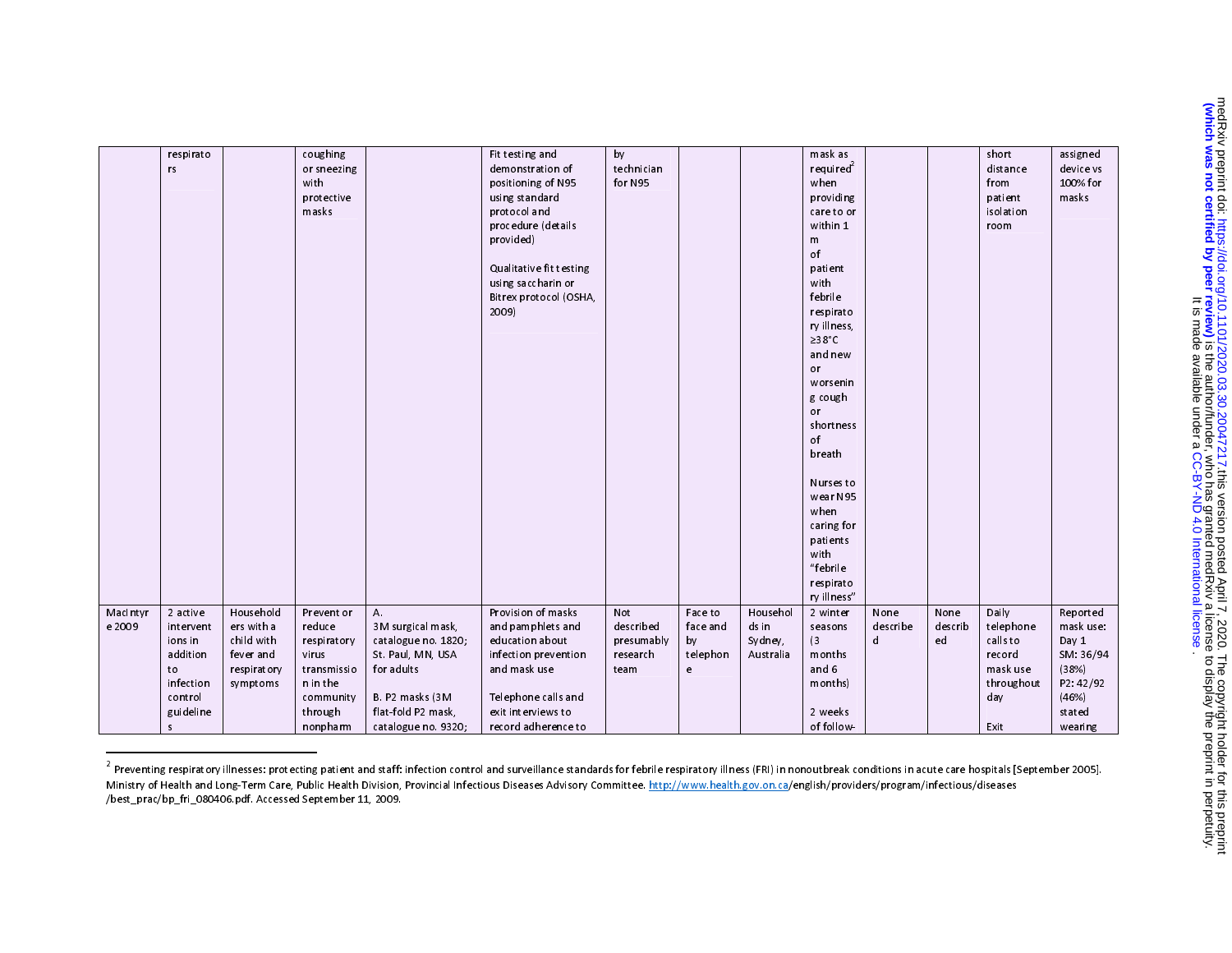|          | A.           |                       | aceutical         | Bracknell, Berkshire,                       | mask use                 |              |                       |           | up                        |                      |         | interviews   | "most or           |
|----------|--------------|-----------------------|-------------------|---------------------------------------------|--------------------------|--------------|-----------------------|-----------|---------------------------|----------------------|---------|--------------|--------------------|
|          | surgical     |                       | interventio       | UK)                                         |                          |              |                       |           |                           |                      |         | about        | all" of the        |
|          | masks        |                       | n <sub>s</sub>    |                                             | All groups:              |              |                       |           | Masks to                  |                      |         | adherence    | time.              |
|          | (SM)         |                       |                   | A and B:                                    | Health guidelines,       |              |                       |           | be worn                   |                      |         |              | Other              |
|          | <b>B.P2</b>  |                       |                   | Health guidelines                           | pamphlets about          |              |                       |           | at all                    |                      |         |              | participan         |
|          | masks        |                       |                   | and pamphlets                               | infection control were   |              |                       |           | times                     |                      |         |              |                    |
|          | (P2)         |                       |                   | about infection                             | provided                 |              |                       |           | when in                   |                      |         |              | ts were            |
|          |              |                       |                   | control                                     |                          |              |                       |           |                           |                      |         |              | wearing            |
|          |              |                       |                   |                                             |                          |              |                       |           | same                      |                      |         |              | face<br>masks      |
|          |              |                       |                   |                                             |                          |              |                       |           | room as                   |                      |         |              |                    |
|          |              |                       |                   |                                             |                          |              |                       |           | index<br>child,           |                      |         |              | rarely or          |
|          |              |                       |                   |                                             |                          |              |                       |           |                           |                      |         |              | never.             |
|          |              |                       |                   |                                             |                          |              |                       |           | regardles<br>s of         |                      |         |              | Day $5$ :          |
|          |              |                       |                   |                                             |                          |              |                       |           |                           |                      |         |              | SM: 29/94<br>(31%) |
|          |              |                       |                   |                                             |                          |              |                       |           | distance                  |                      |         |              |                    |
|          |              |                       |                   |                                             |                          |              |                       |           | from<br>child             |                      |         |              | P2: 23/92<br>(25%) |
|          |              |                       |                   | A. 5 cloth masks for                        | Cloth or medical         |              |                       |           |                           | Masks                |         | Monitored    |                    |
| Macintyr | 2 active     | Hospital              | Prevent           |                                             |                          | Researcher   | <b>Masks</b>          | Hospital  | 4 weeks                   |                      | None    |              | Mask               |
| e 2015   | intervent    | healthcare<br>workers | respiratory       | study duration (2-                          | masks to be worn at      | s arranged   | and                   | wards in  | $(25 \text{ days})$<br>of | not worn<br>while in | describ | compliance   | wearing            |
|          | ions         |                       | infections<br>in. | layer, cotton)<br><b>B.</b> 2 medical masks | all times on shift       | supply of    | written<br>instructio | Vietnam   | facemask                  |                      | ed      | with mask    | complianc          |
|          | А.           | (HCWs)                |                   |                                             |                          | masks and    |                       |           |                           | the toilet           |         | useby        | e.                 |
|          | Cloth        |                       | healthcare        | daily for each 8-hour                       | Cloth masks to be        | instructions | ns                    |           | s use                     | or during            |         | self-report  | Cloth              |
|          | masks        |                       | workers           | shift for study                             | washed with soap and     | and any      | provided              |           |                           | tea or               |         | diary card   | mask:              |
|          | $B$ :        |                       | from              | duration (3 layers,                         | water daily after shifts | training of  | face to               |           |                           | lunch                |         | and exit     | 56.8%;             |
|          | M edical     |                       | patients          | non-woven material)                         | and the process of       | staff        | face                  |           |                           | breaks               |         | survey and   | Medical            |
|          | masks        |                       | through           | All masks locally                           | cleaning to be           | assisting    |                       |           |                           |                      |         | interviews   | mask:              |
|          |              |                       | mask              | manufactured                                | documented               | the delivery |                       |           |                           |                      |         | with a sub   | 56.6%              |
|          |              |                       | wearing           |                                             |                          |              |                       |           |                           |                      |         | sample       | Reported           |
|          |              |                       |                   | Written instructions                        | Provision of written     |              |                       |           |                           |                      |         | (ACTRN126    | cloth              |
|          |              |                       |                   | on cleaning cloth                           | instructions for cloth   |              |                       |           |                           |                      |         | 100008870    | mask               |
|          |              |                       |                   | masks                                       | mask cleaning            |              |                       |           |                           |                      |         | 77)          | washing:           |
|          |              |                       |                   |                                             |                          |              |                       |           |                           |                      |         |              | 23/25              |
|          |              |                       |                   |                                             |                          |              |                       |           |                           |                      |         |              | days               |
|          |              |                       |                   |                                             |                          |              |                       |           |                           |                      |         |              | (92%)              |
| Macintyr | 3 active     | Healthcare            | Protect           | Daily supply of                             | Supply of masks or       | Masks        | Masks                 | Emergen   | Entire                    | Taken off            | None    | Mask/        | Adherenc           |
| e 2011   | Intervent    | workers               | <b>HCWs by</b>    | A 3 medical masks                           | respirators.             | provided to  | and                   | cy        | work                      | for toilet           | describ | respirator   | e for              |
|          | ions         | (HCWs)                | preventing        | (3M™ medical mask,                          | Instruction in when to   | hospitals    | training              | departm   | shift for 4               | and meal             | ed      | use          | usage was          |
|          | Α.           |                       | transmissio       | catalogue number                            | wear it, correct fitting |              | provided              | ents and  | weeks                     | breaks               |         | monitored    | high for all       |
|          | m edi cal    |                       | n of              | 1820, St                                    | and storage (in paper    | Training of  | face to               | respirato |                           | and end              |         | by:          | and not            |
|          | masks        |                       | influenza         | Paul, MN, USA)                              | bag in personal locker)  | staff        | face not              | ry wards  |                           | of shift             |         | (i) observed | significant        |
|          | <b>B.N95</b> |                       | and other         |                                             |                          | provided by  | described             | in.       |                           |                      |         | compliance   | ly                 |
|          | respirato    |                       | respiratory       | 2 respirators:                              | Instruction in           | one of       | if training           | hospitals |                           |                      |         | by head      | different          |
|          | rs fit       |                       | viruses           | B. N95 fit tested                           | importance of hand       | research     | was                   | in.       |                           |                      |         | ward nurse   | in all             |
|          | tested       |                       | from              | mask (3M™ flat-fold                         | hygiene before and       | team         | individual            | Beijing,  |                           |                      |         | recorded     | arms.              |
|          | C. N95       |                       | patients          | N95 respirator,                             | after removal            |              | ly or in              | China     |                           |                      |         | daily        | Medical            |
|          | respirato    |                       | through           | catalogue number                            |                          |              | groups                |           |                           |                      |         | $(ii)$ self  | mask:              |
|          | rs non-      |                       | mask              | 9132) fit tested with                       | For fit tested group:    |              |                       |           |                           |                      |         | report diary | 76%, 5             |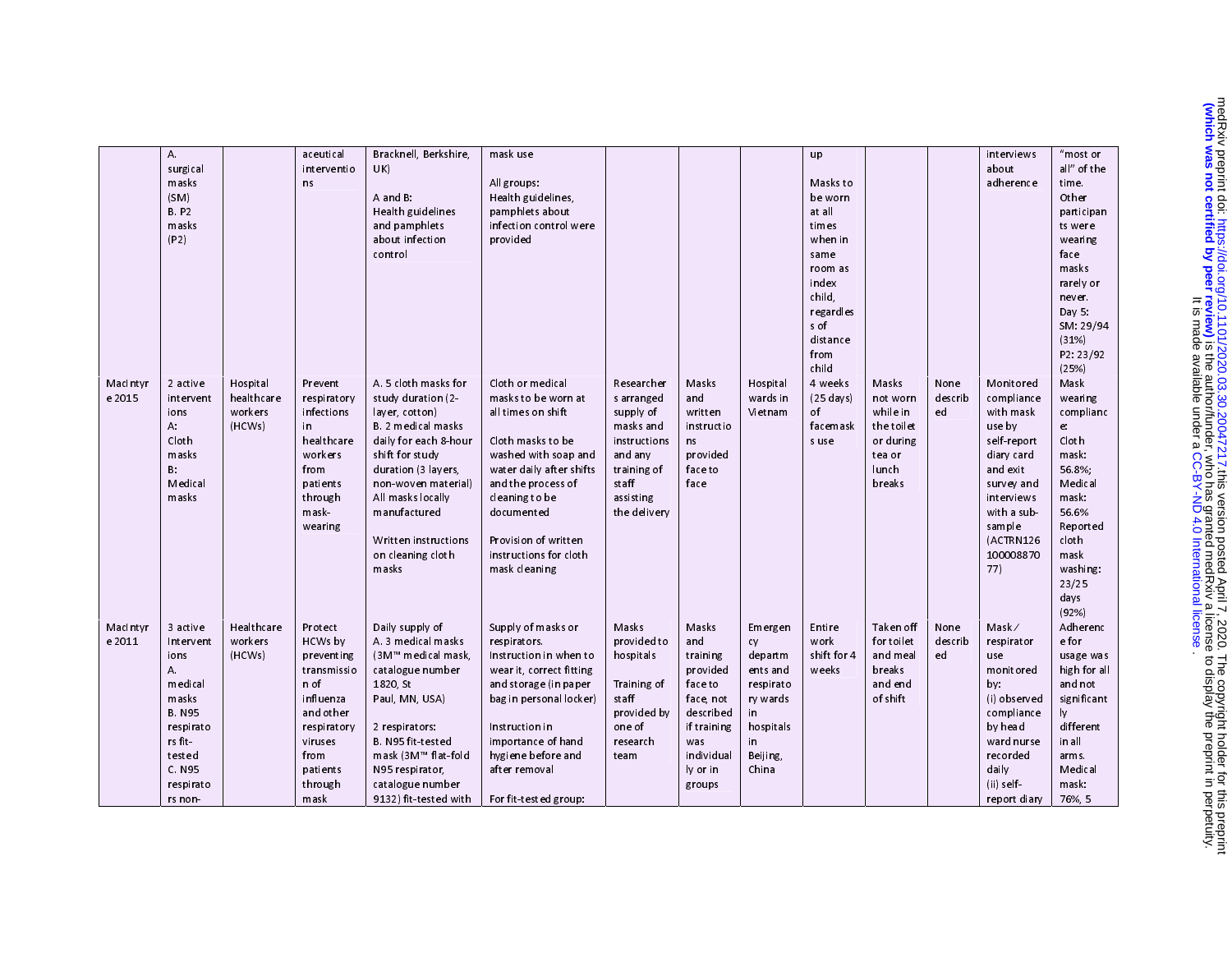|                    | fit tested                                                                                                                                                             |                                                                                                                        | wearing                                                                                                                         | 3M™ FT-30 Bitrex Fit<br>Test kit according to<br>manufacturers'<br>instructions (3M™,<br>St Paul, MN, USA).<br>C. N95 nonfit-tested<br>mask (3M™ flat-fold<br>N95 respirator.<br>catalogue<br>number 9132)<br>Diary cards for usage<br>recording                                                                                                    | fit testing procedure                                                                                                                                                                                                                                                                     |                                                                                               |                                                                                                                                     |                                                                                                                          |                                                                                                                                                                                                               |                                                                                                       |                       | cards<br>carried<br>during day<br>recording<br>$(i)$ no.<br>hours<br>(ii) usage.<br>Exit<br>interviews                                                                                           | hours;<br>N95 fit<br>tested:<br>74%, 5.2<br>hours;<br><b>N95</b><br>nonfit<br>Tested:<br>68% 49<br>hours.                                      |
|--------------------|------------------------------------------------------------------------------------------------------------------------------------------------------------------------|------------------------------------------------------------------------------------------------------------------------|---------------------------------------------------------------------------------------------------------------------------------|-----------------------------------------------------------------------------------------------------------------------------------------------------------------------------------------------------------------------------------------------------------------------------------------------------------------------------------------------------|-------------------------------------------------------------------------------------------------------------------------------------------------------------------------------------------------------------------------------------------------------------------------------------------|-----------------------------------------------------------------------------------------------|-------------------------------------------------------------------------------------------------------------------------------------|--------------------------------------------------------------------------------------------------------------------------|---------------------------------------------------------------------------------------------------------------------------------------------------------------------------------------------------------------|-------------------------------------------------------------------------------------------------------|-----------------------|--------------------------------------------------------------------------------------------------------------------------------------------------------------------------------------------------|------------------------------------------------------------------------------------------------------------------------------------------------|
| Macintyr<br>e 2013 | 3 active<br>intervent<br>ions<br>A N95<br>respirato<br>rs at all<br>times<br><b>B. N95</b><br>respirato<br>rs<br>targeted<br>use<br>$\mathsf{C}$<br>m edi cal<br>masks | Healthcare<br>workers<br>(nurses and<br>doctors)                                                                       | Protect<br>healthcare<br>workers<br>from<br>respiratory<br>infections<br>from<br>patients<br>through<br>mask use                | Daily supply of:<br>A and B<br>2 respirators<br>(3M Health Care<br>N95 Particulate<br>Respirator; catalog<br>number 1860; 3M)<br>3M FT 30 Bitrex Fit<br>Test Kit<br>C. 3 masks<br>3 masks<br>(3M Standard Tie-On<br>Surgical Mask<br>catalog number<br>mask 1817; 3M, St<br>Paul, MN)<br>Pocket sized diary<br>card with tick boxes<br>for mask use | Supply of respirators<br>Instructions in use<br>including times and fit<br>Fit testing procedure<br>according to the<br>manufacturer's<br>instructions (3M)<br>For targeted N95:<br>checklist of defined<br>high-risk procedures,<br>including common<br>aerosol-generating<br>procedures | 3M<br>supplied<br>respirators<br>and masks<br>Provider of<br>instructions<br>not<br>specified | Masks<br>and<br>training<br>provided<br>face to<br>face, not<br>described<br>if training<br>was<br>individual<br>ly or in<br>groups | Emergen<br>cy<br>departm<br>ents and<br>respirato<br>ry wards<br>of<br>tertiary<br>hospitals<br>in.<br>Beijing,<br>China | For 4<br>weeks.<br>A and B<br>worn at<br>all times<br>on shift;<br>В.<br>targeted<br>(intermitt)<br>ent) use<br>of N95<br>respirato<br>rs only<br>while<br>doing<br>high risk<br>procedur<br>es<br>or barrier | None<br>describe<br>d                                                                                 | None<br>describ<br>ed | Self-<br>report ed<br>daily record<br>of number<br>of hours<br>worked.<br>mask or<br>respirator<br>use,<br>number of<br>high risk<br>procedures<br>undertaken<br>collect ed<br>by study<br>staff | Complianc<br>e highest<br>for<br>targeted<br>N95 (82%;<br>$422/516$ ),<br>vs N95<br>(57%<br>333/581<br>vs medical<br>mask<br>(66%;<br>380/572) |
| Macintyr<br>e 2016 | <b>Medical</b><br>mask use                                                                                                                                             | Sick<br>householde<br>rs with ILI<br><i>(index</i><br>cases) and<br>their well<br>contacts of<br>the same<br>household | Protect<br>well people<br>in the<br>community<br>from<br>transmissio<br>n of<br>respiratory<br>pathogens<br>by contacts<br>with | 21 medical masks<br>(3M 1817 surgical<br>mask).<br>Diary cards for mask<br>use                                                                                                                                                                                                                                                                      | Supply of masks<br>Instructions for mask<br>wearing and<br>handwashing protocol<br>Provision of diary<br>cards                                                                                                                                                                            | Study staff<br>member<br>provided<br>masks<br>instructions<br>in use                          | Masks<br>and<br>instructio<br>ns<br>provided<br>face to<br>face and<br>individual<br>ly                                             | Fever<br>clinics of<br>major<br>hospitals<br>in.<br>Beijing,<br>China                                                    | 3 masks/<br>day for<br>21 days<br>Mask<br>wearing:<br>Wheneve<br>r in the<br>same<br>room as<br>a                                                                                                             | Allowed<br>to<br>remove<br>their<br>masks<br>during<br>mealtime<br>s and<br>while<br>asleep<br>and to | None<br>reporte<br>d  | Self-<br>report ed<br>daily record<br>of<br>mask use<br>using diary<br>card                                                                                                                      | Mask use:<br>Mask<br>group: 4.4<br>hours,<br>control<br>group: $1.4$<br>hours                                                                  |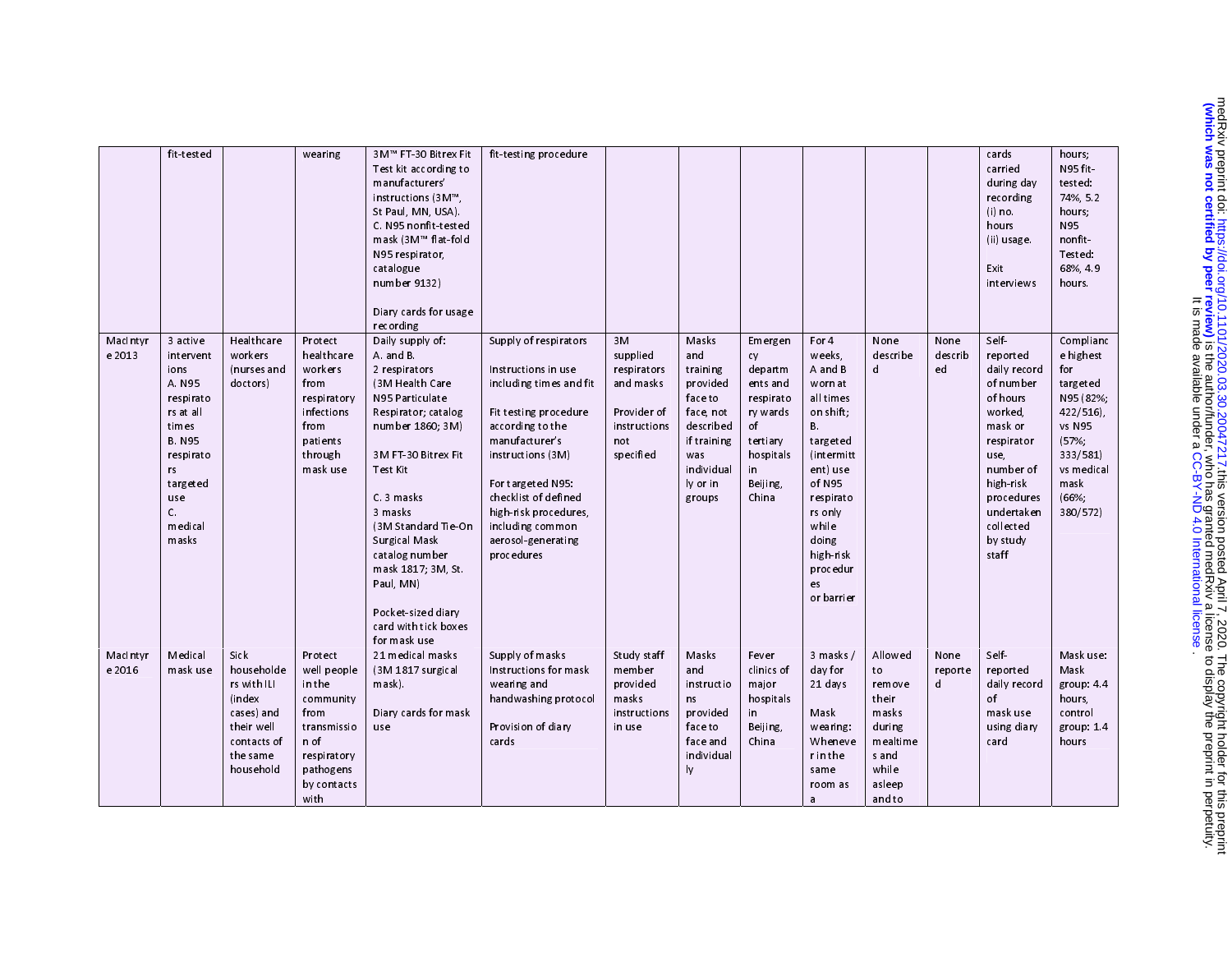| Radonovi<br>ch 2019 | 2 active<br>intervent<br>ions<br>A.<br>N95<br>respirato<br>rs (N95)<br>В.<br>m edi cal<br>masks<br>(MM) | Health care<br>personnel<br>(HCP) of<br>outpatient<br>sites within<br>medical<br>centres | influenza<br>like illness<br>( L )<br>through<br>mask use<br>Prevent<br>HCP from<br>acquiring<br>workplace<br>viral<br>respiratory<br>infections<br>and<br>transmittin<br>g them to<br>others by<br>effective<br>respiratory<br>protection<br>by N95<br>respirators<br>which<br>reduce<br>aerosol<br>exposure<br>and<br>inhalation<br>of small<br>airborne<br>particles,<br>meet<br>filtration<br>requireme<br>nts and fit<br>tightly | A N95 respirators:<br>3M Corporation<br>1860, 1860S, and<br>1870 (St Paul,<br>Minnesota) or<br>Kimberly Clark<br>Technol Fluidshield<br>PFR95-270, PFR95-<br>274 (Dallas, Texas)<br><b>B.</b> Medical mask<br>Precept 15320<br>(Arden, North<br>Carolina) or<br>Kimberly<br>Clark Technol<br>Fluidshield 47107<br>(Dallas, Texas).<br>Reminder signs<br>posted at each site<br>A portable computer<br>equipped with data<br>recording software<br>(HandyAudit;<br>Toronto, Canada) to<br>document<br>adherence<br>(Radonovich 2019b) | Participants instructed<br>to wear assigned<br>protective<br>devices whenever<br>they positioned within<br>6 feet (1.83m) of<br>patients with<br>suspected or<br>confirmed<br>respiratory illness and<br>to don a new N95 /<br>MM with each patient<br>interaction<br>Hand hygiene<br>r ecommen ded<br>to all participants in<br>accordance with<br><b>Centers for Disease</b><br>Control<br>and Prevention<br>guidelines<br>Infection prevention<br>poli ci es<br>were followed at each<br>study site<br>Reminder signs posted<br>at sites and emails<br>sent | Centres<br>provided<br>device to<br>H <sub>CP</sub><br>supplied by<br>study<br>Study<br>personnel<br>posted<br>reminder<br>signs and<br>emails and<br>conducted<br>adherence<br>observation<br>$\sf s$ | Face to<br>face<br>individual<br>provision<br>of<br>devices<br>and<br>adh er en c<br>e<br>observati<br>ons<br>On site<br>posting<br>of signs<br>Oth er<br>reminder<br>s by<br>email | Outpatie<br>nt sites<br>within<br>medical<br>centres<br>in US | househol<br>d<br>member<br>or a<br>visitor to<br>the<br>househol<br>d.<br>Hand<br>washing:<br>before<br>putting<br>on and<br>after<br>taking off<br>As<br>instructe<br>d, for<br>each new<br>patient<br>interactio<br>n during<br>12 week<br>period<br>of peak<br>viral<br>respirato<br>ry illness<br>each year<br>for $4$<br>years<br>(total of<br>48<br>weeks) | cease<br>wearing<br>once<br>symptom<br>s<br>resolved<br>Fitting of<br>N95<br>masks | None<br>describ<br>ed | Reminder<br>signage<br>posted at<br>study sites<br>and emails<br>sent by<br>study<br>personnel<br>Self-<br>report ed<br>daily device<br>wearing of<br>"always,"<br>"sometime<br>s," "never,"<br>or "did not<br>recall."<br>Observatio<br>n of device-<br>wearing<br>behaviours<br>as<br>participants<br>entered<br>and exited<br>care rooms<br>conducted<br>during<br>unannounc | Device<br>wearing:<br>N95:<br>89 4%<br>reported<br>"al ways"<br>or<br>"sometim<br>es" vs<br>Mask:<br>90.2%<br>"Never"<br>N95:<br>10.2%<br>MM: 9.5% |
|---------------------|---------------------------------------------------------------------------------------------------------|------------------------------------------------------------------------------------------|---------------------------------------------------------------------------------------------------------------------------------------------------------------------------------------------------------------------------------------------------------------------------------------------------------------------------------------------------------------------------------------------------------------------------------------|--------------------------------------------------------------------------------------------------------------------------------------------------------------------------------------------------------------------------------------------------------------------------------------------------------------------------------------------------------------------------------------------------------------------------------------------------------------------------------------------------------------------------------------|----------------------------------------------------------------------------------------------------------------------------------------------------------------------------------------------------------------------------------------------------------------------------------------------------------------------------------------------------------------------------------------------------------------------------------------------------------------------------------------------------------------------------------------------------------------|--------------------------------------------------------------------------------------------------------------------------------------------------------------------------------------------------------|-------------------------------------------------------------------------------------------------------------------------------------------------------------------------------------|---------------------------------------------------------------|------------------------------------------------------------------------------------------------------------------------------------------------------------------------------------------------------------------------------------------------------------------------------------------------------------------------------------------------------------------|------------------------------------------------------------------------------------|-----------------------|---------------------------------------------------------------------------------------------------------------------------------------------------------------------------------------------------------------------------------------------------------------------------------------------------------------------------------------------------------------------------------|----------------------------------------------------------------------------------------------------------------------------------------------------|
|---------------------|---------------------------------------------------------------------------------------------------------|------------------------------------------------------------------------------------------|---------------------------------------------------------------------------------------------------------------------------------------------------------------------------------------------------------------------------------------------------------------------------------------------------------------------------------------------------------------------------------------------------------------------------------------|--------------------------------------------------------------------------------------------------------------------------------------------------------------------------------------------------------------------------------------------------------------------------------------------------------------------------------------------------------------------------------------------------------------------------------------------------------------------------------------------------------------------------------------|----------------------------------------------------------------------------------------------------------------------------------------------------------------------------------------------------------------------------------------------------------------------------------------------------------------------------------------------------------------------------------------------------------------------------------------------------------------------------------------------------------------------------------------------------------------|--------------------------------------------------------------------------------------------------------------------------------------------------------------------------------------------------------|-------------------------------------------------------------------------------------------------------------------------------------------------------------------------------------|---------------------------------------------------------------|------------------------------------------------------------------------------------------------------------------------------------------------------------------------------------------------------------------------------------------------------------------------------------------------------------------------------------------------------------------|------------------------------------------------------------------------------------|-----------------------|---------------------------------------------------------------------------------------------------------------------------------------------------------------------------------------------------------------------------------------------------------------------------------------------------------------------------------------------------------------------------------|----------------------------------------------------------------------------------------------------------------------------------------------------|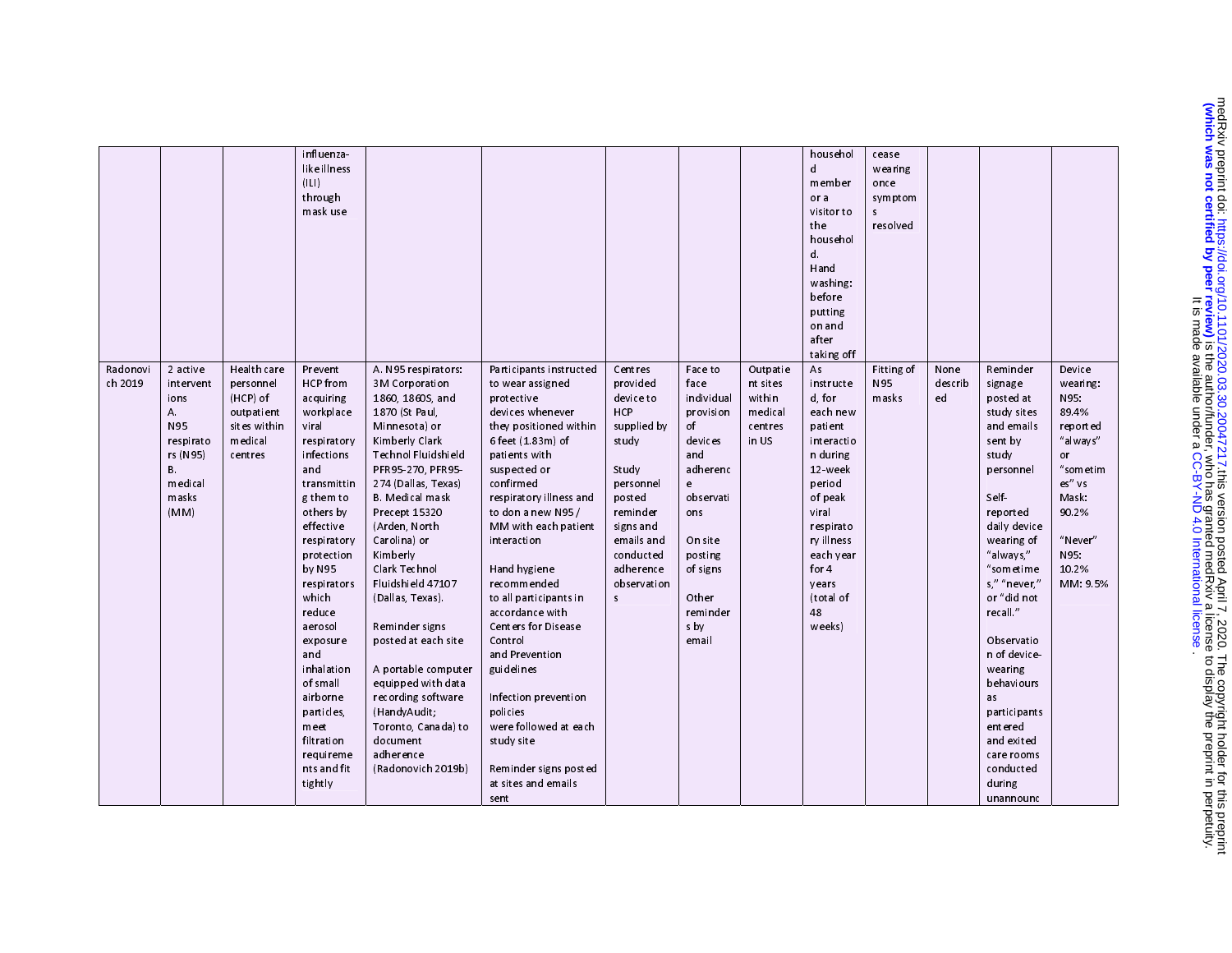|  |  |  |                        |  |  | ed,          |  |
|--|--|--|------------------------|--|--|--------------|--|
|  |  |  | Annual fit testing     |  |  | inconspicuo  |  |
|  |  |  | conducted for all      |  |  | us visits to |  |
|  |  |  | participants           |  |  | randomly     |  |
|  |  |  |                        |  |  | selected     |  |
|  |  |  | Filtration testing     |  |  | sit es       |  |
|  |  |  | performed on the       |  |  | documente    |  |
|  |  |  | device models in the   |  |  | d on         |  |
|  |  |  | study. Further details |  |  | portable     |  |
|  |  |  | in protocol            |  |  | computer     |  |
|  |  |  | (Radonovich 2016)      |  |  |              |  |

### Additional references used to provide information in the table

Kaewchana SSJ, Somrongthong R, Suntarattiwong P, Lertmaharit S, Chotipitayasunondh T. Effect of intensive hand washing education on hand washing behaviors in Thai households with an influenza positive child in Urban, Thailand. J Public Health 2012; 24, DOI: 10.1177/1010539508393728. Epub ahead of print.

Radonovich LJ Jr, Bessesen MT, Cummings DA, et al. The respiratory protection effectiveness clinical trial (ResPECT): a cluster-randomized comparison of respirator and medical mask effectiveness against respiratory infections in healthcare personnel. BMC Infect Dis. 2016;16:243. doi:10.1186/s12879-016-1494-2.

Suess T, Remschmidt C, Schink S, Luchtenberg M, Haas W, Krause G, Buchholz U: Facemasks and intensified hand hygiene in a German household trial during the 2009/2010 influenza A(H1N1) pandemic: adherence and tolerability in children and adults. Epidemiol Infect 2011, 139(12):1895-1901.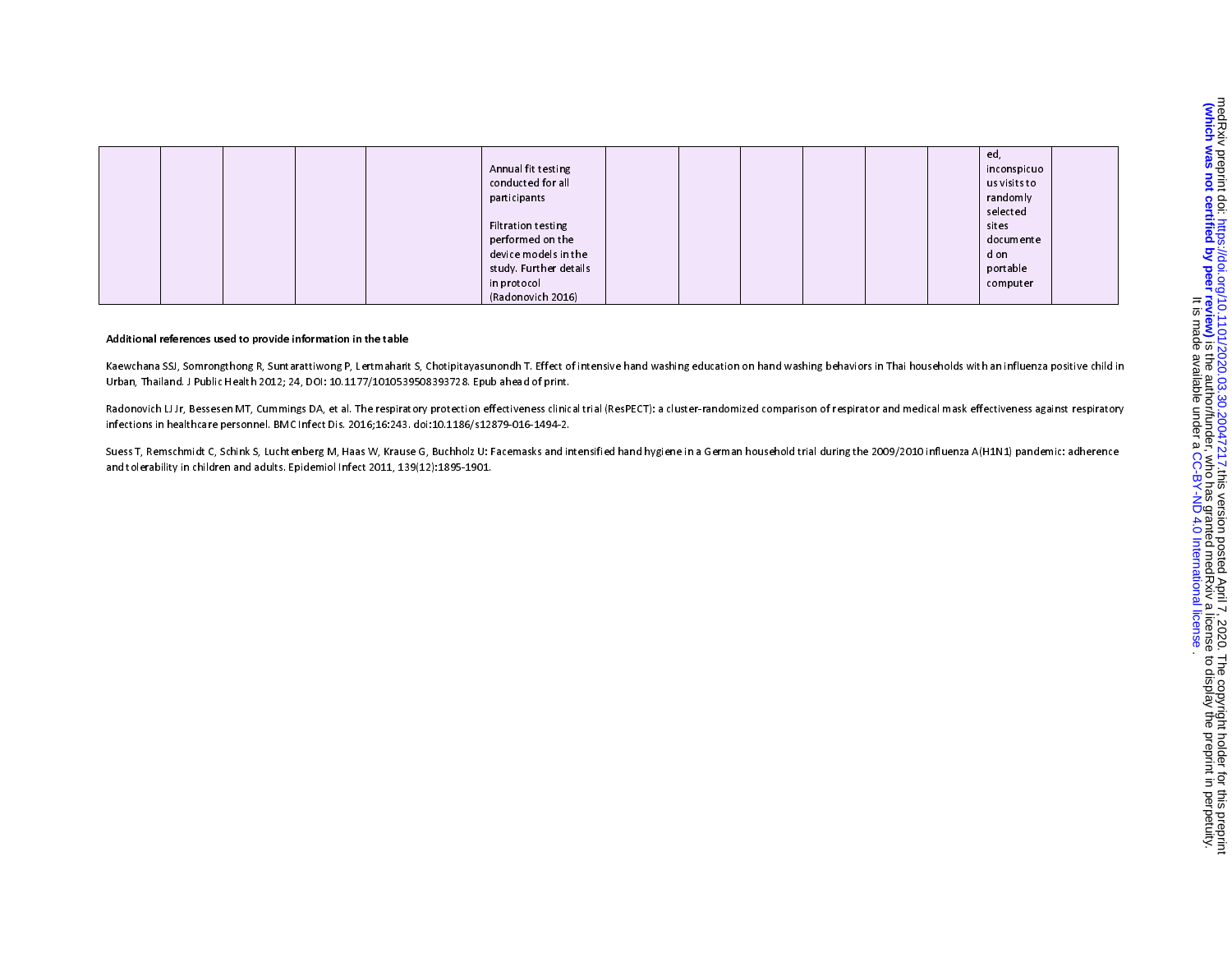| <b>PERSON DISTANCING</b>                                                                                                                                                            |                                                                                                                                                                                                                                                                                                                                                                                                                                                                                                                                                                                                                                                                                                                                                                                                                                           |  |  |  |
|-------------------------------------------------------------------------------------------------------------------------------------------------------------------------------------|-------------------------------------------------------------------------------------------------------------------------------------------------------------------------------------------------------------------------------------------------------------------------------------------------------------------------------------------------------------------------------------------------------------------------------------------------------------------------------------------------------------------------------------------------------------------------------------------------------------------------------------------------------------------------------------------------------------------------------------------------------------------------------------------------------------------------------------------|--|--|--|
| Miyaki 2011                                                                                                                                                                         |                                                                                                                                                                                                                                                                                                                                                                                                                                                                                                                                                                                                                                                                                                                                                                                                                                           |  |  |  |
| Method                                                                                                                                                                              | A quasi-cluster randomized controlled trial                                                                                                                                                                                                                                                                                                                                                                                                                                                                                                                                                                                                                                                                                                                                                                                               |  |  |  |
| Participants                                                                                                                                                                        | A total of 15,134 general employees (age, 19-72 yr old in 2009) of two sibling companies of major car industry in Kanagawa<br>Prefecture, Japan. All workers who regularly reported to be the workplace were included, regardless of treatment for chronic<br>diseases. All employees have the same health insurance plan and followed up in the same way                                                                                                                                                                                                                                                                                                                                                                                                                                                                                 |  |  |  |
| Interventions                                                                                                                                                                       | See table 1                                                                                                                                                                                                                                                                                                                                                                                                                                                                                                                                                                                                                                                                                                                                                                                                                               |  |  |  |
| Outcomes                                                                                                                                                                            | Workroom: influenza A test kit (rapid test)<br>Effectiveness: Assess the effectiveness of household-quarantine in reducing the incidence of influenza A H1N1. ILI was defined<br>as a body temperature greater than 38°C or more than 1°C above the normal temperature accompanied with more than two of<br>these symptoms: nasal mucus, pharyngeal pain, cough, chills or heat sensation<br>Safety: The incidence of influenza A H1N1 among workers who were told to stay home if a family member developed ILI was<br>higher (relative risk of 2.17 $p<0.001$ ) compared to control group. No other safety measures /harms reported                                                                                                                                                                                                     |  |  |  |
| <b>Notes</b>                                                                                                                                                                        | Period study conducted: July 1, 2009 to February 19, 2010<br>Funding: Unfunded<br>Compliance: Our intervention was not compulsory; we only asked the employees to leave the workplace for a while on full pay,<br>and we succeeded in getting all workers' agreement. In our case, explaining that the home waiting policy might be beneficial to the<br>whole workers and help to avoid stopping the manufacturing lines (explaining it is for the benefit of the public) and guaranteeing<br>payment during the leave (financial support) helped them to obey our request.                                                                                                                                                                                                                                                              |  |  |  |
| MASK AND HAND HYGIENE, either as stand-alone interventions or combined<br>(for this part of the review, only data from the comparison of mask group vs control group were analysed) |                                                                                                                                                                                                                                                                                                                                                                                                                                                                                                                                                                                                                                                                                                                                                                                                                                           |  |  |  |
| Aiello 2010a                                                                                                                                                                        |                                                                                                                                                                                                                                                                                                                                                                                                                                                                                                                                                                                                                                                                                                                                                                                                                                           |  |  |  |
| Method                                                                                                                                                                              | Cluster-randomised trial assessing the effects of hand sanitiser and masks with masks or no intervention on ILI symptoms. The<br>trial was conducted in University halls of residence with more than 100 student residents in a US university during the 2006 to<br>2007 influenza "season". It lasted 6 weeks<br>The units of randomisation were 7 of the 15 halls. One hall was very large (1240 residents) and the 6 remaining ones which had<br>between 110 and 830 residents were combined into 2 clusters roughly equivalent in size. The 3 clusters were then randomised by<br>random extraction of the clustered halls' names out of a container. The largest hall (single-cluster) was randomised to the mask<br>and hand sanitiser arm, the 4 halls cluster received masks and the remaining 2 halls were assigned as controls. |  |  |  |
| Participants                                                                                                                                                                        | Willing, consenting residents aged 18 or more. Recruitment of students began in November 26 but the trial did not go "live" with<br>distribution of intervention materials until 22 January 2007 when the first case of influenza was confirmed on campus by laboratory<br>tests. Enrolment continued until 16 February 2007 and the study was completed on 16 March 2007. During the study period there                                                                                                                                                                                                                                                                                                                                                                                                                                  |  |  |  |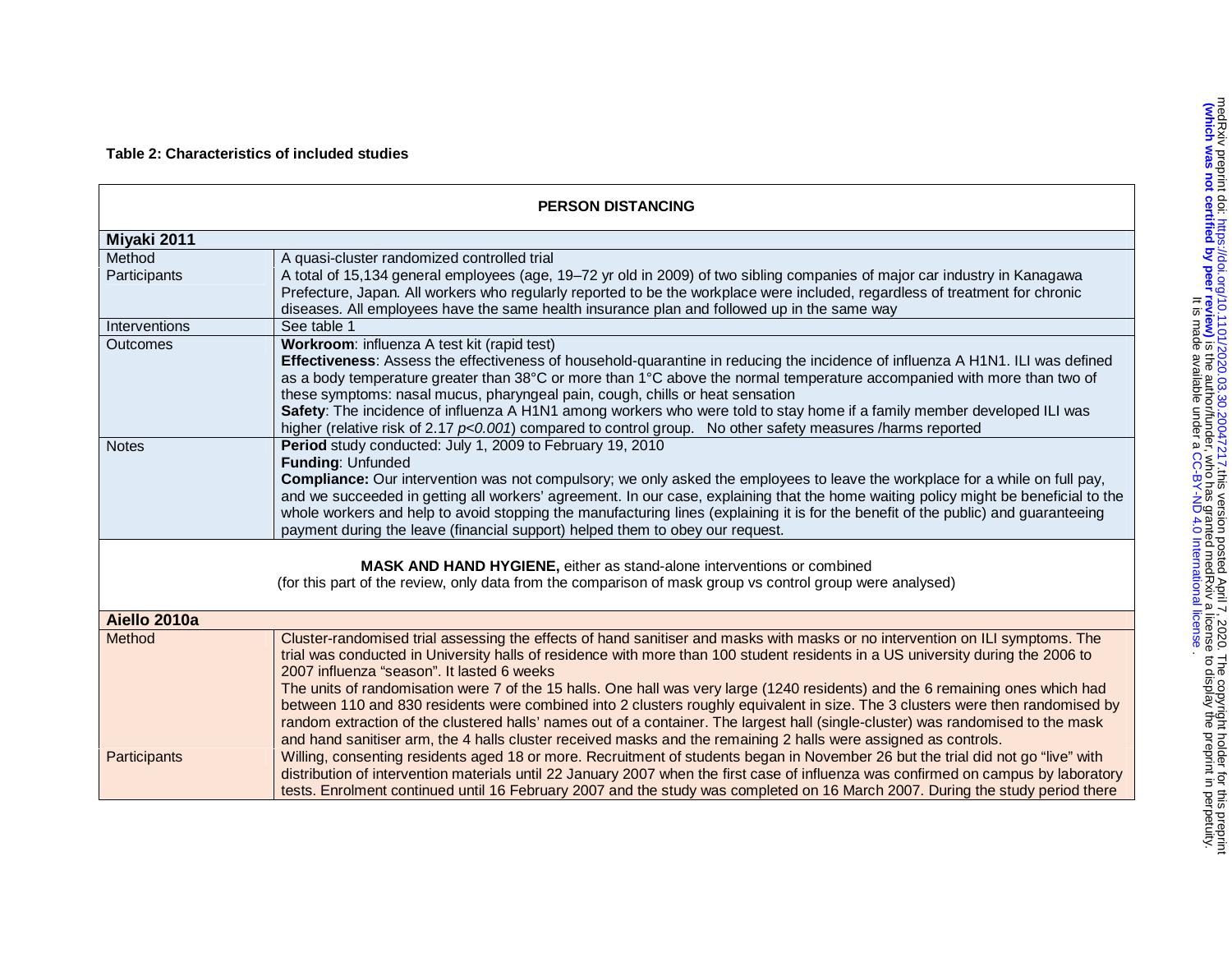|                 | was a 1-week break when the majority of residents left campus. There were 1327 eligible participants, of which 1297 had a<br>complete baseline survey and at least 1 weekly survey result (367, 378 and 552 in the mask and hand sanitiser, mask only and<br>control groups respectively, giving a total of 1297). It is unclear what the ineligibility criteria were for the 30 missing (1327 minus<br>1297) but the explanation may be in the appendix.                                                                                                                                                                                                                                                                                                                                                                                                                                                                                                                                                                                                                                                                                                                                                                                                                                                                                                                                                                                                                                                                                                                                                                                              |
|-----------------|--------------------------------------------------------------------------------------------------------------------------------------------------------------------------------------------------------------------------------------------------------------------------------------------------------------------------------------------------------------------------------------------------------------------------------------------------------------------------------------------------------------------------------------------------------------------------------------------------------------------------------------------------------------------------------------------------------------------------------------------------------------------------------------------------------------------------------------------------------------------------------------------------------------------------------------------------------------------------------------------------------------------------------------------------------------------------------------------------------------------------------------------------------------------------------------------------------------------------------------------------------------------------------------------------------------------------------------------------------------------------------------------------------------------------------------------------------------------------------------------------------------------------------------------------------------------------------------------------------------------------------------------------------|
| Interventions   | See table 1                                                                                                                                                                                                                                                                                                                                                                                                                                                                                                                                                                                                                                                                                                                                                                                                                                                                                                                                                                                                                                                                                                                                                                                                                                                                                                                                                                                                                                                                                                                                                                                                                                            |
| <b>Outcomes</b> | Laboratory details are described in appendix<br>Effectiveness: ILI, defined as cough and at least 1 constitutional symptom (fever/feverishness, chills, headache, myalgia). ILI<br>cases were given contact nurses phone numbers to record the illness and paid USD 25 to provide a throat swab. 368 participants<br>had ILI and 94 of these had a throat swab analysed by PCR. 10 of these were positive for influenza (7 for A and 3 for B),<br>respectively by arm 2, 5 and 3 using PCR, 7 using cell culture<br>Safety: not reported                                                                                                                                                                                                                                                                                                                                                                                                                                                                                                                                                                                                                                                                                                                                                                                                                                                                                                                                                                                                                                                                                                               |
| <b>Notes</b>    | The authors conclude that "These findings suggest that face masks and hand hygiene may reduce respiratory illnesses in shared<br>living settings and mitigate the impact of the influenza A (H1N1) pandemic". This conclusion is based on a significantly lower level<br>of ILI incidence in the mask and hand sanitiser arm compared to the other 2 arms after adjustment for covariates (30% to 50% less<br>in arm 1 compared to controls in the last 2 weeks of the study)<br>Comparison with the ILI rate of the control arm may not be a reflection of the underlying rate of ILI because the intervention arm<br>received instruction on hand sanitation and hand etiquette.<br>The play of adjustments is unclear. The intra cluster correlation coefficient is reported in the footer of Table 4. Its very small size<br>suggests lack of clustering within halls. The role of the spring break is mentioned in the Discussion as are the results of this study<br>compared to other studies included in our review (Cowling 2008 and MacIntyre 2009)<br>The authors report that 147 of 1297 participants (11.3%) "at baseline" had ILI symptoms and were excluded from analysis. During<br>the 6 weeks of the study 368 of 1150 participants (32%) had ILI. This averages out at about 5% per week. It is unclear what the<br>term "at baseline" means. Presumably this means during the 2 to 3 weeks of participant enrolment. If this is so, the reason for the<br>triggering of the interventions (tied to influenza isolation) are obscure as the trial is supposedly about ILI and an ILI outbreak was<br>already underway "at baseline" |
| Aiellio 2012    |                                                                                                                                                                                                                                                                                                                                                                                                                                                                                                                                                                                                                                                                                                                                                                                                                                                                                                                                                                                                                                                                                                                                                                                                                                                                                                                                                                                                                                                                                                                                                                                                                                                        |
| Method          | During the 2007-08 influenza season, 1,111 students residing in university residence halls were cluster randomized by residence<br>house ( $N = 37$ ) to either face mask and hand hygiene, face mask only, or control arms. Discrete time survival analysis using<br>generalized models estimated rate ratios, according to study arm, each week and cumulatively over the 6-week intervention<br>period, for clinically verified ILI and laboratory-confirmed influenza A or B.                                                                                                                                                                                                                                                                                                                                                                                                                                                                                                                                                                                                                                                                                                                                                                                                                                                                                                                                                                                                                                                                                                                                                                      |
| Participants    | 1187 young adults living in 37 residence halls, which were randomly assigned to 1 of 3 groups- face mask use (n 392), face<br>masks with hand hygiene (n 349), or control (n 370)— for 6 weeks.                                                                                                                                                                                                                                                                                                                                                                                                                                                                                                                                                                                                                                                                                                                                                                                                                                                                                                                                                                                                                                                                                                                                                                                                                                                                                                                                                                                                                                                        |
| Interventions   | See table 1                                                                                                                                                                                                                                                                                                                                                                                                                                                                                                                                                                                                                                                                                                                                                                                                                                                                                                                                                                                                                                                                                                                                                                                                                                                                                                                                                                                                                                                                                                                                                                                                                                            |
| <b>Outcomes</b> | Clinically verified ILI - case definition (presence of cough and at least one or more of fever/feverishness, chills, or body aches)<br>Laboratory-confirmed influenza A or B. Throat swab specimens were tested for influenza A or B using real-time polymerase chain<br>reaction (Rt-PCR).<br>No safety outcomes reported                                                                                                                                                                                                                                                                                                                                                                                                                                                                                                                                                                                                                                                                                                                                                                                                                                                                                                                                                                                                                                                                                                                                                                                                                                                                                                                             |
| <b>Notes</b>    | This study has the same trial registration number as the Aiello 2010 study; Study funded by government and pharmaceutical                                                                                                                                                                                                                                                                                                                                                                                                                                                                                                                                                                                                                                                                                                                                                                                                                                                                                                                                                                                                                                                                                                                                                                                                                                                                                                                                                                                                                                                                                                                              |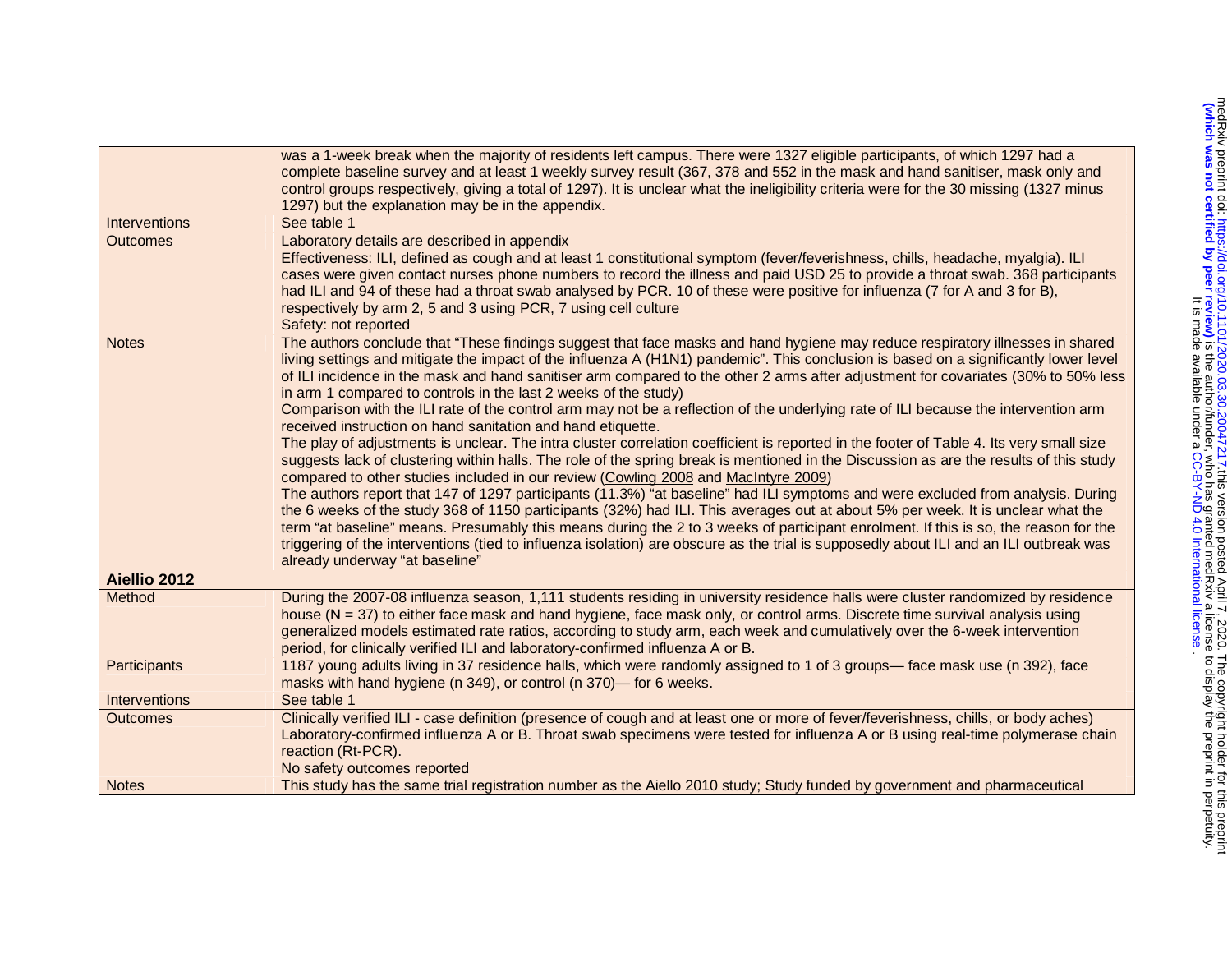|                     | industry                                                                                                                                                                                                                                                                                                                                                                                                                                                                                                                                                                                                                                                                                                                                                                                                                                                                                                                                                  |
|---------------------|-----------------------------------------------------------------------------------------------------------------------------------------------------------------------------------------------------------------------------------------------------------------------------------------------------------------------------------------------------------------------------------------------------------------------------------------------------------------------------------------------------------------------------------------------------------------------------------------------------------------------------------------------------------------------------------------------------------------------------------------------------------------------------------------------------------------------------------------------------------------------------------------------------------------------------------------------------------|
| <b>Cowling 2008</b> |                                                                                                                                                                                                                                                                                                                                                                                                                                                                                                                                                                                                                                                                                                                                                                                                                                                                                                                                                           |
| Method              | Cluster-randomised controlled trial carried out in Hong Kong SARS between February and September 2007. The study assessed<br>the effects of non-pharmaceutical interventions on the household transmission of influenza over a 9-day period. ILI cases whose<br>family contacts had been symptom-free for at least 2 weeks rapid tested for influenza A and B were used and randomised to 3<br>interventions carried out. Randomisation was carried out in 2 different schedules (2:1:1 for the first 100 households and<br>subsequently 8:1:1) but it is unclear why and how                                                                                                                                                                                                                                                                                                                                                                             |
| Participants        | 946 index subjects aged 2 years or more in 122 clusters (households). 116 households were included in the analysis, 6 were<br>excluded because subsequent laboratory testing (culture) were negative. There were 350 household contacts in the analysis but<br>there 370 household contacts at randomisation. Attrition is not explained.<br>Index cases were defined as subjects presented with at least 2 influenza-like symptoms of at least 48 hour duration (such as fever<br>more or equal to 38 degrees, cough, headache, coryza, sore throat, muscle aches and pains) and positive influenza A+B rapid<br>test                                                                                                                                                                                                                                                                                                                                    |
| Interventions       | See table 1                                                                                                                                                                                                                                                                                                                                                                                                                                                                                                                                                                                                                                                                                                                                                                                                                                                                                                                                               |
| <b>Outcomes</b>     | Laboratory:<br>QuickVue RTI<br><b>MDCK culture</b><br>Samples were harvested using NTS, but the text refers to a second procedure from June 2007 onwards testing for non-influenza<br>viruses but no data were reported<br>Effectiveness: secondary attack ratios (SAR): SAR is the proportion of household contacts of an index case who subsequently<br>were ill with influenza (symptomatic contact individuals with at least 1 NTS positive for influenza by viral culture or PCR)<br>Three clinical definitions were used for secondary analysis:<br>1. Fever more or equal to 38 degrees or at least 2 of following symptoms, headache, coryza, sore throat, muscle aches and pains<br>2. At least 2 of the following S/S: fever more or equal to 37.8 degrees, cough, headache, sore throat and muscle aches and pains<br>3. Fever of more or equal to 37.8 degrees plus cough or sore throat<br>Safety: no harms were reported in any of the arms |
| <b>Notes</b>        | The authors conclude that "The secondary attack ratios were lower than anticipated, and lower than reported in other countries,<br>perhaps due to differing patterns of susceptibility, lack of significant antigenic drift in circulating influenza virus strains recently,<br>and/or issues related to the symptomatic recruitment design. Lessons learnt from this pilot have informed changes for the main<br>study in 2008"<br>Although billed as a pilot study the text is highly confusing and at times contradictory. The intervention was delivered at a home<br>visit up to 36 hours after the index case was seen in the outpatients. This is a long time and perhaps the reason for the failure of<br>the intervention. Practically, the intervention will have to be organised before even seeking medical care – i.e. people know to do it<br>when the kid gets sick at home                                                                |
| <b>Suess 2012</b>   |                                                                                                                                                                                                                                                                                                                                                                                                                                                                                                                                                                                                                                                                                                                                                                                                                                                                                                                                                           |
| Method              | Cluster randomised controlled trial, open-label, parallel design                                                                                                                                                                                                                                                                                                                                                                                                                                                                                                                                                                                                                                                                                                                                                                                                                                                                                          |
| Participants        | Patients presenting to general practitioners or family physicians at the study sites within 2 days of symptom onset, had a positive<br>rapid antigen test for influenza (later to be confirmed by quantitative Reverse Transcription Polymerase Chain Reaction [qRT-                                                                                                                                                                                                                                                                                                                                                                                                                                                                                                                                                                                                                                                                                      |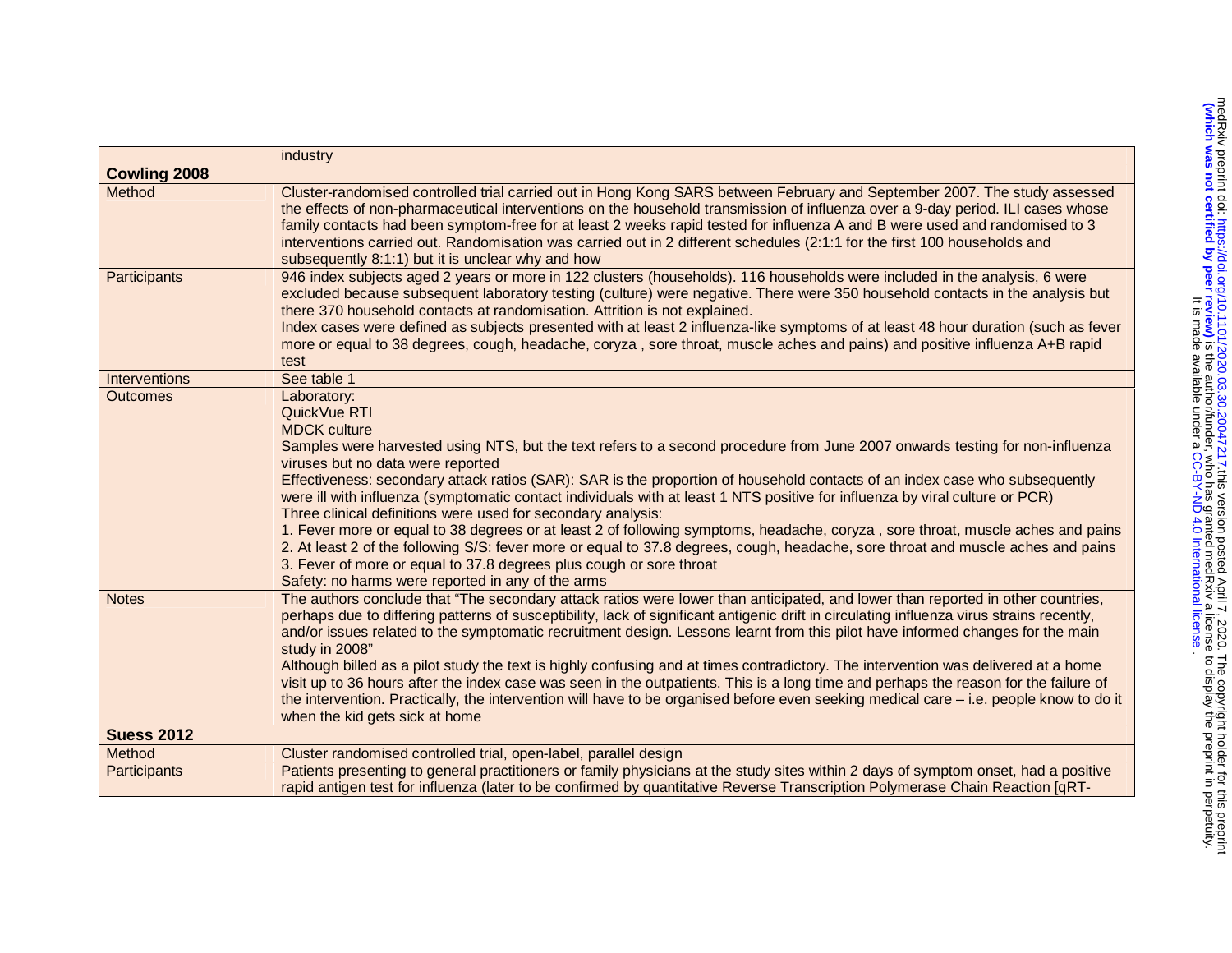|                                                              | PCR]), and were at least 2 years old. Index cases also had to be the only household member suffering from respiratory disease<br>within 14 days prior to symptom onset. Exclusion criteria were pregnancy, severely reduced health status and HIV infection. One<br>person households were also not eligible or inclusion                                                                                                                                                                                                                                                                                                                                                                                                                                                                                                                                                                                                              |  |  |
|--------------------------------------------------------------|----------------------------------------------------------------------------------------------------------------------------------------------------------------------------------------------------------------------------------------------------------------------------------------------------------------------------------------------------------------------------------------------------------------------------------------------------------------------------------------------------------------------------------------------------------------------------------------------------------------------------------------------------------------------------------------------------------------------------------------------------------------------------------------------------------------------------------------------------------------------------------------------------------------------------------------|--|--|
| Interventions                                                | See table 1                                                                                                                                                                                                                                                                                                                                                                                                                                                                                                                                                                                                                                                                                                                                                                                                                                                                                                                            |  |  |
| <b>Outcomes</b>                                              | Primary outcomes:<br>SAR of Lab-confirmed (qRT-PCR) influenza infection among household members (Secondary infection cases) presenting with ILI<br>within the observation period (8 days from the date of onset). ILI was defined as fever (>38.0 C + cough or sore throat). Nasal<br>wash specimens (or - if these were not possible - nasal swabs) from all participating household members.<br><b>Effectiveness</b><br>Secondary outcomes:                                                                                                                                                                                                                                                                                                                                                                                                                                                                                          |  |  |
|                                                              | laboratory-confirmed influenza infection in a household contact (Secondary infection cases). We defined a symptomatic secondary<br>influenza virus infection as a laboratory-confirmed influenza infection in a household member who developed fever (> 38.0°C),<br>cough, or sore throat during the observation period. We termed all other secondary cases as subclinical. A secondary outcome<br>measure was the occurrence of ILI as defined by WHO as fever plus cough or sore throat.                                                                                                                                                                                                                                                                                                                                                                                                                                            |  |  |
|                                                              | Safety: Study reported the majority of participants (107/172, 62%) did not report any problems with mask-wearing. This proportion<br>was significantly higher in the group of adults (71/100, 71%) compared to the group of children (36/72, 50%) ( $p = 0.005$ ). The main<br>problem stated by participants (adults as well as children) was "heat/humidity" (18/34, 53% of children; 10/29, 35% of adults) ( $p =$<br>0.1), followed by "pain" and "shortness of breath" when wearing a facemask.                                                                                                                                                                                                                                                                                                                                                                                                                                   |  |  |
| <b>Notes</b>                                                 | Period study conducted: Nov 2009 to Apr 2011<br><b>Funding: Governmental</b><br>Adherence: In general, daily adherence was good, reaching a plateau of over 50% in nearly all groups (M and MH groups;<br>2009/10 and 2010/11) from the third day on (by then the intervention had been implemented in all households). A gradual decline<br>towards lower adherence began around the sixth day of the index patient's illness.                                                                                                                                                                                                                                                                                                                                                                                                                                                                                                        |  |  |
| MASKS - compared to either no mask or different type of mask |                                                                                                                                                                                                                                                                                                                                                                                                                                                                                                                                                                                                                                                                                                                                                                                                                                                                                                                                        |  |  |
| <b>Barasheed 2014</b><br>Method                              | Pilot, non-blinded, parallel, cluster-randomised trial                                                                                                                                                                                                                                                                                                                                                                                                                                                                                                                                                                                                                                                                                                                                                                                                                                                                                 |  |  |
| Participants                                                 | Australian pilgrims with the following criteria. Inclusion criteria for Index Case: 1) Australian pilgrims of any gender aged > 15 years<br>who attend the Hajj 2011 and 2) have symptoms of respiratory infection for $=$ 3 days. For close tent contact: 1) Australian pilgrims<br>of any gender aged 15 years or more who attend the Hajj 2011, and 2) pilgrims who share the same tent and sleep 'immediately<br>close' to the index case. Exclusion Criteria: for index case: 1) pilgrims who do not suffer from symptoms of respiratory infection, 2)<br>pilgrims who present with symptoms of respiratory infection for > 3 days and 3) children aged less than 15 years. For close tent<br>contact: 1) pilgrims who are symptomatic at presentation, 2) pilgrims who are not close tent contacts of an index case and 3)<br>children aged less than 15 years. Only 10% - 15% of potential participants took part in the study. |  |  |
| Interventions                                                | See table 1                                                                                                                                                                                                                                                                                                                                                                                                                                                                                                                                                                                                                                                                                                                                                                                                                                                                                                                            |  |  |
| Outcomes                                                     | Laboratory: Two nasal swabs from all ILI cases and contacts. One for influenza point of care testing (POCT) using the QuickVue                                                                                                                                                                                                                                                                                                                                                                                                                                                                                                                                                                                                                                                                                                                                                                                                         |  |  |
|                                                              |                                                                                                                                                                                                                                                                                                                                                                                                                                                                                                                                                                                                                                                                                                                                                                                                                                                                                                                                        |  |  |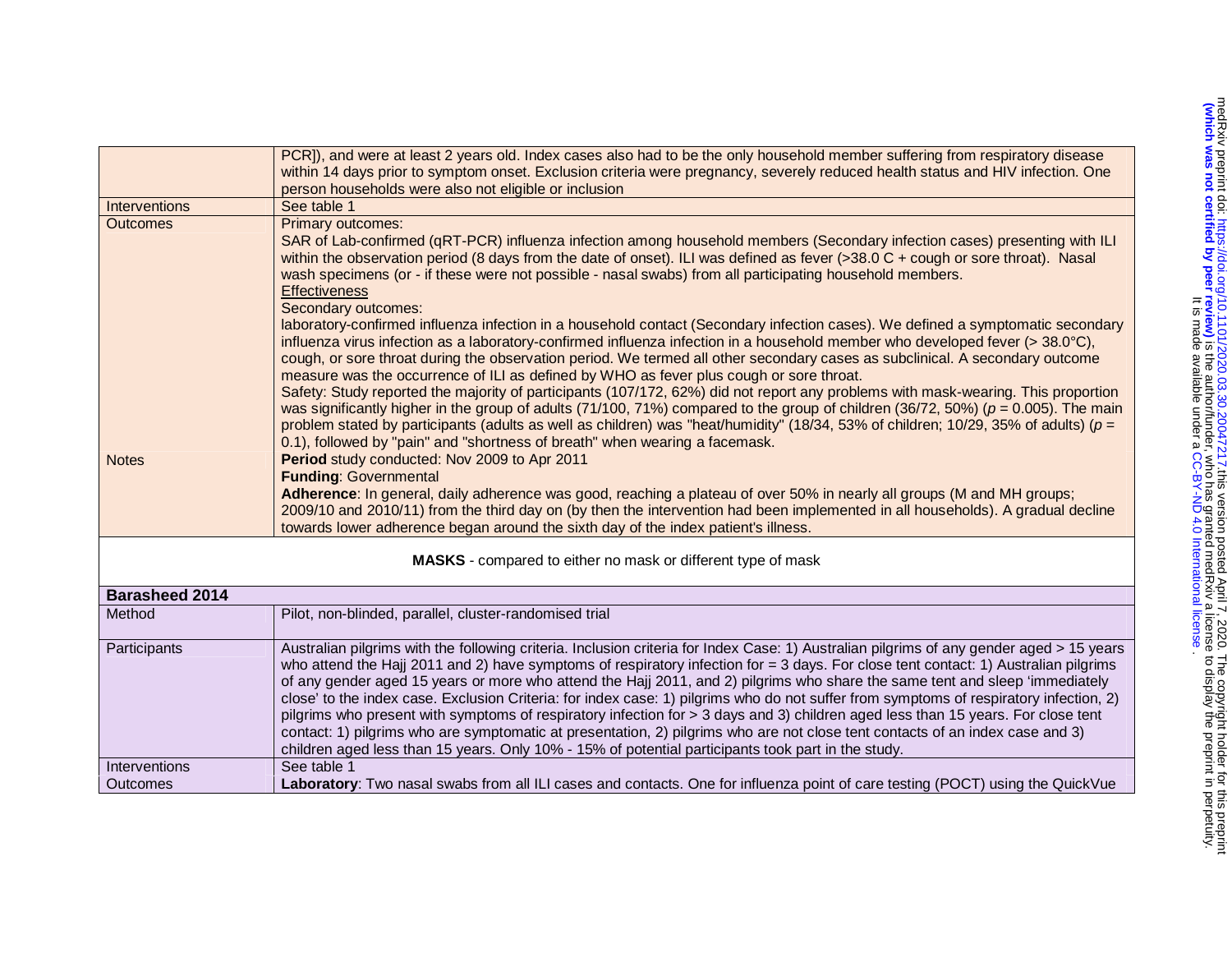|               | Influenza (A+B) assay (Quidel Corporation, San Diego, USA) and one for later nucleic acid testing (NAT) for influenza and other<br>respiratory viruses. But there was a problem with getting POCT on time during Hajj.<br>effectiveness: to assess the effectiveness of face masks in the prevention of transmission of influenza-like illness (ILI). ILI was<br>defined as subjective (or proven) fever plus one respiratory symptom (e.g. dry or productive cough, runny nose, sore throat,                                                                                                                                                                                                                                                                                                                                                                                                                    |
|---------------|------------------------------------------------------------------------------------------------------------------------------------------------------------------------------------------------------------------------------------------------------------------------------------------------------------------------------------------------------------------------------------------------------------------------------------------------------------------------------------------------------------------------------------------------------------------------------------------------------------------------------------------------------------------------------------------------------------------------------------------------------------------------------------------------------------------------------------------------------------------------------------------------------------------|
|               | shortness of breath.<br>Safety: None planned or reported                                                                                                                                                                                                                                                                                                                                                                                                                                                                                                                                                                                                                                                                                                                                                                                                                                                         |
| <b>Notes</b>  | The period study conducted: 4-10 November 2011                                                                                                                                                                                                                                                                                                                                                                                                                                                                                                                                                                                                                                                                                                                                                                                                                                                                   |
|               | Funding: Government (Qatar National Research Fund (QNRF)                                                                                                                                                                                                                                                                                                                                                                                                                                                                                                                                                                                                                                                                                                                                                                                                                                                         |
|               | Compliance: with facemask use by pilgrims in the 'mask' group was 56 of 75 (76%), while it was 11 of 89 (12%) in the 'control'<br>group (p<0.001). The proportion of facemask user in the 'mask' tents was 76% for both males (19/25) and females (38/50). The<br>most often reported reason for not wearing facemasks was discomfort (15%).                                                                                                                                                                                                                                                                                                                                                                                                                                                                                                                                                                     |
| Canini 2010   |                                                                                                                                                                                                                                                                                                                                                                                                                                                                                                                                                                                                                                                                                                                                                                                                                                                                                                                  |
| Method        | A cluster randomized intervention trial conducted in France during the 2008-2009 influenza season. Households were recruited<br>during a medical visit of a household member with a positive rapid influenza A test and symptoms lasting less than 48 hours.<br>Households were randomized either to the mask or control group for 7 days. In the intervention arm, the index case had to wear a<br>surgical mask from the medical visit and for a period of 5 days. The trial was initially intended to include 372 households but was<br>prematurely interrupted after the inclusion of 105 households (306 contacts) following the advice of an independent steering<br>committee. Generalized estimating equations were used to test the association between the intervention and the proportion of<br>household contacts who developed an influenza-like illness during the 7 days following the inclusion. |
| Participants  | The study was conducted in 3 French regions (Ile de France, Aquitaine and Franche-Comte') and included households of size 3 to<br>8. 105 households were randomised, which represented 148 contacts in the intervention arm and 158 in the control arm.                                                                                                                                                                                                                                                                                                                                                                                                                                                                                                                                                                                                                                                          |
| Interventions | See table 1                                                                                                                                                                                                                                                                                                                                                                                                                                                                                                                                                                                                                                                                                                                                                                                                                                                                                                      |
| Outcomes      | The primary endpoint was the proportion of household contacts who developed an ILI during the 7 days following inclusion.<br>Exploratory cluster level efficacy outcome, the proportion of households with 1 or more secondary illness in household contacts.<br>A temperature over 37.8°C with cough or sore throat was used as primary clinical case-definition.<br>Adverse reactions due to mask-wearing                                                                                                                                                                                                                                                                                                                                                                                                                                                                                                      |
| <b>Notes</b>  | Government funded                                                                                                                                                                                                                                                                                                                                                                                                                                                                                                                                                                                                                                                                                                                                                                                                                                                                                                |
| Jacobs 2009   |                                                                                                                                                                                                                                                                                                                                                                                                                                                                                                                                                                                                                                                                                                                                                                                                                                                                                                                  |
| Method        | Open randomised controlled trial lasting 77 days from January 2008 to test "superiority" of face masks in preventing URTI. This<br>term appears as an acronym in the introduction and is not explained. It is assumed it stands for "upper respiratory infections" but it<br>is preceded in the text by the term "common cold" which is also lacking a definition. Randomisation was carried out in blocks within<br>each of 3 professional figures (physicians, nurses and "co-medical" personnel)                                                                                                                                                                                                                                                                                                                                                                                                              |
| Participants  | 33 HCWs mainly females aged around 34 to 37 in a tertiary healthcare hospital in Tokyo, Japan. HCW with "predisposing<br>conditions" (undefined) to "URTI" and those taking antibiotics were excluded<br>A baseline descriptive survey was carried out including "quality of life"<br>1 participant dropped out at end of week 1 but no reason is reported nor the allocation arm                                                                                                                                                                                                                                                                                                                                                                                                                                                                                                                                |
| Interventions | See table 1                                                                                                                                                                                                                                                                                                                                                                                                                                                                                                                                                                                                                                                                                                                                                                                                                                                                                                      |
| Outcomes      | Laboratory; n/a                                                                                                                                                                                                                                                                                                                                                                                                                                                                                                                                                                                                                                                                                                                                                                                                                                                                                                  |
|               |                                                                                                                                                                                                                                                                                                                                                                                                                                                                                                                                                                                                                                                                                                                                                                                                                                                                                                                  |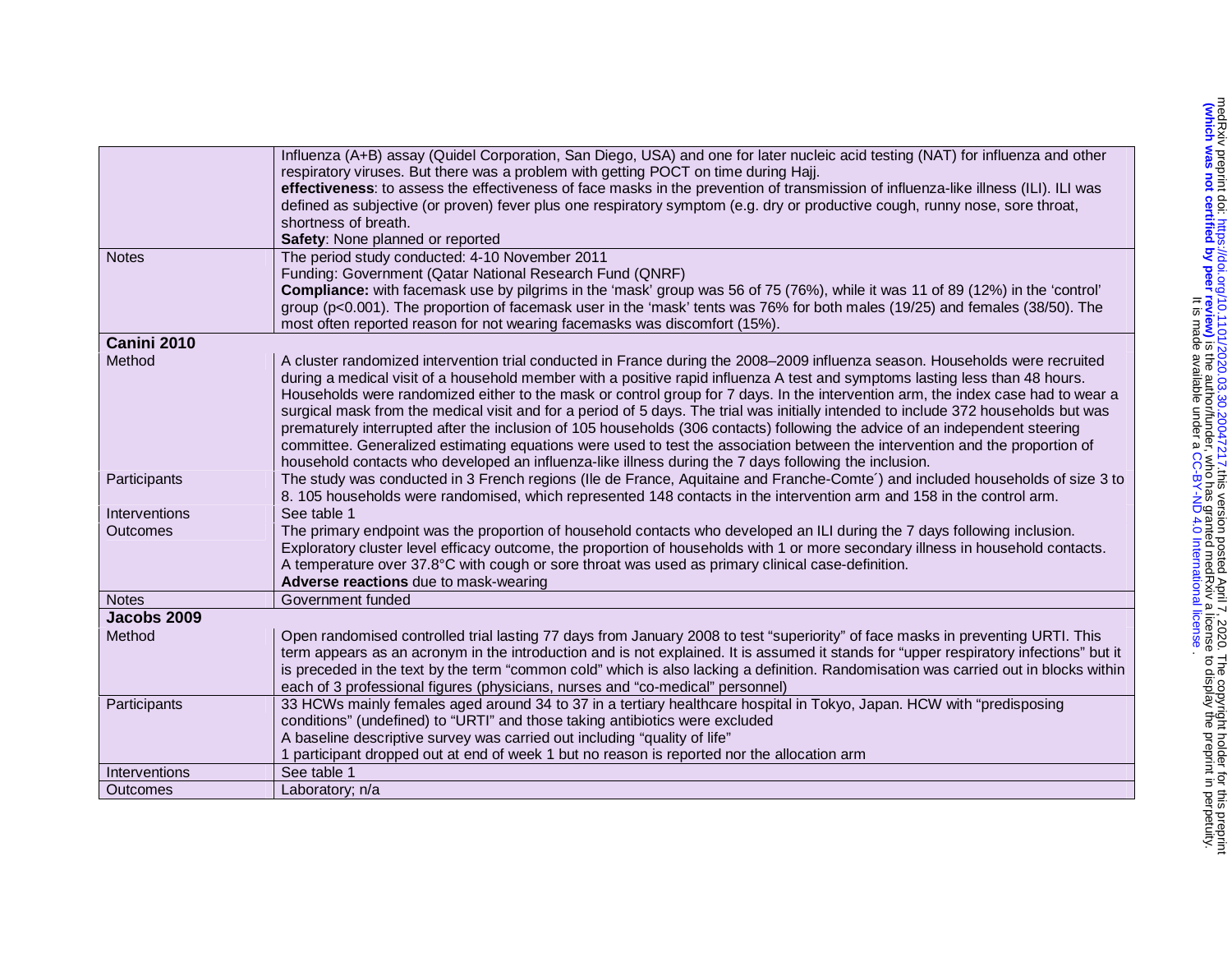|                        | Effectiveness: URTI is defined on the basis of a symptoms score with a score >14 being a URTI according to Jackson's 1958<br>criteria ("Jackson score"). These are not explained in text although the symptoms are listed in Table 3 (any, sore throat, runny<br>nose, stuffy nose, sneeze, cough, headache, ear ache, feel bad) together with their mean and scores SD by intervention arm<br>Safety: the text does not mention or report harms. These appear to be indistinguishable from URTI symptoms (e.g. headache<br>which is reported as of significantly longer duration in the intervention arm). Compliance is self-reported as high (84.3% of<br>participants)                                                                                                                                                                                                                                                                                                                                                                                                                                                                                                                                                                                                                                                                                                                                                                                                                                                                                                                                                                                                                                                                                                                                                                |
|------------------------|-------------------------------------------------------------------------------------------------------------------------------------------------------------------------------------------------------------------------------------------------------------------------------------------------------------------------------------------------------------------------------------------------------------------------------------------------------------------------------------------------------------------------------------------------------------------------------------------------------------------------------------------------------------------------------------------------------------------------------------------------------------------------------------------------------------------------------------------------------------------------------------------------------------------------------------------------------------------------------------------------------------------------------------------------------------------------------------------------------------------------------------------------------------------------------------------------------------------------------------------------------------------------------------------------------------------------------------------------------------------------------------------------------------------------------------------------------------------------------------------------------------------------------------------------------------------------------------------------------------------------------------------------------------------------------------------------------------------------------------------------------------------------------------------------------------------------------------------|
| <b>Notes</b>           | The authors conclude that "Face mask use in healthcare workers has not been demonstrated to provide benefit in terms of cold<br>symptoms or getting colds. A larger study is needed to definitively establish non-inferiority of no mask use"<br>This is a small, badly reported trial. The purpose of trials is to test hypotheses not to prove or disprove "superiority" of<br>interventions. There is no power calculation and CIs are not reported (although there is a mention in Discussion). No accurate<br>definitions of a series of important variables (e.g. URTI, runny nose etc.) are reported and the Jackson scores are not explained,<br>nor their use in Japanese personnel or language validated.                                                                                                                                                                                                                                                                                                                                                                                                                                                                                                                                                                                                                                                                                                                                                                                                                                                                                                                                                                                                                                                                                                                       |
| <b>Loeb 2009</b>       |                                                                                                                                                                                                                                                                                                                                                                                                                                                                                                                                                                                                                                                                                                                                                                                                                                                                                                                                                                                                                                                                                                                                                                                                                                                                                                                                                                                                                                                                                                                                                                                                                                                                                                                                                                                                                                           |
| Method<br>Participants | Open non-inferiority randomised, controlled trial carried out to compare the surgical mask with the N95 respirator in protecting<br>healthcare workers against influenza. The trial was carried out between 2008 (enrolment started in September and follow up on 12<br>January 2009) and 23 April 2009 (when all HCWs were told to wear a N95 respirator for all HCWs caring for febrile patients<br>because of the appearance of novel A/H1N1). The trial trigger was the beginning of the influenza season defined as isolation of 2<br>or more viruses in a district in the same week. Following the 2003 SARS outbreak all Ontario nurses caring for febrile patients (38<br>°C or more and new onset cough or SOB) had to wear surgical masks. The randomisation (carried out in blocks of 4 by centre)<br>then consisted of either confirmation to same-maker surgical mask wear or N95 respirator wear. Investigators and laboratory staff<br>were blind to allocation status, but for obvious reasons (the visible difference in interventions), participants were unblinded. "The<br>criterion for non-inferiority was met if the lower limit of the 95% confidence interval (CI) for the reduction in incidence (N95<br>respirator minus surgical group) was greater than -9%". So this is the non-inferiority margin. It is assumed that the "minus surgical<br>group" means minus surgical mask group.<br>Consenting nurses ( $n = 446$ randomised) aged a mean of 36.2 years working full time ( $\geq$ 37 hours/week) in 23 acute units (a mix of<br>paediatric, A&E and acute medical units) in 8 hospitals in Ontario, Canada. 225 were randomised to the surgical mask and 221 to<br>the N95 respirator. There were 13 and 11 dropouts respectively from each arm (all accounted for) plus 21 and 19 lost to follow up. |
|                        | 11 in each arm gave no reason, the others are accounted for. There were no deaths. The final total of 212 and 210 was included in                                                                                                                                                                                                                                                                                                                                                                                                                                                                                                                                                                                                                                                                                                                                                                                                                                                                                                                                                                                                                                                                                                                                                                                                                                                                                                                                                                                                                                                                                                                                                                                                                                                                                                         |
|                        | the analysis. Table 1 reports the demographic data of participants by arm, which appear comparable.                                                                                                                                                                                                                                                                                                                                                                                                                                                                                                                                                                                                                                                                                                                                                                                                                                                                                                                                                                                                                                                                                                                                                                                                                                                                                                                                                                                                                                                                                                                                                                                                                                                                                                                                       |
| Interventions          | See table 1                                                                                                                                                                                                                                                                                                                                                                                                                                                                                                                                                                                                                                                                                                                                                                                                                                                                                                                                                                                                                                                                                                                                                                                                                                                                                                                                                                                                                                                                                                                                                                                                                                                                                                                                                                                                                               |
| Outcomes               | Laboratory RT-PCR paired sera with 4-fold antibody rise from baseline (only for unvaccinated) nurses<br>Effectiveness: follow up (lasting a mean of around 97 days for both arms) was carried out twice-weekly on a web-based<br>instrument. Nurses with new symptoms were asked to swab a nostril if any of the following signs or symptoms had developed:<br>fever (temperature > 38°C), cough, nasal congestion, sore throat, headache, sinus problems, muscle aches, fatigue, earache, ear<br>infection or chills<br>The text defines influenza with laboratory-confirmation and separately reports criteria for swab triggering and a definition of ILI<br>("Influenza-like illness was defined as the presence of cough and fever: a temperature $>$ 38 $^{\circ}$ C"). But this is not formally linked to<br>influenza in the text as it appears that primary focus was the detection of laboratory-confirmed influenza (either by RT-PCR or                                                                                                                                                                                                                                                                                                                                                                                                                                                                                                                                                                                                                                                                                                                                                                                                                                                                                       |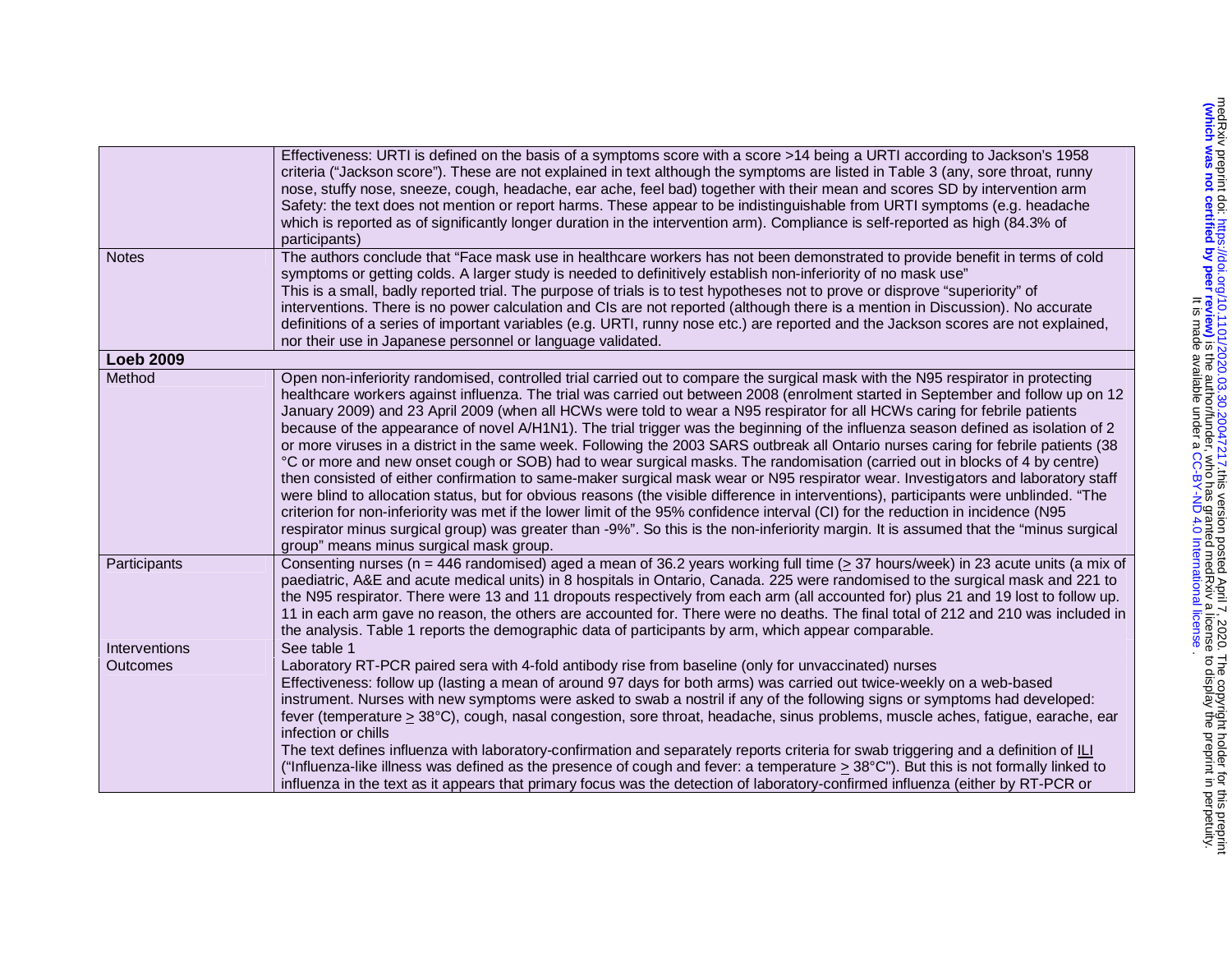|                       | serology)<br>Additional outcome data sought were work-related absenteeism and physician visits for respiratory illness<br>Secondary outcomes included detection of the following non-influenza viruses by PCR: parainfluenza virus types 1, 2, 3 and 4;<br>respiratory syncytial virus types A and B; adenovirus; metapneumovirus; rhinovirus-enterovirus; and coronaviruses OC43, 229E,<br>SARS, NL63 and HKU1<br>Audits to assess nurse compliance with the interventions were carried out in the room of each patient cared for. The text reports<br>that 50 and 48 nurses in the surgical mask and N95 groups respectively had laboratory confirmation of influenza infection,<br>indicating non-inferiority. Interestingly non-inferiority seemed to be applicable both to seasonal viruses and nH1N1 viruses (as 8%<br>and 11.9% were serologically positive to nH1N1). This finding is explained either by seeding or cross reaction with seasonal H1N1.<br>Equivalent conclusions could be drawn for nurses with complete follow up. Non-inferiority was applicable also to other ILI agents<br>identified. None of the 52 persons with positive isolates met the criteria for ILI<br>All cases of ILI were confirmed as having influenza (9 and 2 respectively). This means that all the 11 cases of ILI had influenza but<br>that most of those with a laboratory diagnosis of influenza did not have cough and fever. For example the text reports that "Of the<br>44 nurses in each group who had influenza diagnosed by serology, 29 (65.9%) in the surgical mask group and 31 (70.5%) in the<br>N95 respirator group had no symptoms". By implication of the 88 nurses with antibody rises 28 had symptoms of some kind, i.e.<br>two-thirds were asymptomatic. Absenteeism was 1 versus 39 episodes in the mask versus respirator arms. No episodes of LRTI<br>were recorded. The number of family contacts with ILI were the same for each arm (45 versus 47). Physician visits were similar in<br>both groups<br>Safety: no AEs are reported |
|-----------------------|--------------------------------------------------------------------------------------------------------------------------------------------------------------------------------------------------------------------------------------------------------------------------------------------------------------------------------------------------------------------------------------------------------------------------------------------------------------------------------------------------------------------------------------------------------------------------------------------------------------------------------------------------------------------------------------------------------------------------------------------------------------------------------------------------------------------------------------------------------------------------------------------------------------------------------------------------------------------------------------------------------------------------------------------------------------------------------------------------------------------------------------------------------------------------------------------------------------------------------------------------------------------------------------------------------------------------------------------------------------------------------------------------------------------------------------------------------------------------------------------------------------------------------------------------------------------------------------------------------------------------------------------------------------------------------------------------------------------------------------------------------------------------------------------------------------------------------------------------------------------------------------------------------------------------------------------------------------------------------------------------------------------------------------------------------------|
| <b>Notes</b>          | The authors conclude that "Among nurses in Ontario tertiary care hospitals, use of a surgical mask compared with a N95 respirator<br>resulted in non-inferior rates of laboratory-confirmed influenza"<br>This a well-designed and conducted trial with credible conclusions. The only comment is that the focus in the analysis on influenza<br>(symptomatic and asymptomatic) is not well-described, although the rationale is clear (interruption of transmission)                                                                                                                                                                                                                                                                                                                                                                                                                                                                                                                                                                                                                                                                                                                                                                                                                                                                                                                                                                                                                                                                                                                                                                                                                                                                                                                                                                                                                                                                                                                                                                                        |
| <b>MacIntyre 2009</b> |                                                                                                                                                                                                                                                                                                                                                                                                                                                                                                                                                                                                                                                                                                                                                                                                                                                                                                                                                                                                                                                                                                                                                                                                                                                                                                                                                                                                                                                                                                                                                                                                                                                                                                                                                                                                                                                                                                                                                                                                                                                              |
| Method                | Prospective cluster-randomised trial carried out in Sydney, Australia, to assess the use of surgical masks, P2 masks and no<br>masks in preventing influenza-like illness (ILI) in households. The study was carried out during the 2 winter seasons of 2006 and<br>2007 (August to the end of October 2006 and June to the end of October 2007). "Gaussian random effects were incorporated in<br>the model to account for the natural clustering of persons in households"                                                                                                                                                                                                                                                                                                                                                                                                                                                                                                                                                                                                                                                                                                                                                                                                                                                                                                                                                                                                                                                                                                                                                                                                                                                                                                                                                                                                                                                                                                                                                                                 |
| Participants          | 290 adults from 145 families; 47 households (94 enrolled adults and 180 children) were randomised to the surgical mask group, 46<br>(92 enrolled adults and 172 children) to the P2 mask group, and 52 (104 enrolled adults and 192 children) to the no-mask (control)<br>group                                                                                                                                                                                                                                                                                                                                                                                                                                                                                                                                                                                                                                                                                                                                                                                                                                                                                                                                                                                                                                                                                                                                                                                                                                                                                                                                                                                                                                                                                                                                                                                                                                                                                                                                                                              |
| Interventions         | See table 1                                                                                                                                                                                                                                                                                                                                                                                                                                                                                                                                                                                                                                                                                                                                                                                                                                                                                                                                                                                                                                                                                                                                                                                                                                                                                                                                                                                                                                                                                                                                                                                                                                                                                                                                                                                                                                                                                                                                                                                                                                                  |
| Outcomes              | Laboratory: serological evidence<br>Effectiveness: Influenza-like illness (ILI) (described as fever, history of fever or feeling feverish in the past week, myalgia,<br>arthralgia, sore throat, cough, sneezing, runny nose, nasal congestion, headache).<br>However, a positive laboratory finding for influenza converts the ILI definition into one of influenza.<br>Safety: not reported                                                                                                                                                                                                                                                                                                                                                                                                                                                                                                                                                                                                                                                                                                                                                                                                                                                                                                                                                                                                                                                                                                                                                                                                                                                                                                                                                                                                                                                                                                                                                                                                                                                                |
| <b>Notes</b>          | The authors conclude that adherence to mask use significantly reduced the risk for ILI-associated infection, but < 50% of                                                                                                                                                                                                                                                                                                                                                                                                                                                                                                                                                                                                                                                                                                                                                                                                                                                                                                                                                                                                                                                                                                                                                                                                                                                                                                                                                                                                                                                                                                                                                                                                                                                                                                                                                                                                                                                                                                                                    |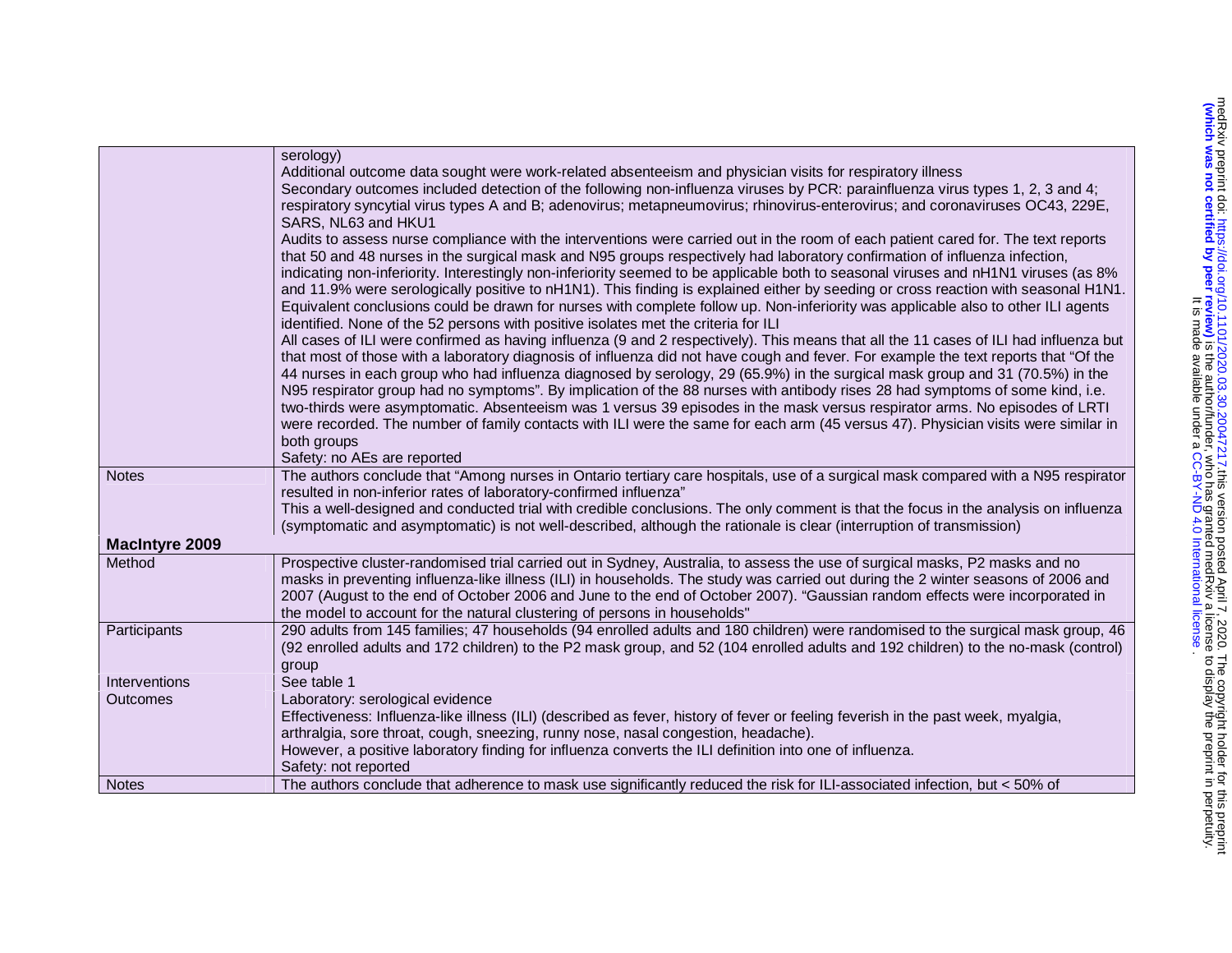|                       | participants wore masks most of the time. We concluded that household use of face masks is associated with low adherence and                                                                                                                                    |
|-----------------------|-----------------------------------------------------------------------------------------------------------------------------------------------------------------------------------------------------------------------------------------------------------------|
|                       | is ineffective for controlling seasonal respiratory disease. Compliance was by self-report - therefore likely to be an underestimate                                                                                                                            |
|                       | The primary outcome was ILI or lab-positive illness. This showed no effect                                                                                                                                                                                      |
|                       | Sensitivity analysis by adherence showed that under the assumption that the incubation period is equal to 1 day (the most                                                                                                                                       |
|                       | probable value for the 2 most common viruses isolated, influenza (21) and rhinovirus (26)), adherent use of P2 or surgical masks                                                                                                                                |
|                       | significantly reduces the risk for ILI infection, with a hazard ratio equal to 0.26 (95% CI 0.09 to 0.77; $P = 0.015$ ). No other covariate                                                                                                                     |
|                       | was significant. Under the less likely assumption that the incubation period is equal to 2 days, the quantified effect of complying                                                                                                                             |
|                       | with P2 or surgical mask use remains strong, although borderline significant; hazard ratio was 0.32 (95% CI 0.11 to 0.98; P =<br>0.046). The study was underpowered to determine if there was a difference in efficacy between P2 and surgical masks (Table 5). |
|                       | The study conclusion appears to be a post-hoc data exploration. Regardless of this the study message is that respirator use in a                                                                                                                                |
|                       | family setting is unlikely to be effective as compliance is difficult unless there is a situation of real impending risk                                                                                                                                        |
| <b>MacIntyre 2015</b> |                                                                                                                                                                                                                                                                 |
| Method                | A cluster randomised trial of cloth masks compared with medical masks in healthcare workers in 14 secondary-level/tertiary-level                                                                                                                                |
|                       | hospitals in Hanoi, Vietnam. Hospital wards were randomised to: medical masks, cloth masks or a control group (usual practice,                                                                                                                                  |
|                       | which included mask wearing). Participants used the mask on every shift for 4 consecutive weeks.                                                                                                                                                                |
| Participants          | 1607 hospital HCWs aged ≥18 years working full-time in selected high-risk wards.                                                                                                                                                                                |
| Interventions         | See table 1                                                                                                                                                                                                                                                     |
| <b>Outcomes</b>       | Clinical respiratory illness (CRI), influenza-like illness (ILI) and laboratory confirmed respiratory virus infection.                                                                                                                                          |
|                       | (1) Clinical respiratory illness (CRI), defined as two or more respiratory symptoms or one respiratory symptom and a systemic                                                                                                                                   |
|                       | symptom;                                                                                                                                                                                                                                                        |
|                       | (2) influenza-like illness (ILI), defined as fever ≥38°C plus one respiratory symptom and (3) laboratory-confirmed viral respiratory                                                                                                                            |
|                       | infection. Laboratory confirmation was by nucleic acid detection using multiplex reverse transcriptase PCR (RT-PCR) for 17                                                                                                                                      |
|                       | respiratory viruses.<br>Adverse events associated with mask use                                                                                                                                                                                                 |
| <b>Notes</b>          | Government funded                                                                                                                                                                                                                                               |
| <b>MacIntyre 2011</b> |                                                                                                                                                                                                                                                                 |
| Method                | A cluster randomized clinical trial (RCT) of 1441 HCWs in 15 Beijing hospitals was performed during the 2008/2009 winter.                                                                                                                                       |
|                       | Participants wore masks or respirators during the entire work shift for 4 weeks. Outcomes included clinical respiratory illness (CRI),                                                                                                                          |
|                       | influenza-like illness (ILI), laboratory confirmed respiratory virus infection and influenza. A convenience no-mask/respirator group                                                                                                                            |
|                       | of 481 health workers from nine hospitals was compared.                                                                                                                                                                                                         |
| Participants          | Participants were hospital HCWs aged ‡18 years from the emergency departments and respiratory wards of 15 hospitals. These                                                                                                                                      |
|                       | wards were selected as high-risk settings in which repeated and multiple exposures to respiratory infections are expected.                                                                                                                                      |
| Interventions         | See table 1                                                                                                                                                                                                                                                     |
| <b>Outcomes</b>       | Clinical respiratory illness (CRI)                                                                                                                                                                                                                              |
|                       | Influenza-Like-Illness                                                                                                                                                                                                                                          |
|                       | laboratory-confirmed viral respiratory infection                                                                                                                                                                                                                |
|                       | laboratory-confirmed influenza A or B                                                                                                                                                                                                                           |
|                       | (i) Clinical respiratory illness (CRI), defined as two or more respiratory or one respiratory symptom and a systemic symptom; (ii)                                                                                                                              |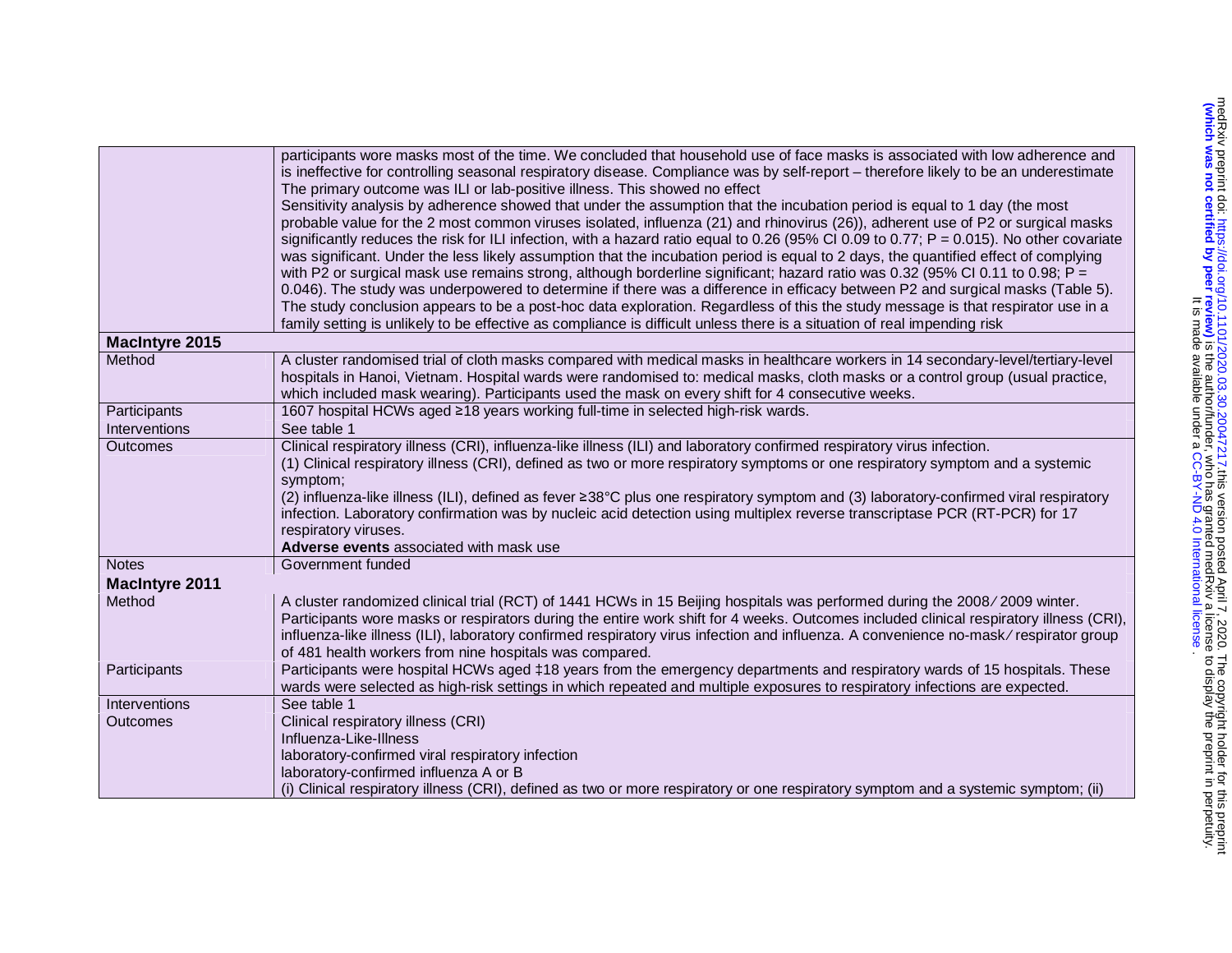|                       | ILI, defined as fever ≥38°C plus one respiratory symptom (i.e. cough, runny nose, etc.); (iii) laboratory-confirmed viral respiratory<br>infection (detection of adenoviruses, human metapneumovirus, coronavirus 229E/NL63, parainfluenza viruses 1, 2 and 3,<br>influenza viruses A and B, respiratory syncytial virus A and B, rhinovirus A/B and coronavirus OC43/HKU1 by multiplex PCR); (iv)<br>laboratory-confirmed influenza A or B and (v) adherence with mask/respirator use.<br>Reported problems associated with using the masks or respirators                                                                                                                                                                                                                                                                                                                                                                                                                                                                                                                                                                                                                                                                                                                                                                                                                                                                                          |
|-----------------------|------------------------------------------------------------------------------------------------------------------------------------------------------------------------------------------------------------------------------------------------------------------------------------------------------------------------------------------------------------------------------------------------------------------------------------------------------------------------------------------------------------------------------------------------------------------------------------------------------------------------------------------------------------------------------------------------------------------------------------------------------------------------------------------------------------------------------------------------------------------------------------------------------------------------------------------------------------------------------------------------------------------------------------------------------------------------------------------------------------------------------------------------------------------------------------------------------------------------------------------------------------------------------------------------------------------------------------------------------------------------------------------------------------------------------------------------------|
| <b>Notes</b>          | Funding source unknown; control arm not randomised so is ignored                                                                                                                                                                                                                                                                                                                                                                                                                                                                                                                                                                                                                                                                                                                                                                                                                                                                                                                                                                                                                                                                                                                                                                                                                                                                                                                                                                                     |
| <b>MacIntyre 2013</b> |                                                                                                                                                                                                                                                                                                                                                                                                                                                                                                                                                                                                                                                                                                                                                                                                                                                                                                                                                                                                                                                                                                                                                                                                                                                                                                                                                                                                                                                      |
| Method                | A cluster randomized trial                                                                                                                                                                                                                                                                                                                                                                                                                                                                                                                                                                                                                                                                                                                                                                                                                                                                                                                                                                                                                                                                                                                                                                                                                                                                                                                                                                                                                           |
| Participants          | A total of 1,669 nurses and doctors for 68 emergency departments and respiratory wards of 19 Beijing hospitals were included.<br>Inclusion criteria: any nurse or doctor aged 18 years or older who worked full-time in the emergency or respiratory wards was<br>eligible. Exclusion: health care workers if they (1) were unable or refused to consent; (2) had beards, long moustaches, or long<br>facial hair stubble; (3) had a current respiratory illness, rhinitis, and/or allergy; or (4) worked part-time or did not work in the<br>aforementioned wards or departments.                                                                                                                                                                                                                                                                                                                                                                                                                                                                                                                                                                                                                                                                                                                                                                                                                                                                   |
| Interventions         | See table 1                                                                                                                                                                                                                                                                                                                                                                                                                                                                                                                                                                                                                                                                                                                                                                                                                                                                                                                                                                                                                                                                                                                                                                                                                                                                                                                                                                                                                                          |
| <b>Outcomes</b>       | Laboratory: 1) laboratory-confirmed viral respiratory infection in symptomatic subjects, defined as detection of adenoviruses;<br>human metapneumovirus; coronaviruses 229E/NL63 and OC43/HKU1; parainfluenza viruses 1, 2, and 3; influenza viruses A and<br>B; respiratory syncytial viruses A and B; or rhinoviruses A/B by nucleic acid testing (NAT) using a commercial multiplex<br>polymerase chain reaction (Seegen, Inc., Seoul, Korea). 2) Laboratory-confirmed influenza A or B in symptomatic subjects. 3)<br>Laboratory-confirmed bacterial colonization in symptomatic subjects, defined as detection of Streptococcus pneumoniae,<br>legionella, Bordetella pertussis, chlamydia, Mycoplasma pneumoniae, or Hemophilus influenzae type B by multiplex polymerase<br>chain reaction (Seegen, Inc.).<br>Effectiveness: Clinical respiratory illness (CRI) defined as two or more respiratory symptoms or one respiratory symptom and a<br>systemic symptom. ILI, defined as fever (38 C) plus one respiratory symptom<br>Safety: Adverse effects measured using a semistructured questionnaire. Investigators stated that there was higher reported<br>adverse effects and discomfort of N95 respirators compared with the other two arms, In terms of comfort, 52% (297 of 571) of the<br>medical mask arm reported no problems, compared with 62% (317 of 512) of the targeted arm and 38% (217 of 574) of the N95<br>arm (P, 0.001). |
| <b>Notes</b>          | Compliance with the product was the highest in the targeted N95 arm (82%; 422 of 516), then the medical mask arm (66%; 380 of<br>572), and the N95 arm (57%; 333 of 581) and these differences were statistically significant (P, 0.001).<br>The period study conducted: December 28, 2009 to February 7, 2010<br>Funding: Unclear                                                                                                                                                                                                                                                                                                                                                                                                                                                                                                                                                                                                                                                                                                                                                                                                                                                                                                                                                                                                                                                                                                                   |
| <b>MacIntyre 2016</b> |                                                                                                                                                                                                                                                                                                                                                                                                                                                                                                                                                                                                                                                                                                                                                                                                                                                                                                                                                                                                                                                                                                                                                                                                                                                                                                                                                                                                                                                      |
| Method                | Cluster randomised controlled trial to examine medical mask use as source control for people with respiratory illness in 6 major<br>hospitals in 2 districts of Beijing, China. Index cases with ILI were randomly allocated to medical mask (n=123) and control arms<br>(n=122). Since 43 index cases in the control arm also used a mask during the study period, an as-treated post hoc analysis was<br>performed by comparing outcomes among household members of index cases who used a mask (mask group) with household<br>members of index cases who did not use a mask (no-mask group).                                                                                                                                                                                                                                                                                                                                                                                                                                                                                                                                                                                                                                                                                                                                                                                                                                                      |
| Participants          | 245 index cases with ILI.                                                                                                                                                                                                                                                                                                                                                                                                                                                                                                                                                                                                                                                                                                                                                                                                                                                                                                                                                                                                                                                                                                                                                                                                                                                                                                                                                                                                                            |
|                       |                                                                                                                                                                                                                                                                                                                                                                                                                                                                                                                                                                                                                                                                                                                                                                                                                                                                                                                                                                                                                                                                                                                                                                                                                                                                                                                                                                                                                                                      |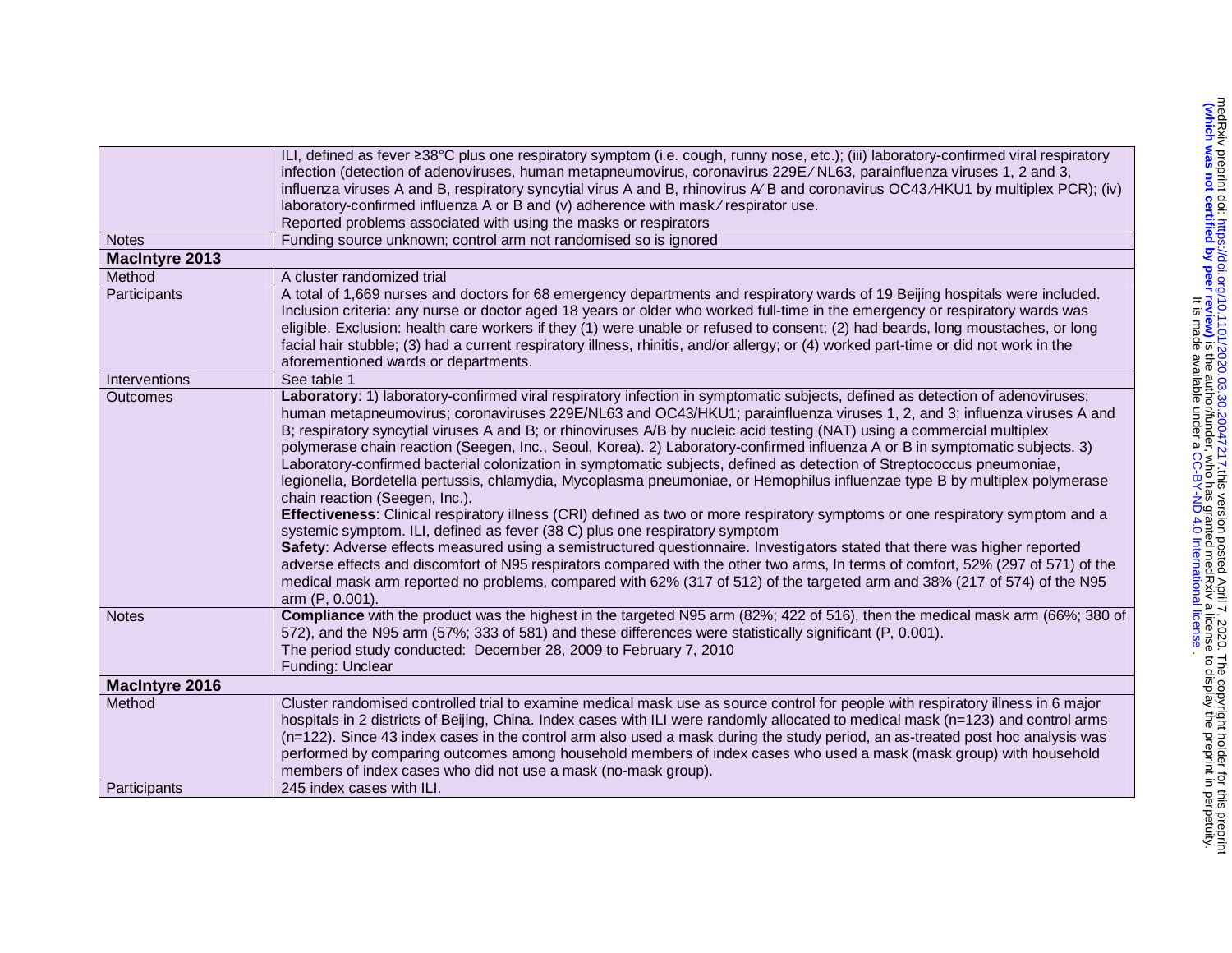| Interventions   | See table 1                                                                                                                              |
|-----------------|------------------------------------------------------------------------------------------------------------------------------------------|
| <b>Outcomes</b> | Clinical respiratory illness, ILI and laboratory-confirmed viral respiratory infection.                                                  |
|                 | (1) clinical respiratory illness (CRI), defined as two or more respiratory symptoms (cough, nasal congestion, runny nose, sore           |
|                 | throat or sneezes) or one respiratory symptom and a systemic symptom (chill, lethargy, loss of appetite, abdominal pain, muscle or       |
|                 | joint aches); (2) ILI, defined as fever ≥38°C plus one respiratory symptom; and (3) laboratory-confirmed viral respiratory infection,    |
|                 | defined as detection of adenoviruses, human metapneumovirus, coronaviruses 229E/NL63 and OC43/HKU1, parainfluenza                        |
|                 | viruses 1, 2 and 3, influenza viruses A and B, respiratory syncytial virus A and B, or rhinovirus A/B by nucleic acid testing (NAT)      |
|                 | using a commercial multiplex PCR                                                                                                         |
|                 | No safety outcomes reported                                                                                                              |
| <b>Notes</b>    | Government funded                                                                                                                        |
| Radonovich 2019 |                                                                                                                                          |
| Method          | cluster-randomized, multicenter, pragmatic effectiveness trial                                                                           |
| Participants    | Healthcare workers in outpatient settings serving adult and pediatric patients with a high prevalence of acute respiratory illness.      |
|                 | Inclusion criteria: participants were aged at least 18 years employed at one of the 7 participating health systems, and self-            |
|                 | identified as routinely positioned within 6 feet (1.83 m) of patients. Participants were full-time employees (defined as direct patient  |
|                 | care for approximately ≥24 hours weekly) and worked primarily at the study site (defined as ≥75% of working hours). Exclusion            |
|                 | criteria were medical conditions precluding safe participation or anatomic features that could interfere with respirator fit, such as    |
|                 | facial hair or third-trimester pregnancy. Participants self-identified race and sex using fixed categories; these variables were         |
|                 | collected because facial anthropometrics related to race and sex may influence N95 respirator fit.                                       |
|                 | All participants in a cluster worked in the same outpatient clinic or outpatient setting. All participants were permitted to participate |
|                 | for 1 or more years and gave written consent for each year of participation                                                              |
| Interventions   | See table 1                                                                                                                              |
| Outcomes        | Laboratory. Primary outcome: The incidence of laboratory-confirmed influenza, defined as:                                                |
|                 | Detection of influenza A or B virus by reverse-transcription polymerase chain reaction in an upper respiratory specimen                  |
|                 | collected within 7 days of symptom onset.                                                                                                |
|                 | Detection of influenza from a randomly obtained swab from an asymptomatic participant.                                                   |
|                 | Influenza seroconversion (symptomatic or asymptomatic), defined as at least a 4-fold rise in hemagglutination inhibition                 |
|                 | antibody titers to influenza A or B virus between pre-season and post-season serological samples deemed not attributable                 |
|                 | to vaccination.                                                                                                                          |
|                 | Effectiveness. Secondary outcomes: The incidence of 4 measures of viral respiratory illness or infection as follows:                     |
|                 | 1. Acute respiratory illness with or without laboratory confirmation.                                                                    |
|                 | 2. Laboratory-detected respiratory infection, defined as detection of a respiratory pathogen by polymerase chain reaction or             |
|                 | serological evidence of infection with a respiratory pathogen during the study surveillance period(s), which was added to                |
|                 | the protocol prior to data analysis.                                                                                                     |
|                 | 3. Laboratory confirmed respiratory illness, identified as previously described, (defined as self-reported acute respiratory             |
|                 | illness plus the presence of at least polymerase chain reaction- confirmed viral pathogen in a specimen collected from the               |
|                 | upper respiratory tract within 7 days of the reported symptoms and/or at least a 4-fold rise from pre-intervention to post-              |
|                 | intervention serum antibody titers to influenza A or B virus;                                                                            |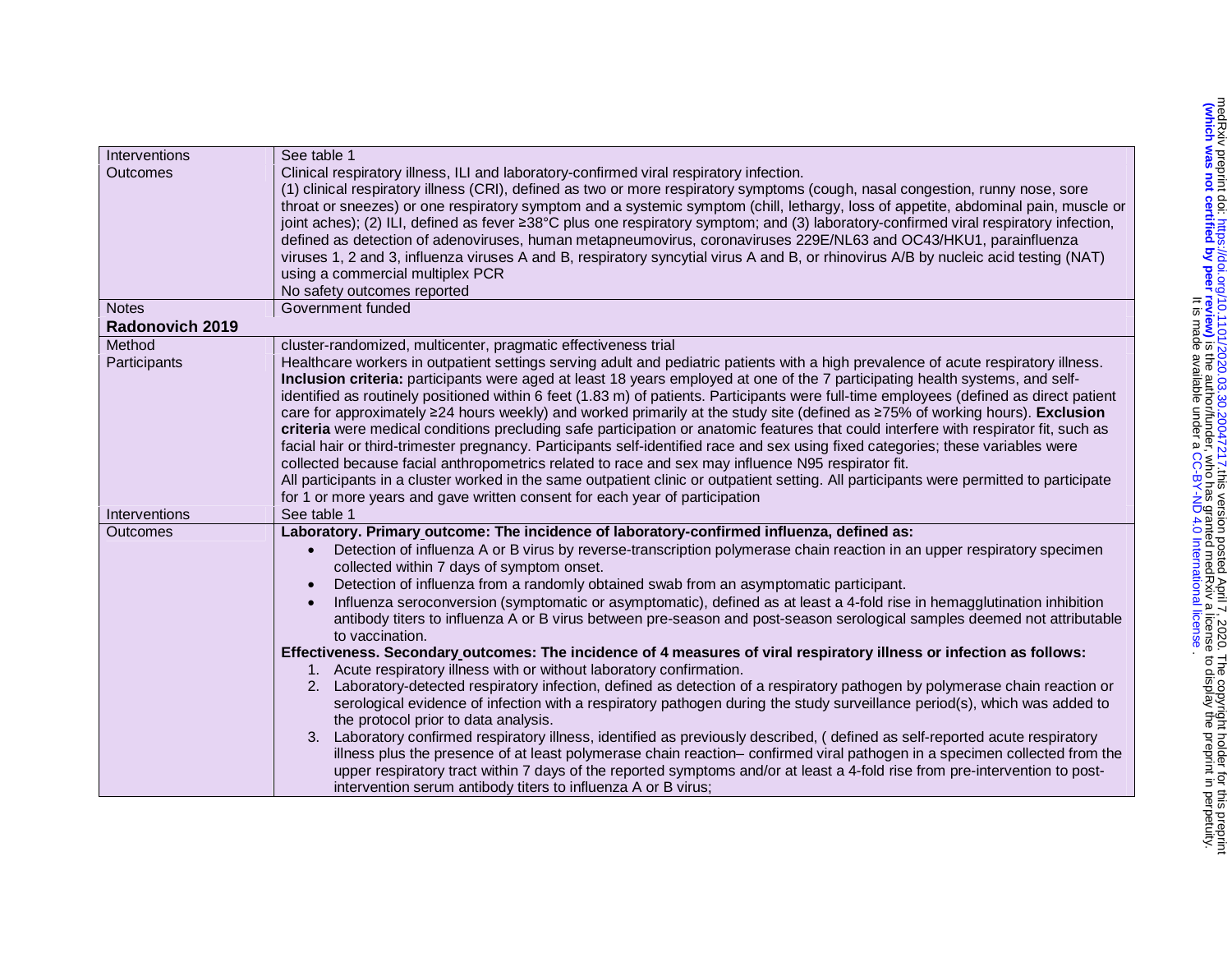|              | 4. Influenza-like illness, defined as temperature of at least 100°F (37.8°C) plus cough and/or a sore throat, with or without<br>laboratory confirmation |
|--------------|----------------------------------------------------------------------------------------------------------------------------------------------------------|
|              | Safety: No serious study-related adverse events were reported. Nineteen participants reported skin irritation or worsening acne                          |
|              | during years 3 and 4 at one site in the N95 respirator group.                                                                                            |
| <b>Notes</b> | The Period study conducted: September 2011 and May 2015, with final follow-up on June 28, 2016                                                           |
|              | Funding: Government                                                                                                                                      |
|              | <b>Compliance:</b> Adherence was reported on daily surveys 22 $\exists$ 330 times in the N95 respirator group and 23 $\exists$ 315 times in the          |
|              | medical mask group. "Always" was reported 14∃566 (65.2%) times in the N95 respirator group and 15∃186 (65.1%) times in the                               |
|              | medical mask group; "sometimes," 5407 (24.2%) times in the N95 respirator group and 5853 (25.1%) times in the medical mask                               |
|              | group; "never," 2272 (10.2%) times in the N95 respirator group and 2207 (9.5%) times in the medical mask group; and "did not                             |
|              | recall," 85 (0.4%) times in the N95 respirator group and 69 (0.3%) times in the medical mask group. Participant-reported                                 |
|              | adherence could not be assessed in 784 participants (31.2%) in the N95 respirator group and 822 (30.8%) in the medical mask                              |
|              | group ( $P = 1.84$ ) because of lack of response to surveys or lack of adherence opportunities (ie, participants did not encounter an                    |
|              | individual with respiratory signs or symptoms). Analyzed post hoc, participant adherence was reported as always or sometimes                             |
|              | 89.4% of the time in the N95 respirator group and 90.2% of the time in the medical mask group                                                            |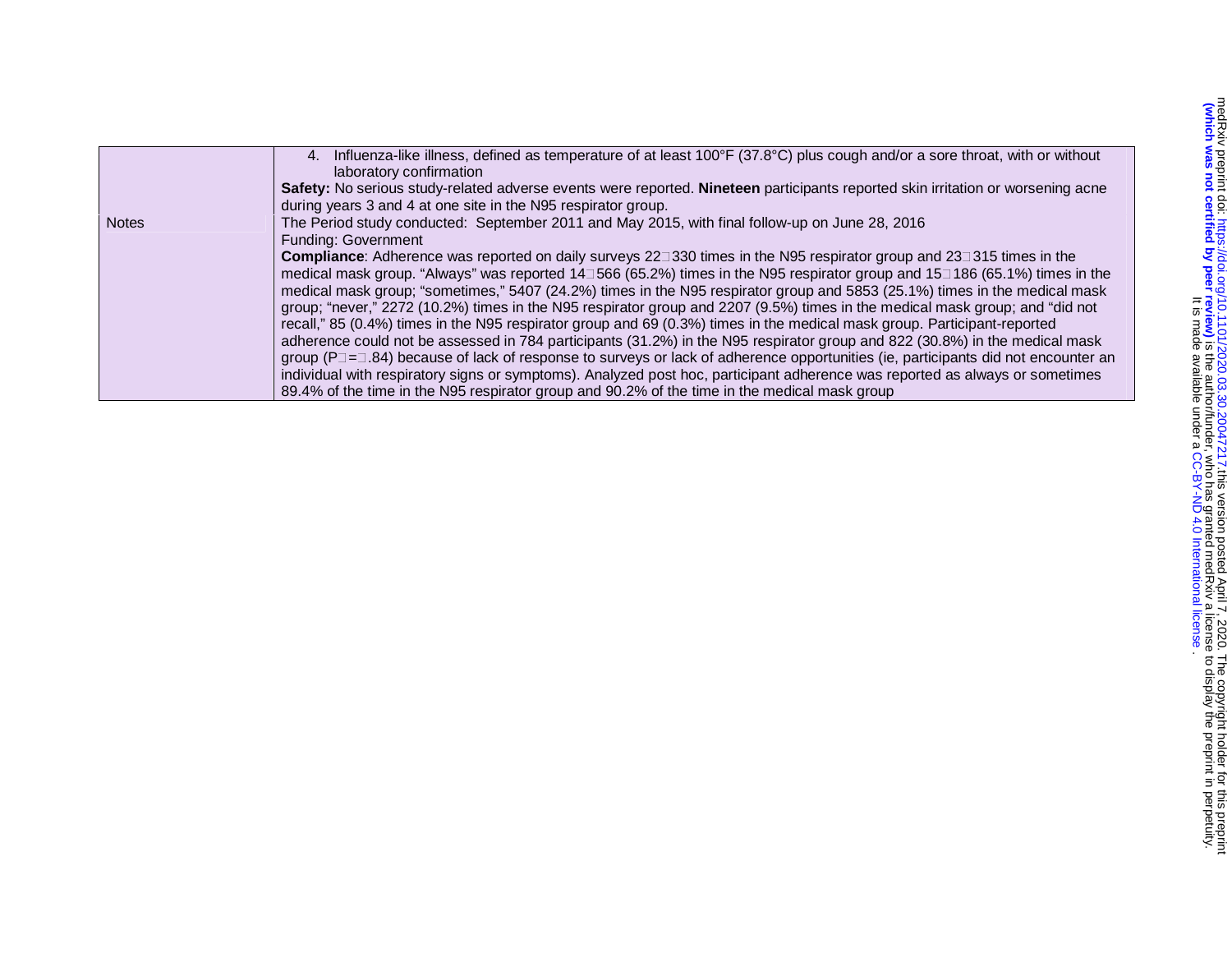## Appendix

Appendix 1: Search strings for databases

## PubMed search run 09/03/2020

("Influenza, Human"[Mesh] OR "Influenzavirus A"[Mesh] OR "Influenzavirus B"[Mesh] OR<br>"Influenzavirus C"[Mesh] OR Influenza[tiab] OR "Respiratory Tract Diseases"[Mesh] OR "Bacterial "Influenzavirus C"[Mesh] OR Influenza[tiab] OR "Respiratory Tract Diseases"[Mesh] OR "Bacterial Infections/transmission"[Mesh] OR Influenzas[tiab] OR "Influenza-like"[tiab] OR ILI[tiab] OR Flu[tiab] OR Flus[tiab] OR "Common Cold"[Mesh:NoExp] OR "common cold"[tiab] OR colds[tiab] OR<br>coryza[tiab] OR coronavirus[Mesh] OR "sars virus"[Mesh] OR coronavirus[tiab] OR Coronaviruses[tiab] OR "coronavirus infections"[Mesh] OR "severe acute respiratory Coronaviruses[tiab] OR "coronavirus infections"[Mesh] OR "severe acute respiratory syndrome [wesh] OR "severe acute respiratory syndrome"[trab] OR "severe acute respiratory" syndromes"[tiab] OR sars[tiab] OR "respiratory syncytial viruses"[Mesh] OR "respiratory syncytial virus, human"[Mesh] OR "Respiratory Syncytial Virus Infections"[Mesh] OR "respiratory syncytial virus "[tiab] OR "respiratory syncytial viruses"[tiab] OR rsv[tiab] OR parainfluenza[tiab] OR parainfluenza] O ((Transmission[tiab]) AND (Coughing[tiab] OR Sneezing[tiab])) OR ((respiratory[tiab] AND Tract[tiab]) AND (infection[tiab] OR Infections[tiab] OR illness[tiab])))

## AND

("Hand Hygiene"[Mesh] OR handwashing[tiab] OR hand-washing[tiab] OR ((Hand[tiab] OR Alcohol[tiab]) AND (wash[tiab] OR Washing[tiab] OR Cleansing[tiab] OR Rinses[tiab] OR hygiene[tiab] OR rub[tiab] OR Rubbing[tiab] OR sanitiser[tiab] OR sanitizer[tiab] OR cleanser[tiab] OR<br>disinfected[tiab] OR Disinfectant[tiab] OR Disinfect[tiab] OR antiseptic[tiab] OR virucid[tiab])) OR disinfected[tiab] OR Disinfectant[tiab] OR Disinfect[tiab] OR antiseptic[tiab] OR virucid[tiab])) OR gloves, protective "[Mesh] OR Glove[tiab] OR Gloves[tiab] OR Masks[Mesh] OR "respiratory" protective devices"[Mesh] OR facemask[tiab] OR Facemasks[tiab] OR mask[tiab] OR Masks[tiab] OR<br>respirator[tiab] OR respirators[tiab] OR "Protective Clothing"[Mesh:NoExp] OR "Protective respirator[tiab] OR respirators[tiab] OR "Protective Clothing"[Mesh:NoExp] OR "Protective Devices"[Mesh] OR "patient isolation"[tiab] OR ((school[tiab] OR Schools[tiab]) AND (Closure[tiab] OR Closures[tiab] OR Closed[tiab])) OR Quarantine[Mesh] OR quarantine[tiab] OR "Hygiene intervention"[tiab] OR "Mouthwashes"[Mesh] OR gargling[tiab] OR "nasal tissues"[tiab])

## AND

("Communicable Disease Control"[Mesh] OR "Disease Outbreaks"[Mesh] OR "Disease Transmission,<br>Infectious"[Mesh] OR "Infection Control"[Mesh] OR Transmission[sh] OR "Prevention and Infectious"[Mesh] OR "Infection Control"[Mesh] OR Transmission[sh] OR "Prevention and control"[sh] OR "Communicable Disease Control"[tiab] OR "Secondary transmission"[tiab] OR  $(\text{Réadecal} \text{ for } \text{Réadecal} \text{ for } \text{Réadecal} \text{ for } \text{Réadecal} \text{ for } \text{Réadecal} \text{ for } \text{Réadecal} \text{ for } \text{Réadecal} \text{ for } \text{Réadecal} \text{ for } \text{Réadecal} \text{ for } \text{Réadecal} \text{ for } \text{Réadecal} \text{ for } \text{Réadecal} \text{ for } \text{Réadecal} \text{ for } \text{Réadecal} \text{ for } \text{Réadecal} \text{ for } \text{Réadecal} \$ (Incidence[tiab] OR Occurrence[tiab] OR Transmission[tiab] OR Secondary[tiab])))

## AND

(Randomized controlled trial[pt] OR controlled clinical trial[pt] OR randomized[tiab] OR randomised[tiab] OR placebo[tiab] OR "drug therapy"[sh] OR randomly[tiab] OR trial[tiab] OR groups[tiab])

## **NOT**

(Animals[Mesh] not (Animals[Mesh] and Humans[Mesh]))

## **NOT**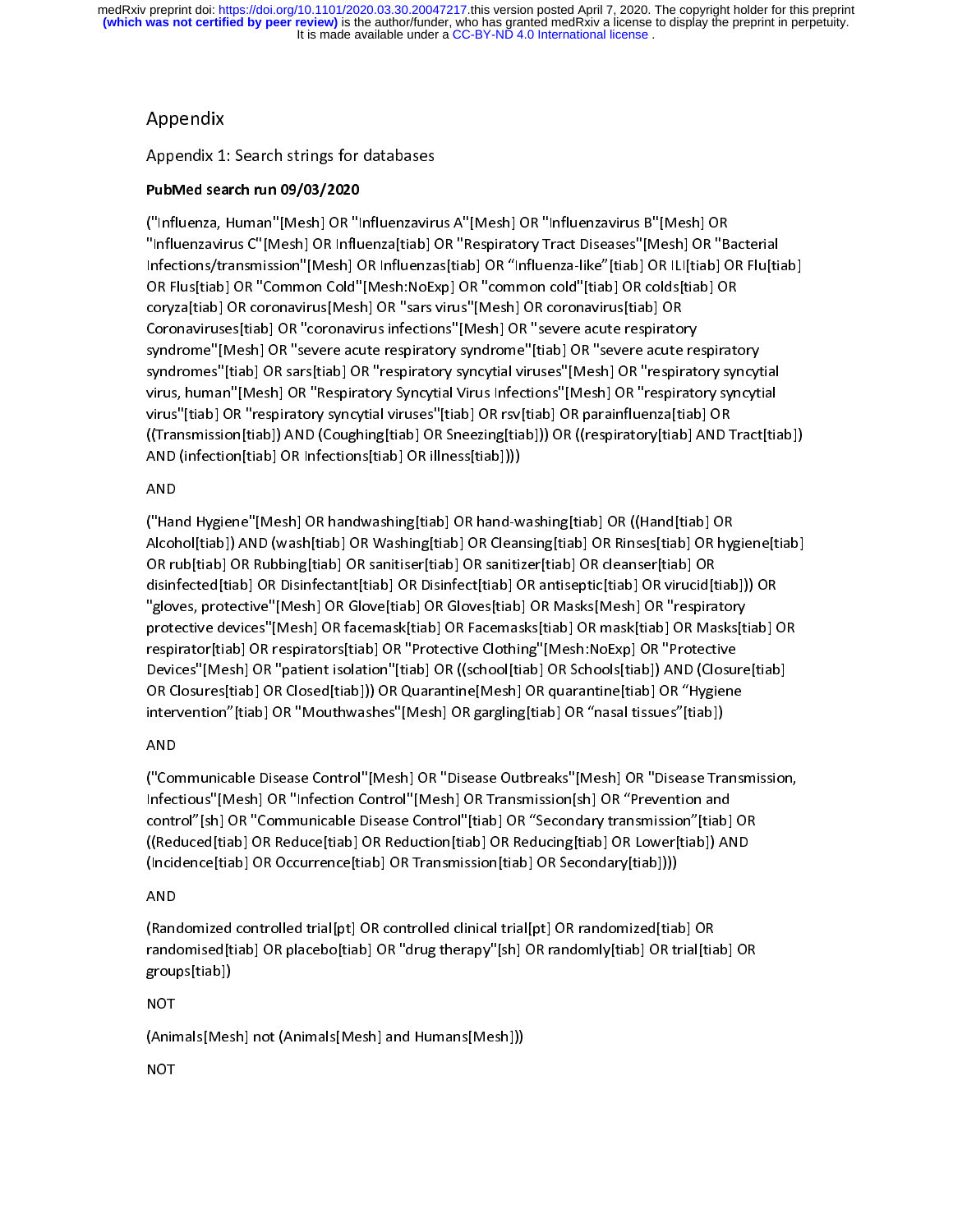("Case Reports"[pt] OR Editorial[pt] OR Letter[pt] OR Meta-Analysis[pt] OR "Observational Study"[pt] OR "Systematic Review"[pt] OR "Case Report"[ti] OR "Case series"[ti] OR Meta-Analysis[ti] OR "Meta Analysis"[ti] OR "Systematic Review"[ti])

## Cochrane CENTRAL run 09/03/2020

([mh "Influenza, Human"] OR [mh "Influenzavirus A"] OR [mh "Influenzavirus B"] OR [mh<br>"Influenzavirus C"] OR Influenza:ti,ab OR [mh "Respiratory Tract Diseases"] OR Influenzas:ti,ab OR "Influenzavirus C"] OR Influenza:ti,ab OR [mh "Respiratory Tract Diseases"] OR Influenzas:ti,ab OR  $\frac{1}{100}$ : $\frac{1}{100}$   $\frac{1}{100}$   $\frac{1}{100}$   $\frac{1}{100}$   $\frac{1}{100}$   $\frac{1}{100}$   $\frac{1}{100}$   $\frac{1}{100}$   $\frac{1}{100}$   $\frac{1}{100}$   $\frac{1}{100}$   $\frac{1}{100}$   $\frac{1}{100}$   $\frac{1}{100}$   $\frac{1}{100}$   $\frac{1}{100}$   $\frac{1}{100}$   $\frac{1$ cold":ti,ab OR colds:ti,ab OR coryza:ti,ab OR [mh coronavirus] OR [mh "sars virus"] OR coronavirus:ti,ab OR Coronaviruses:ti,ab OR [mh "coronavirus infections"] OR [mh "severe acute respiratory syndrome"] OR "severe acute respiratory syndrome":ti,ab OR "severe acute respiratory syndromes":ti,ab OR sars:ti,ab OR [mh "respiratory syncytial viruses"] OR [mh "respiratory syncytial virus, human"] OR [mh "Respiratory Syncytial Virus Infections"] OR "respiratory syncytial virus":ti,ab OR "respiratory syncytial viruses":ti,ab OR rsv:ti,ab OR parainfluenza:ti,ab OR ((Transmission) AND (Coughing OR Sneezing)) OR ((respiratory:ti,ab AND Tract) AND (infection:ti,ab OR Infections:ti,ab OR illness:ti,ab)))

## AND

([mh "Hand Hygiene"] OR handwashing:ti,ab OR "hand-washing":ti,ab OR ((Hand:ti,ab OR Alcohol:ti,ab) AND (wash:ti,ab OR Washing:ti,ab OR Cleansing:ti,ab OR Rinses:ti,ab OR hygiene:ti,ab OR rub:ti,ab OR Rubbing:ti,ab OR sanitiser:ti,ab OR sanitizer:ti,ab OR cleanser:ti,ab OR disinfected:ti,ab OR Disinfectant:ti,ab OR Disinfect:ti,ab OR antiseptic:ti,ab OR virucid:ti,ab)) OR [mh "gloves, protective"] OR Glove:ti,ab OR Gloves:ti,ab OR [mh Masks] OR [mh "respiratory protective<br>devices"] OR facemask:ti,ab OR Facemasks:ti,ab OR mask:ti,ab OR Masks:ti,ab OR respirator:ti,ab OR respirators:ti,ab OR [mh ^ "Protective Clothing"] OR [mh "Protective Devices"] OR "patient respirators:ti,ab OR [mh ^"Protective Clothing"] OR [mh "Protective Devices"] OR "patient isolation":ti,ab OR ((school:ti,ab OR Schools:ti,ab) AND (Closure:ti,ab OR Closures:ti,ab OR Closed:ti,ab)) OR [mh Quarantine] OR quarantine:ti,ab OR "Hygiene intervention":ti,ab OR [mh Mouthwashes] OR gargling:ti,ab OR "nasal tissues":ti,ab)

## AND

([mh "Communicable Disease Control"] OR [mh "Disease Outbreaks"] OR [mh "Disease Transmission,<br>Infectious"] OR [mh "Infection Control"] OR "Communicable Disease Control":ti,ab OR "Secondary transmission":ti,ab OR ((Reduced:ti,ab OR Reduce:ti,ab OR Reduction:ti,ab OR Reducing:ti,ab OR transmission":ti,ab OR ((Reduced:ti,ab OR Reduce:ti,ab OR Reduction:ti,ab OR Reducing:ti,ab OR Lower:ti,ab) AND (Incidence:ti,ab OR Occurrence:ti,ab OR Transmission:ti,ab OR Secondary:ti,ab)))

## Embase run 09/03/2020

('influenza'/exp OR Influenza:ti,ab OR 'Respiratory Tract Disease'/exp OR Influenzas:ti,ab OR Influenza-like:ti,ab OR ILI:ti,ab OR Flu:ti,ab OR Flus:ti,ab OR 'Common Cold'/de OR "common cold":ti,ab OR colds:ti,ab OR coryza:ti,ab OR 'coronavirus'/exp OR 'SARS coronavirus'/exp OR coronavirus:ti,ab OR Coronaviruses:ti,ab OR 'coronavirus infection'/exp OR 'severe acute respiratory syndrome'/exp OR "severe acute respiratory syndrome":ti,ab OR "severe acute respiratory syndromes":ti,ab OR sars:ti,ab OR 'Pneumovirus'/exp OR 'Human respiratory syncytial virus'/exp OR "respiratory syncytial virus":ti,ab OR "respiratory syncytial viruses":ti,ab OR rsv:ti,ab OR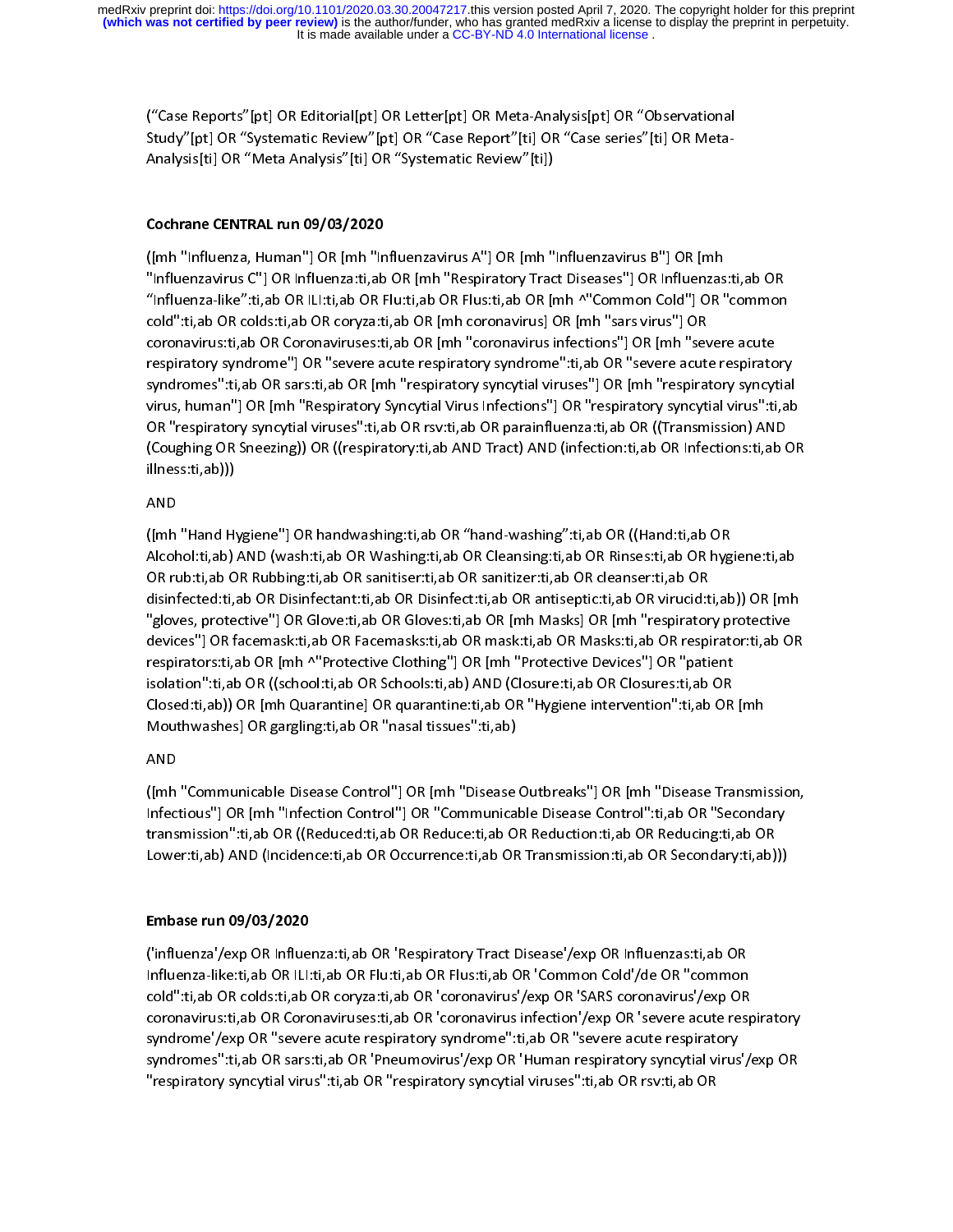parainfluenza:ti,ab OR ((Transmission) AND (Coughing OR Sneezing)) OR ((respiratory:ti,ab AND Tract) AND (infection:ti,ab OR Infections:ti,ab OR illness:ti,ab)))

### AND

('hand washing'/exp OR handwashing:ti,ab OR hand-washing:ti,ab OR ((Hand:ti,ab OR Alcohol:ti,ab) AND (wash:ti,ab OR Washing:ti,ab OR Cleansing:ti,ab OR Rinses:ti,ab OR hygiene:ti,ab OR rub:ti,ab OR Rubbing:ti,ab OR sanitiser:ti,ab OR sanitizer:ti,ab OR cleanser:ti,ab OR disinfected:ti,ab OR Disinfectant:ti,ab OR Disinfect:ti,ab OR antiseptic:ti,ab OR virucid:ti,ab)) OR 'protective glove'/exp OR Glove:ti,ab OR Gloves:ti,ab OR 'mask'/exp OR 'gas mask'/exp OR facemask:ti,ab OR Facemasks:ti,ab OR mask:ti,ab OR Masks:ti,ab OR respirator:ti,ab OR respirators:ti,ab OR 'protective clothing'/de OR 'protective equipment'/exp OR "patient isolation":ti,ab OR ((school:ti,ab OR Schools:ti,ab) AND (Closure:ti,ab OR Closures:ti,ab OR Closed:ti,ab)) OR 'Quarantine'/exp OR quarantine:ti,ab OR "Hygiene intervention":ti,ab OR 'mouthwash'/exp OR gargling:ti,ab OR "nasal tissues":ti,ab)

## AND

('Communicable Disease Control'/exp OR 'epidemic'/exp OR 'disease transmission'/exp OR 'Infection Control'/exp OR "Communicable Disease Control":ti,ab OR "Secondary transmission":ti,ab OR ((Reduced:ti,ab OR Reduce:ti,ab OR Reduction:ti,ab OR Reducing:ti,ab OR Lower:ti,ab) AND (Incidence:ti,ab OR Occurrence:ti,ab OR Transmission:ti,ab OR Secondary:ti,ab)))

## AND

(random\* OR factorial OR crossover OR placebo OR blind OR blinded OR assign OR assigned OR allocate OR allocated OR 'crossover procedure'/exp OR 'double-blind procedure'/exp OR 'randomized controlled trial'/exp OR 'single-blind procedure'/exp NOT ('animal'/exp NOT ('animal'/exp AND 'human'/exp)))

## CINAHL run 09/03/2020

((MH "Influenza, Human+") OR (MH "Orthomyxoviridae+") OR TI Influenza OR AB Influenza OR (MH "Respiratory Tract Diseases+") OR TI Influenzas OR AB INFluenzas OR AB INFluenza OR AB INFLUENZAS OR TI INFLUENZA<br>Like Influenza-like OR TI ILI OR AB ILI OR TI Flu OR AB Flu OR TI Flus OR AB Flus OR (MH "Common Cold+") (MH "coronavirus+") OR (MH "sars virus+") OR TI coronavirus OR AB coronavirus OR TI Coronaviruses (MH "coronavirus+") OR (MH "sars virus+") OR TI coronavirus OR H coronaviruses OR AB Coronaviruses OR (MH "coronavirus infections+") OR (MH "severe acute respiratory syndrome+") OR TI "severe acute respiratory syndrome" OR AB "severe acute respiratory syndrome" OR TI "severe acute respiratory syndromes" OR AB "severe acute respiratory syndromes" OR TI sars OR AB sars OR (MH "respiratory syncytial viruses+") OR TI "respiratory syncytial virus" OR AB "respiratory syncytial virus" OR TI "respiratory syncytial viruses" OR AB "respiratory syncytial viruses" OR TI rsv OR AB rsv OR TI parainfluenza OR AB parainfluenza OR ((Transmission) AND (Coughing OR Sneezing)) OR ((TI respiratory OR AB respiratory AND Tract) AND (TI infection OR AB infection OR TI Infections OR AB Infections OR TI illness OR AB illness)))

## AND

((MH "Handwashing+") OR TI handwashing OR AB handwashing OR TI hand-washing OR AB hand-Washing OR ((TI Hand OR AB Hand OR TI Alcohol OR AB Alcohol) AND (TI wash OR AB wash OR TI Washing OR AB Washing OR TI Cleansing OR AB Cleansing OR TI Rinses OR AB Rinses OR TI hygiene OR AB hygiene OR TI rub OR AB rub OR TI Rubbing OR AB Rubbing OR TI sanitiser OR AB sanitiser OR